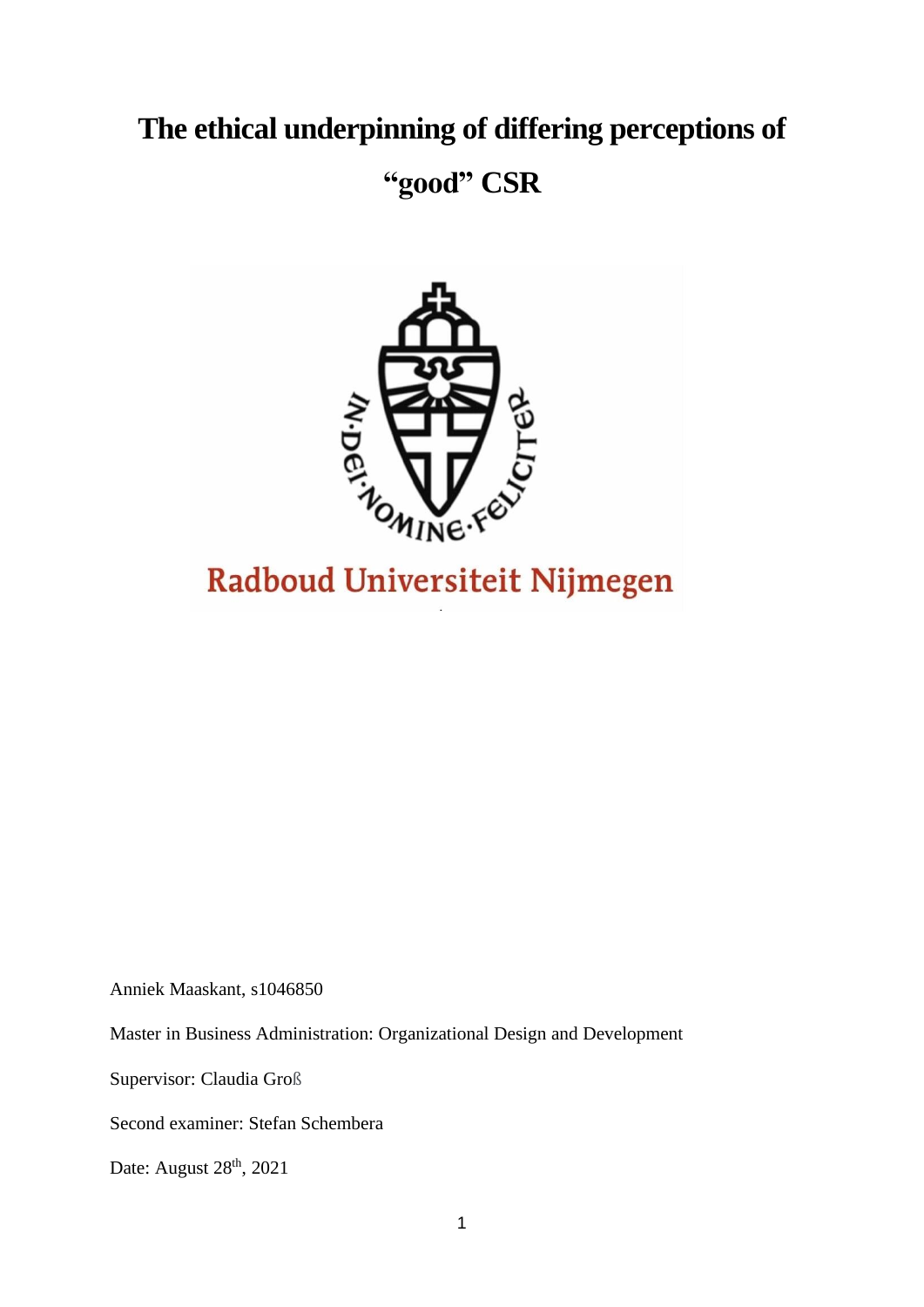# <span id="page-1-0"></span>Preface and acknowledgements

My master thesis is laying in front of you. After months of hard work, ups and downs, I have finished my master thesis. It is something I am proud of. With this master thesis, I am finishing the Master of Business Administration in Organizational Design and Development at the Radboud University Nijmegen. This thesis describes the results of the research that I have conducted within the context of supermarkets, sustainability and the differing ethical underpinning of the perception regarding these themes.

I have worked on my thesis with, most of the time, a lot of enjoyment. First of all, because I am interested in the topic, but also due to the collaboration with my supervisor Claudia Groß during the last few months, Claudia has provided me with helpful suggestions and feedback, in a kind and humorous manner. This has kept me motivated; I am thankful for her support. Besides, I also enjoyed working with my fellow students in the master thesis circle groups; it was helpful sharing our triumphs and struggles. Halfway this trajectory, I received useful feedback from my second reader Stefan Schembera, which really helped me and for which I want to thank him as well.

Of course there have been times where I just wanted to get it over with, but now that I have finished, I look back on an interesting and meaningful period and I am proud to say that I did it. Therefore, I proudly present you my master thesis.

I hope you enjoy reading my master thesis!

Anniek Maaskant Amersfoort, August 2021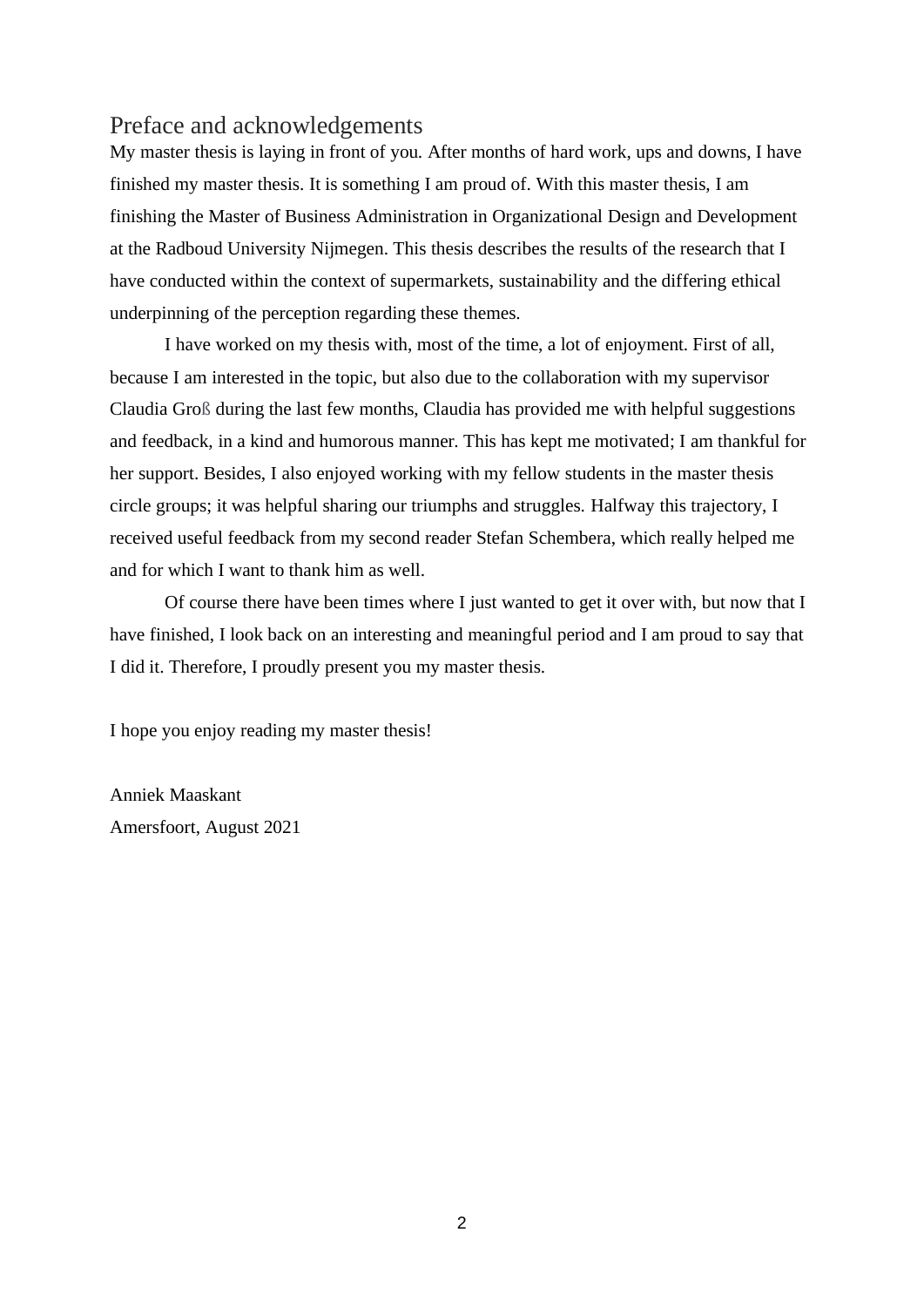# <span id="page-2-0"></span>Abstract

Over the years, supermarkets have gained more and more power withing their supply chains. Many have expressed their concerns about this phenomenon; mainly because many believe supermarkets ignore the relation between corporation and society. In reaction, supermarkets have started initiating Corporate Social Responsibility initiatives. But again, discussion about these CSR activities arose; supermarkets present and believe themselves to have "good" CSR, while the critical public believes the total opposite. This concept of "good" relates to ethics, which has led to the following research question: *What are the ethical underpinnings of the perceptions on CSR?* By means of diagnosing the ethical underpinnings of the perceptions, the researcher aims to gain understanding in how "good" CSR is perceived differently by the critical public and supermarkets themselves. This was of interest to the researcher not only because it had not been studied before, but also because the widely described need for a more agreed upon understanding about CSR; the researcher wanted to find out how this relates to this case and wants to contribute by means of this research. Besides, the practical relevance is also clear; there is a lot of discussion, which makes this theme highly relevant. By means of this research, the researcher aimed for more understanding about this discussion, and thereby more consensus.

To answer this research question, a qualitative document analysis has been performed. To do so, both documents about supermarkets by the critical public, and documents by supermarkets themselves were analyzed. By doing so, the researcher was able to draw conclusions about whether the underpinning of the perception of the critical public and the perception of supermarkets were based on either moral equity, contractualism or relativism.

The findings of this research are as follows: almost all supermarkets perceive "good" CSR as satisfying consumer demands – relativism – and complying with rules and regulations – contractualism -, and therefore present themselves as upholding these dimensions. Meanwhile, the ethical underpinning of the critical public clearly differs, since most important to them is moral equity, which is described as the willingness to go beyond, because it is the right thing to do.

#### <span id="page-2-1"></span>Keywords

Ethics, Corporate Social Responsibility, the Measurement Ethics Scale, moral equity, relativism, contractualism, perceptions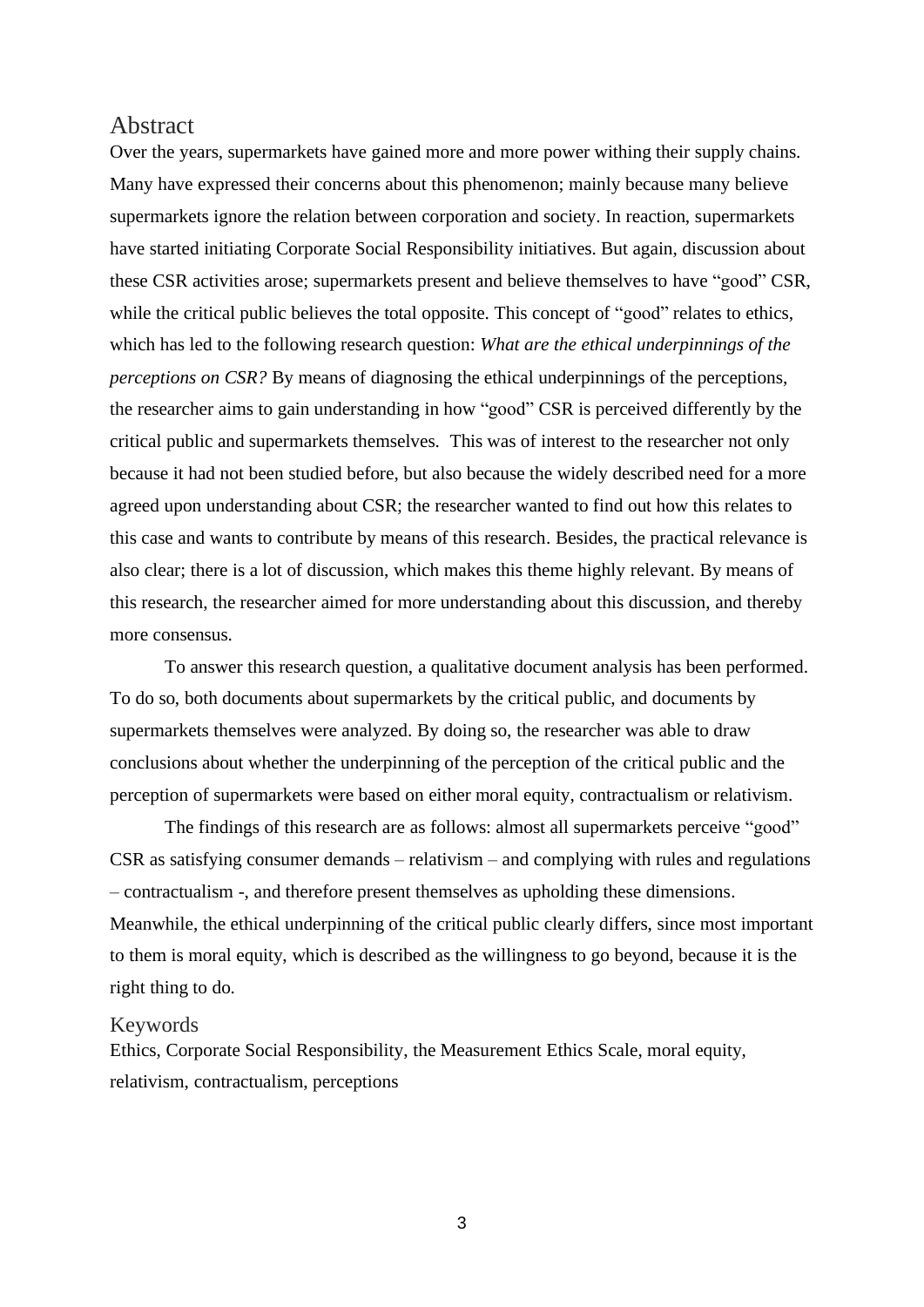<span id="page-3-0"></span>

| Table of content |  |
|------------------|--|
|                  |  |
|                  |  |
|                  |  |
|                  |  |
|                  |  |
|                  |  |
|                  |  |
|                  |  |
|                  |  |
|                  |  |
|                  |  |
|                  |  |
|                  |  |
|                  |  |
|                  |  |
|                  |  |
|                  |  |
|                  |  |
|                  |  |
|                  |  |
|                  |  |
|                  |  |
|                  |  |
|                  |  |
|                  |  |
|                  |  |
|                  |  |
|                  |  |
|                  |  |
|                  |  |
|                  |  |
|                  |  |
|                  |  |
|                  |  |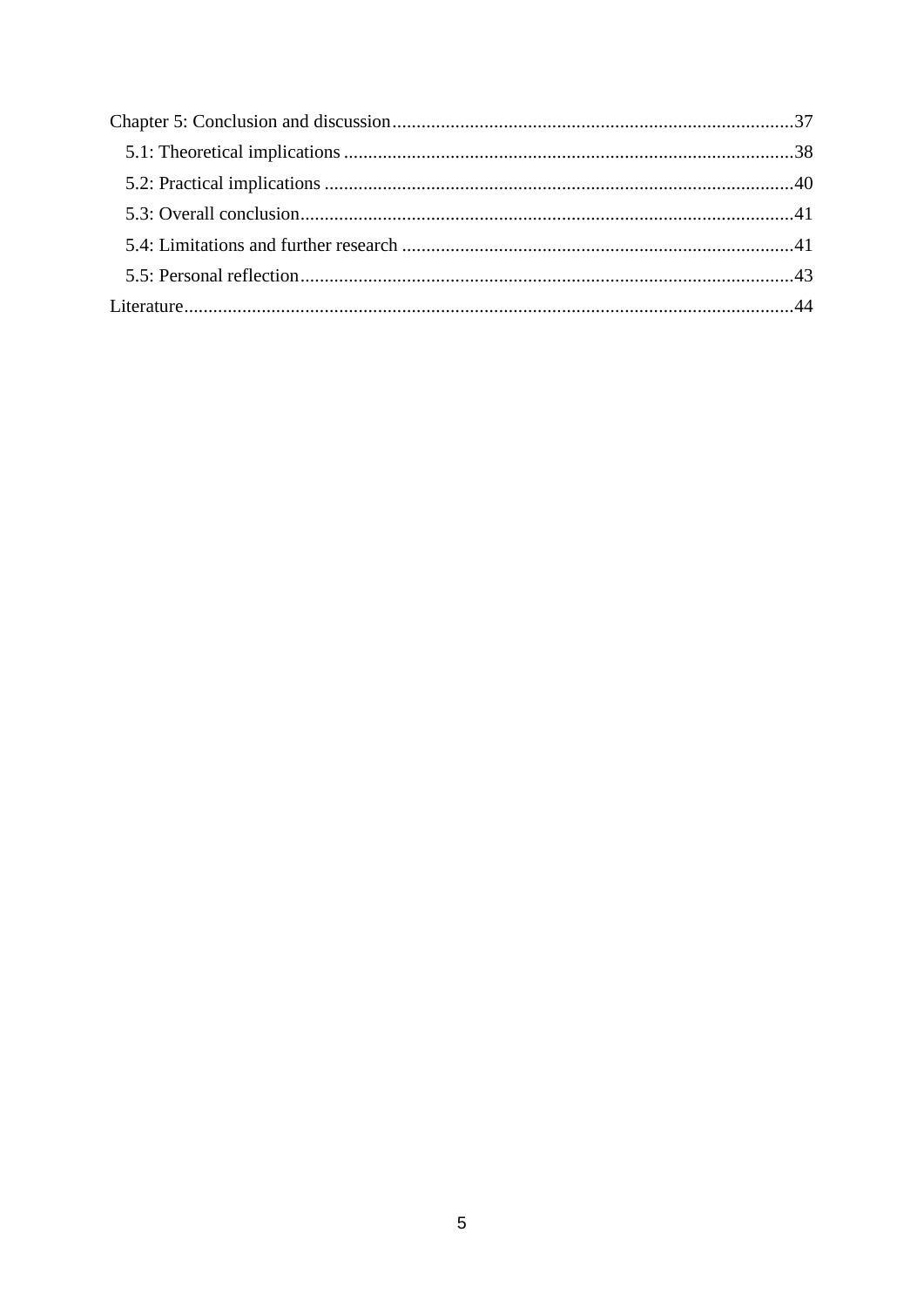# <span id="page-5-0"></span>Chapter 1: Introduction

Over the years, supermarkets have gained increasingly more power in the agri-food supply chain (Burch & Lawrence, 2007; Pulker et. al, 2018a, 2018b; Wakker Dier, 2015; Wetenschappelijke Raad voor het Regeringsbeleid, 2014 ). This is due to the so-called supermarket revolution; instead of the industry being producer driven, the industry can now be described as consumer-driven. One of the key characteristics of the industry being consumer driven, is that supermarkets are the ones having unprecedented and disproportionate power in the food system and its supply chain. Supermarkets can be described as the 'gatekeepers' of the supply chain, deciding what, where, how and when.

Many concerns about the amount of power supermarkets hold have been expressed; this due to, with this level of power, the relationship between society and corporation becoming critical (Burch & Lawrence, 2007; Pulker et al., 2018a, 2018b). And many believe that supermarkets neglect this responsibility.

Within the Netherlands, the discussion about supermarkets' responsibility has been a hot topic for years. Especially in terms of the meat industry; instead of supermarkets promoting sustainable meat, they decide to promote cut-price meat (Wakker Dier, 2015). This has many negative consequences for the planet, animals, consumers and farmers (Animal Rights, n.d; Burch & Lawrence, 2007; Wakker Dier, 2015). Still, many supermarkets decide to advertise cut-price meat, in order to attract consumers and to hereby increase their profits (Landbouw Economisch Instituut, 2004).

In order to navigate the corporations relationship with society, supermarkets have started implementing Corporate Social Responsibility initiatives; activities that intend to improve societal welfare and being (Bhattacharya et al., 2009). Yet, what CSR actually entails remains blurred, due to its varying definitions. Friedman (1970), for example, considers maximizing profits as the only responsibility of corporations to society. Meanwhile, Searcy and Sarkar describe CSR as follows (2016, p. 1433): *'CSR implies that firms must foremost assume their core economic responsibility and voluntarily go beyond legal minimums so that they are ethical in all of their activities and that they take into account the impact of their actions on stakeholders in society, while simultaneously contributing to global sustainability.'*

Discussion about the CSR activities of supermarkets arose. For example, in 2016, animal rights organization "Varkens in Nood" – translated as "Pigs in Need" – Dirk van den Broek to court for selling pork without an animal welfare label and for taking no further actions to make their meat more sustainable (Telegraaf, 2016). In the end, the judge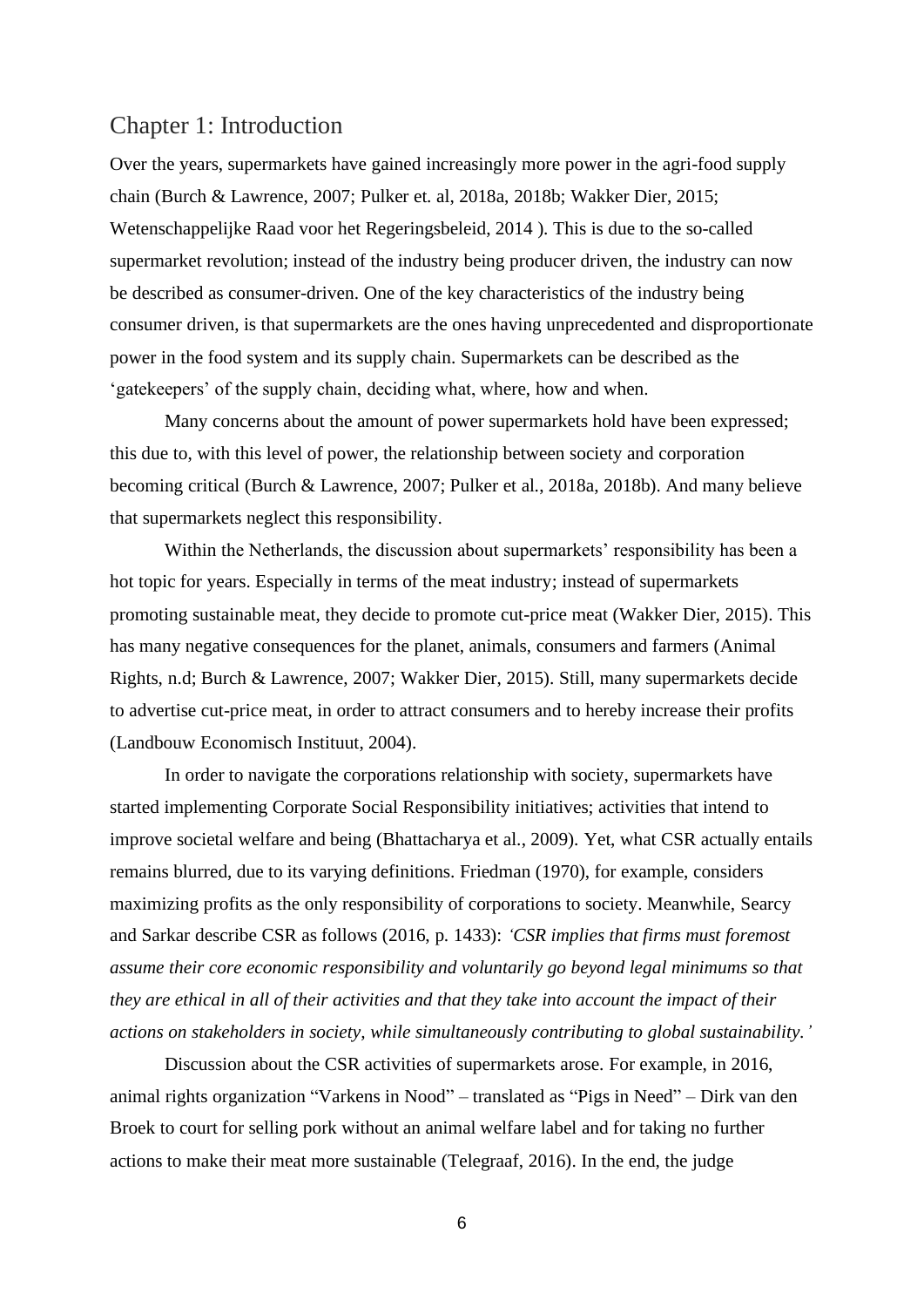concluded that there were no violations of the law (BNNVARA, 2017). Marcel Huizing, CEO of Dirk van den Broek, reacted stating that Dirk van den Broek was doing well when it came to animal welfare (BNNVARA, 2017).

Another example is Lisanne Stadig, policy officer livestock farming of animal protective services, pleading for one independent animal welfare label for chicken, instead of supermarkets having their own animal welfare label, assessing their own supply chain (Stadig, 2020). While chicken produced under the worst circumstances cannot be found in supermarkets anymore, the chicken with supermarkets' own animal welfare label, are perceived to not have the same living standards of chicken of the independent "Beter Leven" – translated as "Better Life" - label. Therefore, many have a negative perception of this initiative, while supermarkets themselves are proud of their improvements, due to them complying with agreements regarding chicken.

This makes one wonder: *what is "good" CSR?* Is obeying the law enough, as the judge (BNNVARA, 2017), Marcel Huizing (BNNVARA, 2017) and supermarkets with their own chicken welfare label propose (Stadig, 2020), or is it about going beyond, as "Varkens in Nood" (BNNVARA, 2017; Telegraaf, 2016), Lisanne Stadig (2020) and Sarkar and Searcy's (2016) definition of CSR entails, or should Dirk van den Broek just focus on their profits, as Friedman (1970) believes? Clearly there are different interpretations and perceptions on what is "good".

The concept of "good" relates to ethics, which can be defined as the leading principles guiding behaviour of groups of individuals and groups that determine what is "good" or "bad", or "correct" or "wrong" in terms of human behaviour (Aydin, 2002; Bayrak, 2001; Schermerhorn, 1996).

To be able to gain insight in the ethical content and underpinning of behaviour of groups and individuals, Reidenbach and Robin (1990) proposed the Multidimensional Ethics Scale. This widely accepted measuring instrument – the article has been cited a total of 1164 times on Google Scholar - consists of three dimensions: a moral equity dimension, a relativistic dimension and a contractual dimension. The moral equity dimensions measures the ethical content in terms of fairness, justice and morals and is based on theories such as the justice theory and deontology. Furthermore, the relativistic dimension is concerned with what is considered acceptable within a social or cultural system. Lastly, contractualism entails that morality is based on agreement in terms of obligations, contracts, duties and rules and is purely based on deontology. Hence, these dimensions show that ethical behaviour – "good" can be perceived in various manners, based on these dimensions.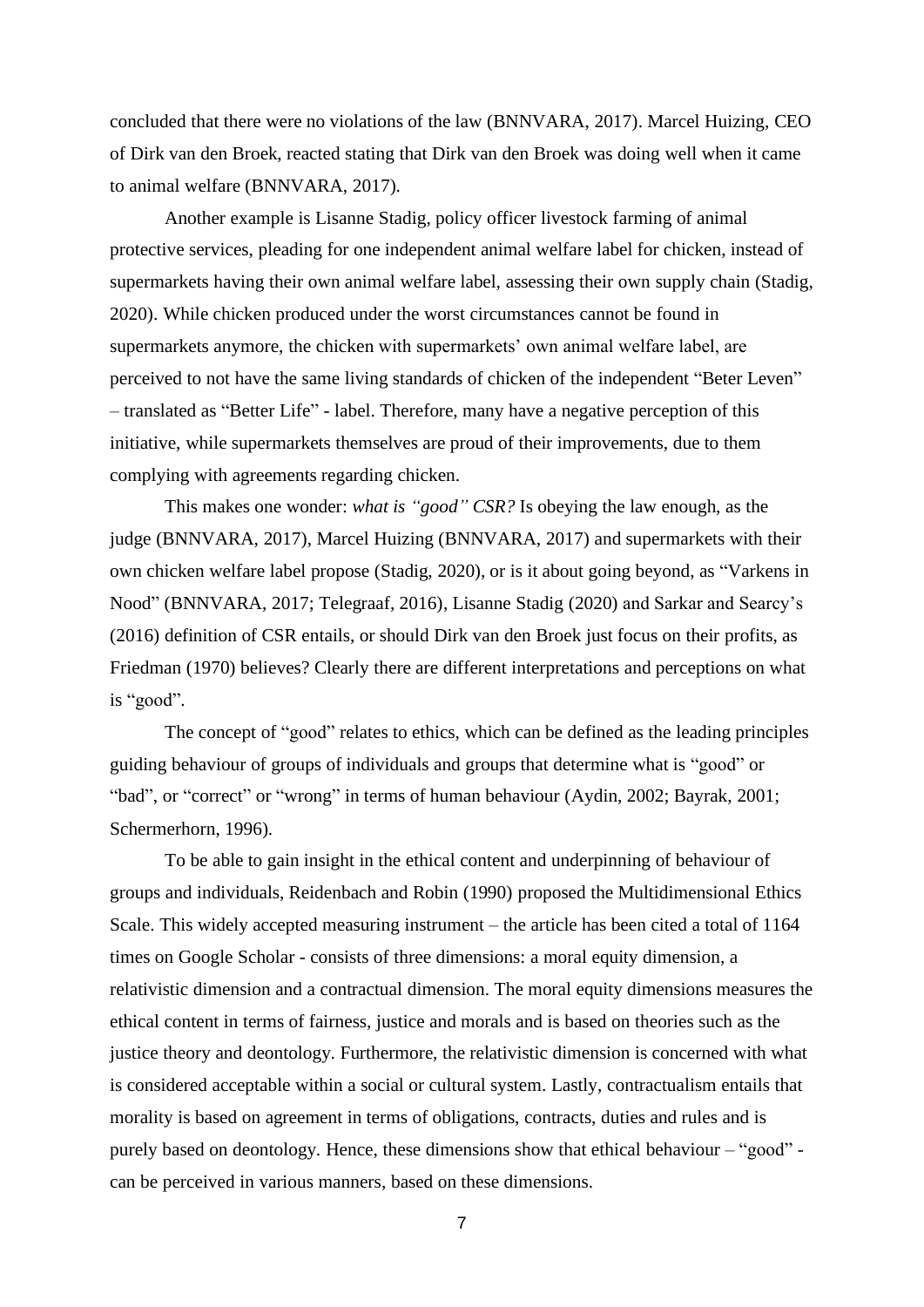### <span id="page-7-0"></span>1.1: Research objective

The objective of this research is gaining insight into the different logics of ethical underpinnings of supermarkets' self-perception and those of the critical public, because the critics are the ones in the public that are vocal and therefore provide the researcher the data needed; hereby one aims to understand how "good" CSR is perceived differently by these groups. This will be done by means of diagnosing the ethical content of public CSR commitments according to the Multidimensional Ethics Scale. Documents of supermarkets and documents about supermarkets, by for example watchdog groups and NGO's, will be analyzed in order to gain better understanding about this phenomenon.

This research can contribute to better understanding of different perceptions of what is ethical within the context of doing business; what are different perceptions of "good" CSR based on? It can thereby contribute to academic literature of the concept of "ethics" and its differing underpinnings with regards to CSR commitments of powerful organizations, in this case supermarkets. As will become evident from the following paragraph, the concepts of "ethics", "perceptions" and "CSR" has not been previously researched within the context of supermarkets, which makes it very interesting to look into this, especially since it has been a hot topic for years.

Moreover, this can contribute to gaining better insight in the ongoing discussion about the sustainability of the meat supply chain, and thereby provide an idea of how to navigate this discussion. This due to this research providing the understanding of what the different perceptions of "good" CSR are based on; by knowing where both parties are coming from, more common understanding and perhaps even consensus can be stimulated. So, instead of this endless discussion going on for even more years, this research hopes to initiate progress.

#### <span id="page-7-1"></span>1.2: Research question

In all, this has led to the following research question: *What are the ethical underpinnings of the perceptions on CSR?*

### <span id="page-7-2"></span>1.3: Relevance

Previous research on supermarkets has been conducted, most notably by Pulker et al. (2018a, 2018b); they have conducted research on the rise of power of Australian supermarkets, and on the political content – how organizations use their power (Garriga & Melé, 2004) - of CSR commitments of supermarkets worldwide with regards to public health. The latter has since been studied widely (Coyle et al., 2020; Pulker et al., 2018; Pulker et al., 2019; Schultz, et al., 2020).Meanwhile, the theme of "ethics" in relation to the sustainability of the meat supply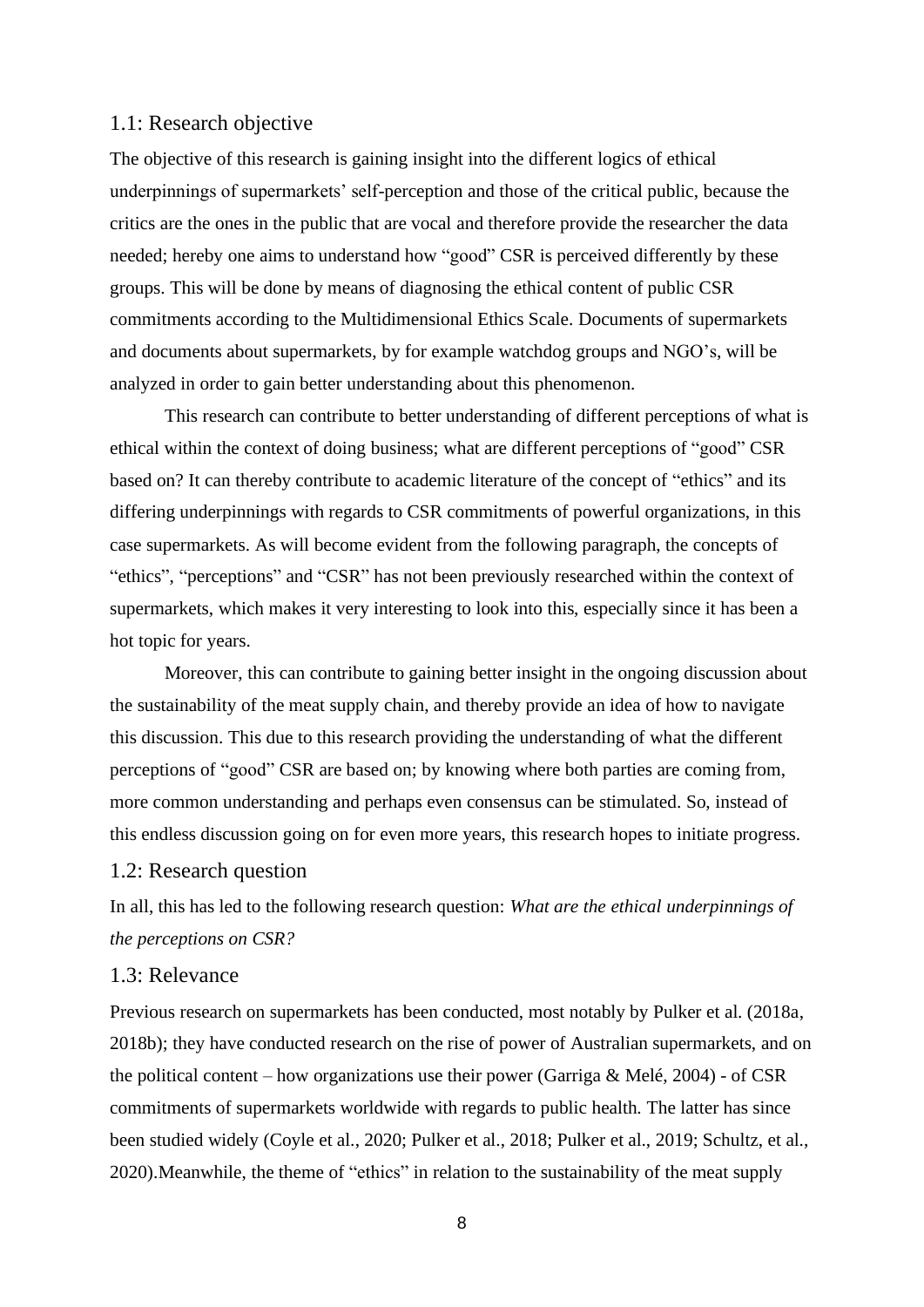chain of supermarkets has been focused on the consumers' perception only (Grunert, 2006; Font-i-Furnols & Guerrero, 2014; Hoek et al., 2011), and has thereby not offered us insight in how the perception "good" differs as deeply as has become evident in this chapter. In conclusion, there is still a significant gap in knowledge about how the perceptions of "good" CSR differ in light of the ethical underpinning.

Besides, the concept of CSR is described as rather vague by various authors (Carrol, 1999; Córdoba & Campbell, 2007; Fifka, 2009; Nielsen & Thomson, 2007); over the years, these authors have pled for an agreed upon understanding about the concept of CSR by means of an established definition and further elaboration. As previously discussed, within the context of this research there is a lot of discussion about "good" CSR. It is interesting to find out how this phenomenon relates to the beliefs of these authors.

Apart from the theoretical relevance, there is also practical relevance. As has become evident, there is a lot of discussion about whether supermarkets' CSR commitments in terms of the sustainability of the meat supply chain are "good", which makes this theme highly relevant. Researching this theme can have a positive effect on the discussion; academic, factual conclusions about the ethical underpinning of the CSR commitments will provide insight in how perceptions of "good" CSR vary. This will provide a sense of reality and understanding within this complex discussion.

# <span id="page-8-0"></span>1.4: Outline

In order to answer the research question, the research is divided in several chapters. Firstly, the next chapter contains the theoretical framework relevant for this research, and the conceptual model. The focus within this chapter is on the ethical underpinning of CSR. Then, the methodology will be explained in chapter three. In this chapter the research design, data collection method and data analysis strategy will be discussed. Chapter four analyzes and presents the results of the analysis performed. Conclusions according to these results will be drawn and presented in chapter five of this research. Finally, chapter five will also discuss the strengths and weaknesses of this research, its implications and suggestions for future research.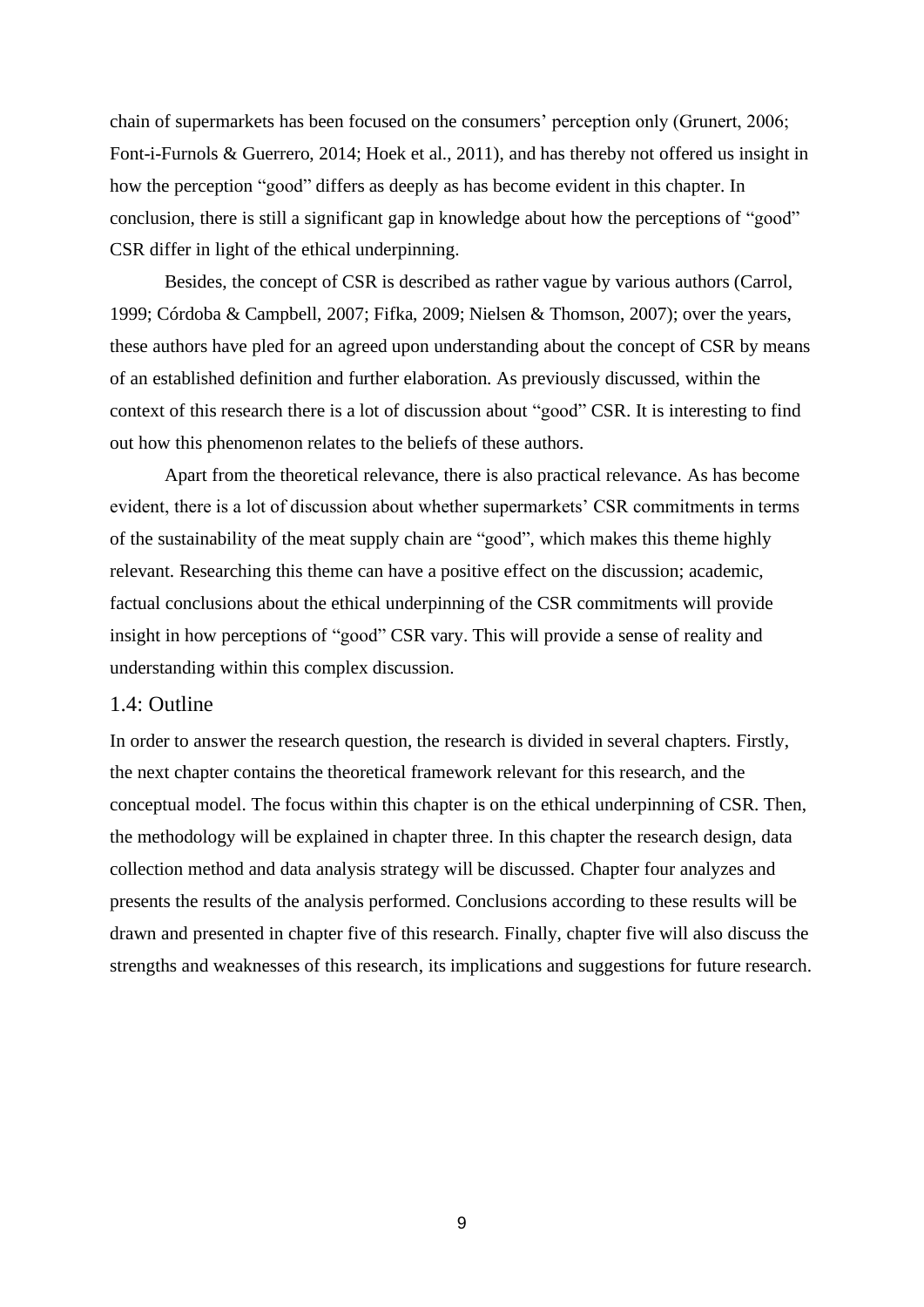# <span id="page-9-0"></span>Chapter 2: Theoretical framework

Within this chapter the theoretical background of this research will be discussed. This chapter contains various paragraphs discussing relevant literature. First of all, the concept of CSR will be explained more explicitly, since this is one of the key themes of this research. Then, the other main concept of this research will be introduced, namely "ethics". Since this research intents to gain insight in the ethical underpinnings of perceptions on CSR commitments, the most prominent ethical content measurement model and its dimensions will be introduced next. The closing paragraph wraps up all discussed earlier by means of a conceptual model.

# <span id="page-9-1"></span>2.1: Corporate Social Responsibility

Organizations try to navigate the relationship between society and corporation, by implementing CSR activities; activities that intend to improve societal welfare and being (Bhattacharya et al., 2009). Many consider CSR as an obligation of organization to society (Bowen, 1952; Heald, 1957; Jones, 1980; Walton, 1967). Still, what this actually entails in terms of 'what are the precise responsibilities and obligations of organizations to society?' remains abstract, since there is no single established definition (Córdoba & Campbell, 2007; Fifka, 2009; Zenisek, 1979). This can also be seen in the table below.

| Friedman (1970)       | Friedman argued that the only social responsibility of business        |
|-----------------------|------------------------------------------------------------------------|
|                       | was to maximize the corporations profits. Then, these profits could    |
|                       | be put to charitable purposes.                                         |
| Levitt (1958)         | Levitt described in his business review 'The Dangers of Social         |
|                       | Responsibility' that business is about profits and that corporations   |
|                       | should let the government take care of the welfare of society,         |
|                       | while corporations should take care of the material aspects of         |
|                       | society.                                                               |
| Jones (1980, p.59-60) | 'Corporate Social Responsibility is the notion that corporations       |
|                       | have an obligation to constituent groups in society other than         |
|                       | stockholders and beyond that prescribed by law and union               |
|                       | contract. Two facets of this definition are critical. First, the       |
|                       | <i>obligation must be voluntarily adopted; behaviour influenced by</i> |
|                       | the coercive forces of law or union contract is not voluntary.         |
|                       | Second, the obligation is a broad, extending beyond the traditional    |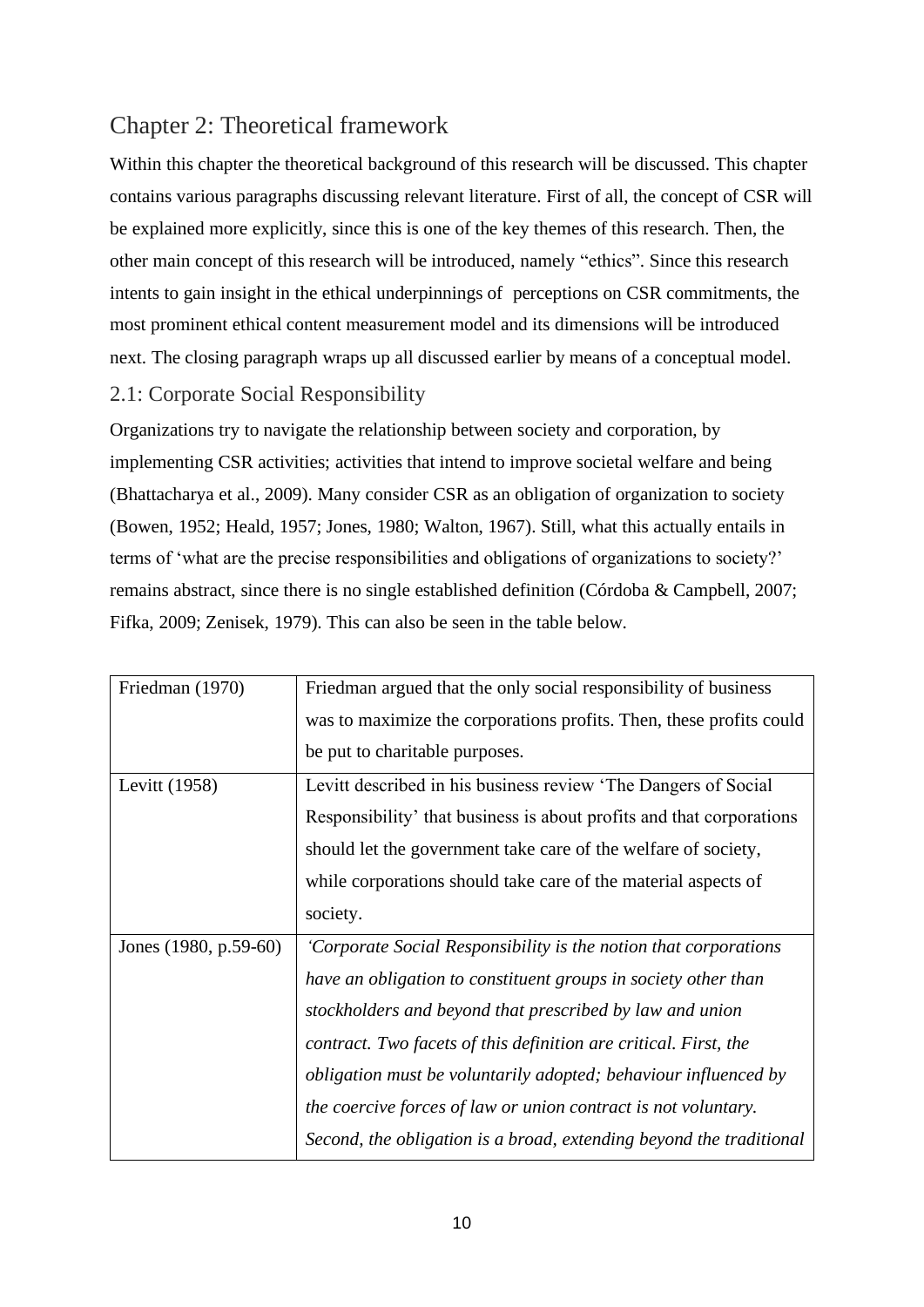|                   | duty to shareholders to other societal groups such as customers,    |
|-------------------|---------------------------------------------------------------------|
|                   | employees, suppliers, and neighboring communities.'                 |
| Searcy and Sarkar | 'CSR implies that firms must foremost assume their core economic    |
| (2016, p. 1433)   | responsibility and voluntarily go beyond legal minimums so that     |
|                   | they are ethical in all of their activities and that they take into |
|                   | account the impact of their actions on stakeholders in society,     |
|                   | while simultaneously contributing to global sustainability.'        |

*Table 1: varying CSR definitions*

As can be concluded from table 1, there are differing views on CSR; Friedman (1970) and Levitt (1958) emphasize that the only responsibility of organizations is making profit, thus the material aspects, while Jones (1980) and Searcy and Sarkar (2016) state that corporations have many more responsibilities to society apart from just securing their economic responsibility, such as being ethical, contributing to global sustainability, and doing so voluntarily.

The different views on CSR, and therefore its lack of consensus, has resulted in difficulties for corporations when it comes to CSR. Nielsen and Thomsen (2007) describe that due to the lack of common understanding, it is challenging for corporations to develop a strong CSR strategy. Carrol (1999) calls for a much needed basic definition, and understanding of what this actually entails, in order for organizations to be able to navigate the relationship between society and corporation more effectively. Various authors have tried to provide this consensus (Garriga & Melé, 2004; Mostovicz et al., 2011; Sarkar & Searcy, 2016). They have done this by identifying core dimensions of CSR.

Firstly, Garriga and Melé (2004) proposed that CSR consists out of four social realities, namely: economics, politics, social integration and ethics. Economics is based on instrumental theories, which entails that the main responsibility of organizations is to generate profits. Then, politics is based on political theories, wherein organizations should use their power in a responsible manner, by means of CSR. Thirdly, social integration proposes that CSR is a necessity because of organizations' dependence on society and is based on integrative theories. Lastly, ethics is a core dimensions of CSR. Ethics is based on ethical theories and entails that organizations should prioritize morals and do the right thing. What distinguishes one organization from the other, is their motivation with regards to these social realities; essentially what element an organization focuses on.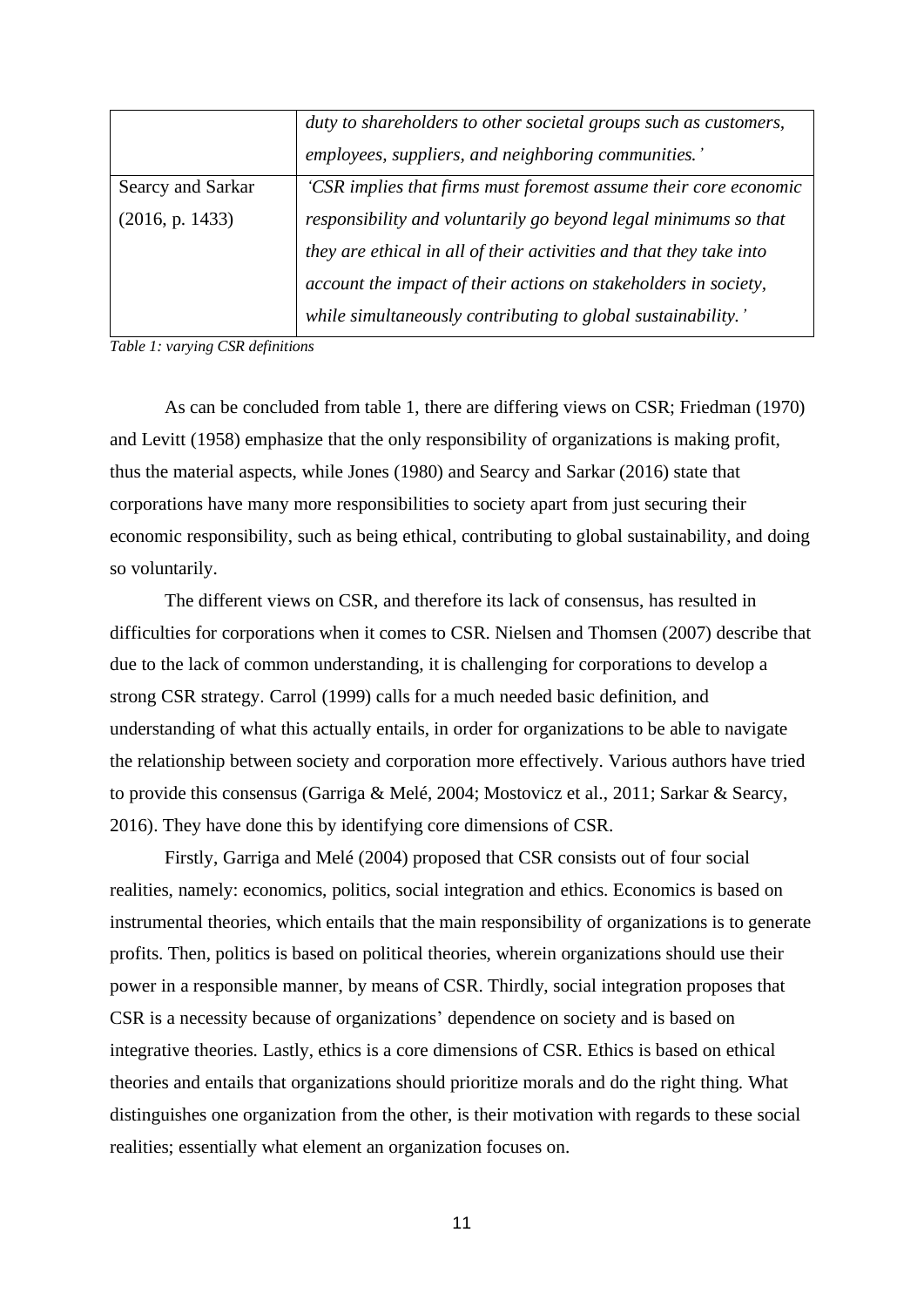A few years later, Mostovicz et al. (2011) also reviewed the core dimensions of CSR and categorized them as four pillars of CSR: leadership, ethics, trust and personal responsibility. In short, the leadership pillar is about the ability to freely choose without being influenced by others, while maintaining awareness of one's motivations. Trust is about one's ability to not only aim for shared benefit, but also to face failure without blaming the other. Responsibility is about recognizing needs of all organizations' stakeholders. Lastly, ethics is about taking responsibility for others and striving to do good.

Lastly, Sarkar and Searcy (2016) propose six dimensions of CSR, based on a total of 110 CSR definitions, that share similarities with the frameworks previously discussed. The economic dimension is related to economic responsibility, law abidance, business strategy and firm ownership. Then, the social dimension is about the role that business play in society with regards to social wellbeing, interest, justice, social needs, health, well-being, equality and quality of life. The ethical dimension is about morals, fairness, openness, transparency, accountability and reputation. The fourth dimension is the stakeholder dimension, which is about employees and their families and the local community. Sustainability also plays a key role within the concept of CSR and relates to environmental values and protection, ecology and future generations. Lastly, the discretionary dimension is about voluntary going beyond and be philanthropic.

While these dimensions proposed by the authors provide more direction within the field of CSR, there is still no agreed definition or underlying framework (Nielsen & Thomsen, 2007; Sheehy, 2015). This results in CSR remaining a blurred concept and open to interpretation; they are still different understandings about whether the CSR initiatives of an organization are "good".

#### <span id="page-11-0"></span>2.2: Ethics

The concept of "good" relates to the field of ethics. Just like CSR, the concept of ethics has been around for decades and therefore consists of various definitions; it is a broad concept. Most of us can, however, understand the concept instinctively; it is about morals, norms and values that guide people with regards to their actions and behaviour (Sherwin, 1983). More recently, Schermerhorn (1996), Bayrak (2001) and Aydin (2002) have defined ethics as the principles guiding behaviours of individuals and groups that determine what is "good" or "bad", or "correct" or "wrong" with regards to human behaviour.

In the context of business, very often, the same definition applies; there is no distinction between ethics in general and business ethics in light of how both concepts are defined (Tsalikis, 1989). The similarity between the definition of "ethics" and "business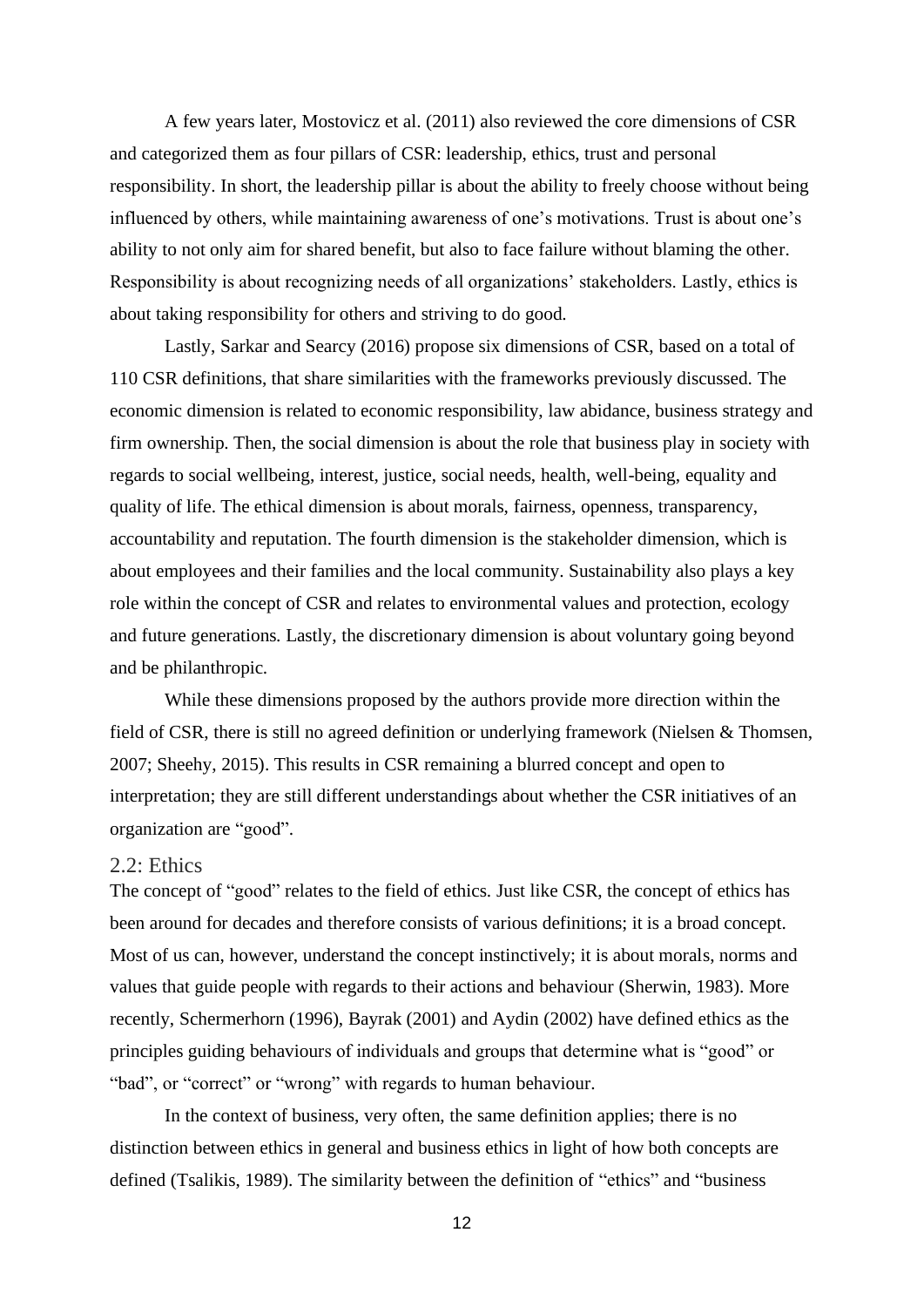ethics" can also be seen in the definition of Lewis (1985, p.35): *'Business ethics' is rules, standards, codes, or principles which provide guidelines for morally right behaviour and truthfulness in specific situations.'* Several authors believe that business and ethics are two complementary concepts; business consists of making the right decisions in a specific situation, which is similar to ethics in terms of rightness and fairness of behaviour (Carrol, 1991; Freeman & Gilbert, 1988).

What is perceived as good or bad, or correct or wrong, - in short, ethical – can differ. This due the various theories underlying the concept of business ethics that view the morality of actions in different ways. Within teleological theories, good or bad, or correct or wrong, in terms of the consequences of an action; actions are considered to be morally correct when they lead to pleasurable consequences, such as happiness (Mayr, 1992). Two types of teleological theories can be distinguished, namely: egoism – which considers an act as ethical when it produces positive outcomes for the individual – and utilitarianism – which is about individuals acting in such a manner that in produces the greatest possible consequences for the greatest good (Reidenbach & Robin, 1990). Thus, when an individual undertakes an action to make themselves happy, while it hurts others, egoism perceives this as good and correct, while utilitarianism perceives this as bad and incorrect. This shows how the perception of the morality of actions can differ based on different theories.

Then, according to Reidenbach and Robin (1990), other important theories are: deontology – morality in terms of duty -, relativism – which considers an action as ethical, when it is acceptable within the cultural and social system – and moral equity – which considers morality in terms of justice and fairness and doing things solely because it is the right thing to do. These three theories are to be discussed more explicitly within in the next paragraph, since they are the core dimensions of the Multidimensional Ethics Scale.

#### <span id="page-12-0"></span>2.3: Multidimensional Ethics Scale

In order to measure the ethical content of behaviour – whether something, for example, is fair or just, and therefore can be considered as "good" -, different instruments were developed, such as: The Ethics Position Questionnaire and The Multidimensional Ethics Scale.

The Ethics Position Questionnaire was introduced by Forsyth (1980). Within this questionnaire, two dimensions are important: relativism – whether an individual rejects moral rules – and idealism – whether one assumes that moral actions result in desirable consequences. The questionnaire contains of twenty items measuring individual differences in both dimensions.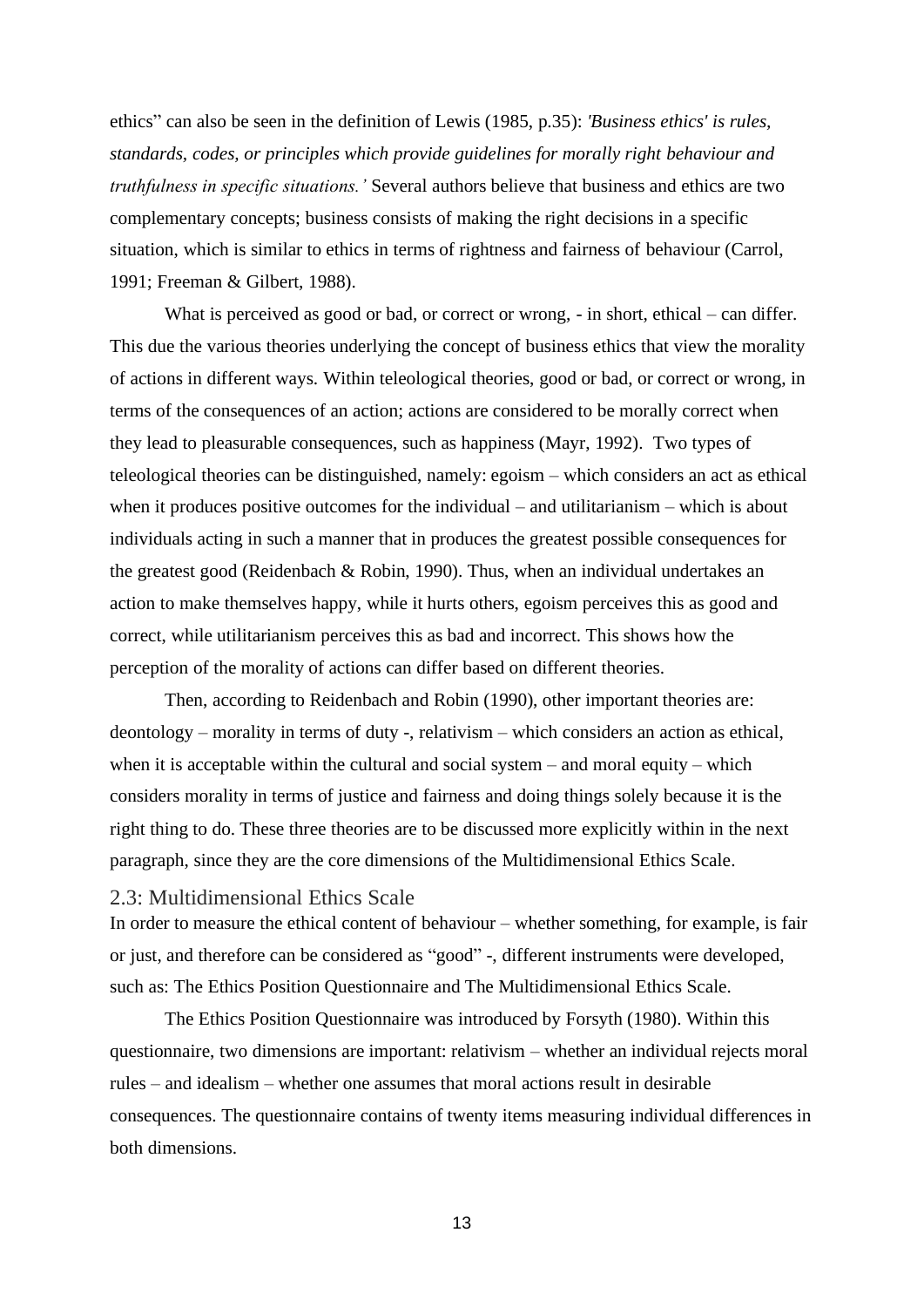Widely accepted, however, since it has been cited 1146 times on Google Scholar, is the Multidimensional Ethics Scale (Reidenbach and Robin, 1988). This tool aims to apply multiple ethical approaches to decision making in business, in order to understand the ethical content of business activities. The original MES contains of five dimensions, in other words ethical approaches, namely: justice, deontology, utilitarianism, relativism and egoism. Building upon their 1988 research and the five dimensions, Reidenbach and Robin (1990) did a second study in order to further refine the MES. The initial 33 items were reduced to 9 items, which resulted in three dimensions of ethical content: a moral equity dimension, a relativistic dimension and a contractual dimension.

This measurement tool will be used for two reasons: first of all, it is the widely accepted tool within the research field, and can therefore be considered as most relevant. Secondly, in contrast to the Ethics Position Questionnaire which is about the moral compass of individuals, the MES has a focus on the business context, which makes it more applicable for this research.

#### <span id="page-13-0"></span>2.3.1: The moral equity dimension

The moral equity dimension is based on the justice theory and deontology and evaluates the ethical content of business activities – in other words "good" - in terms of fairness, justice and morals (Reidenbach & Robin, 1990).

Beauchamp (1982, p.4) defines the term "morals" as follows: '*In its broadest and most familiar meaning morality is concerned with many forms of belief about right and wrong human conduct. These normative beliefs are expressed through such general terms as "good," "bad," "virtuous," "praiseworthy," "right," "ought," "blameworthy."'* Morals are closely related to deontology: individuals' duty to satisfy the legitimate claims or needs as determined by an ethical rule (Reidenbach & Robin, 1990). In short, doing what is the "right" thing to do. This philosophy is mostly associated with Immanuel Kant. Kant (1964) was not concerned with outcomes of actions, in contrast to teleological theories. Instead, he focused on the motives and willingness of individuals to do things for the right reasons. Kant introduced a categorical imperative to determine moral behaviour in terms of deontology: (1) we must act on the basis of goodwill, instead of self-interested motives; (2) we must never treat others as means toward ends benefitting ourselves.

The fundamentals of the items "justice" and "fairness" lie within the justice theory (Reidenbach & Robin, 1990). Most influential and well-known would be the writings of Aristotle wherein he explored the "principle of formal justice". In short, this principle meant that equals are supposed to be treated equally, and unequals are to be treated unequal (Chroust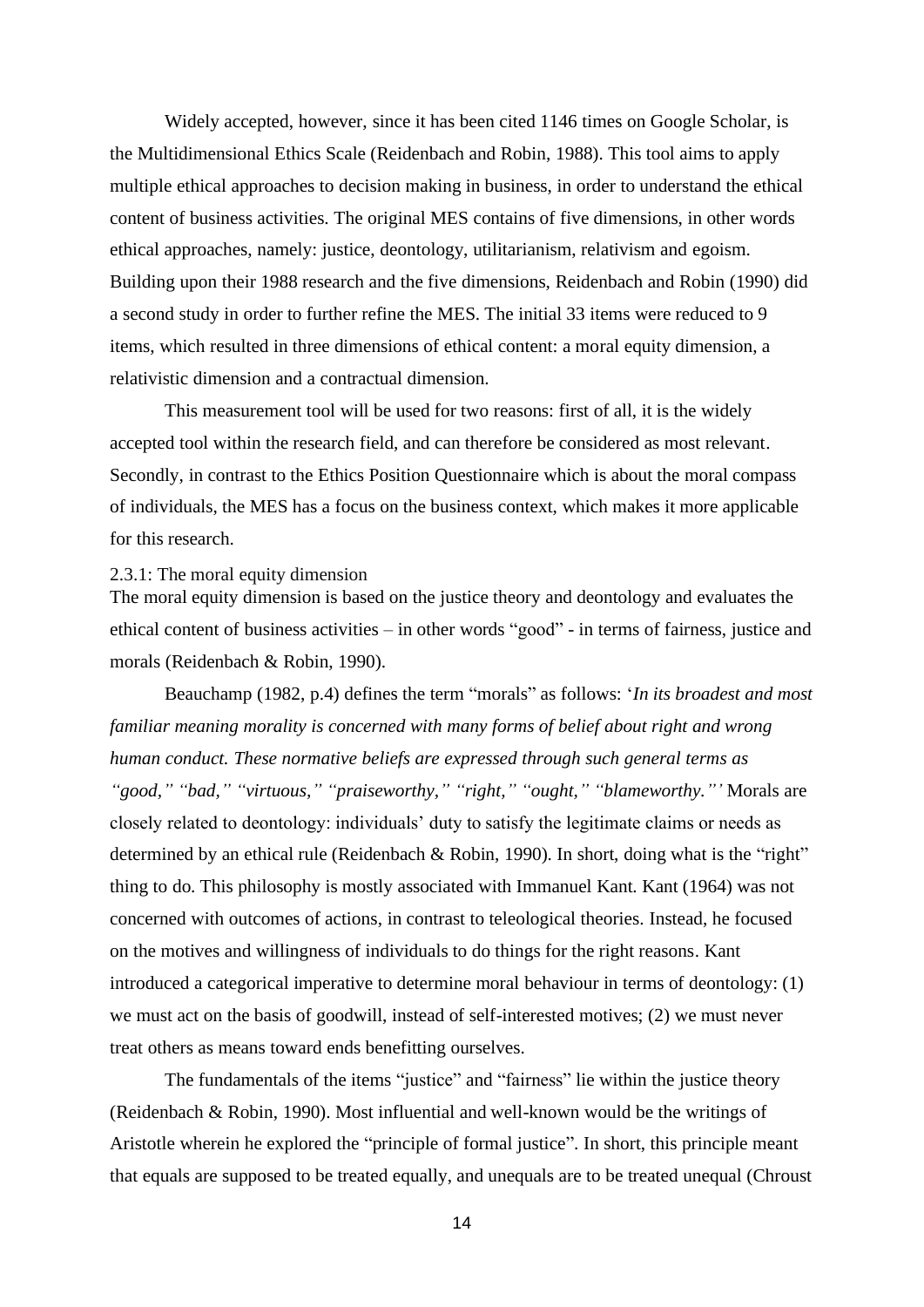& Osborn, 1941). To be able to understand justice, different types of justice were identified: distributive, procedural and interactional justice (Colquitt et.al, 2013). Firstly, distributive justice, which is also known as economic justice, is about fairness in what people receive (Colquitt et.al, 2013). This type of justice has its origins in the social exchange theory, wherein equity is key (Adams, 1965; Blau, 1964). In terms of "equity" an exchange is considered as fair when each party receives an outcome in proportion to one's contribution within this exchange (Messick  $& Cook, 1983$ ). In the context of organizational behaviour this would mean that those part of the exchange process, believe that the outcomes are equitable and, thus, fairly distributed.

Secondly, procedural justice can be described as fair play and thereby strongly relates to the fairness of a decision-making processes (Colquitt et.al, 2013). This type of justice clearly differs from the distributive kind of justice; distributive justice is focused on outcomes, while procedural justice focuses on the fairness of the process that leads to these outcomes. This process is believed to be fair when they are consistent, accurate, ethical and lack bias (Leventhal, Karuza, & Fry, 1980). Another criteria would be that those involved are allowed to provide input (Goodwin & Ross, 1992; Greenberg & Folger, 1983).

Lastly, interactional justice can be identified, which is about the fairness of decisionmaking treatment and communication (Colquitt et.al, 2013). Reidenbach and Robin (1990) do not describe interactional justice within their research. Still, within literature, this type of justice is widely discussed, therefore it is included within this theoretical framework. Interactional justice focuses on the way which those involved and affected within a decisionmaking process are treated. Fairness is experienced when decisions are explained, which means transparency is key, and those involved or affected are treated with respect and sensitivity (Bies & Moag, 1986; Bies & Shapiro, 1987). Therefore, a distinction between two components of interactional justice can be recognized (Colquitt et.al, 2013): interpersonal, which is focused on the type of treatment, with an emphasis on respect and courtesy, and informational which is about adequate explanations.

### <span id="page-14-0"></span>2.3.2: The relativistic dimension

Reidenbach and Robin (1990) refer to the relativistic dimension as being concerned with guidelines, requirements and parameters within a social or cultural system to find out whether organizational behaviour is acceptable and can be perceived as "good" in terms of it being traditionally acceptable and culturally acceptable.

According to relativism, normative beliefs are a function of a culture (Brandt, 1959; Hoffman & Moore, 1984; Stace, 1937). Since there are lots of cultures that differ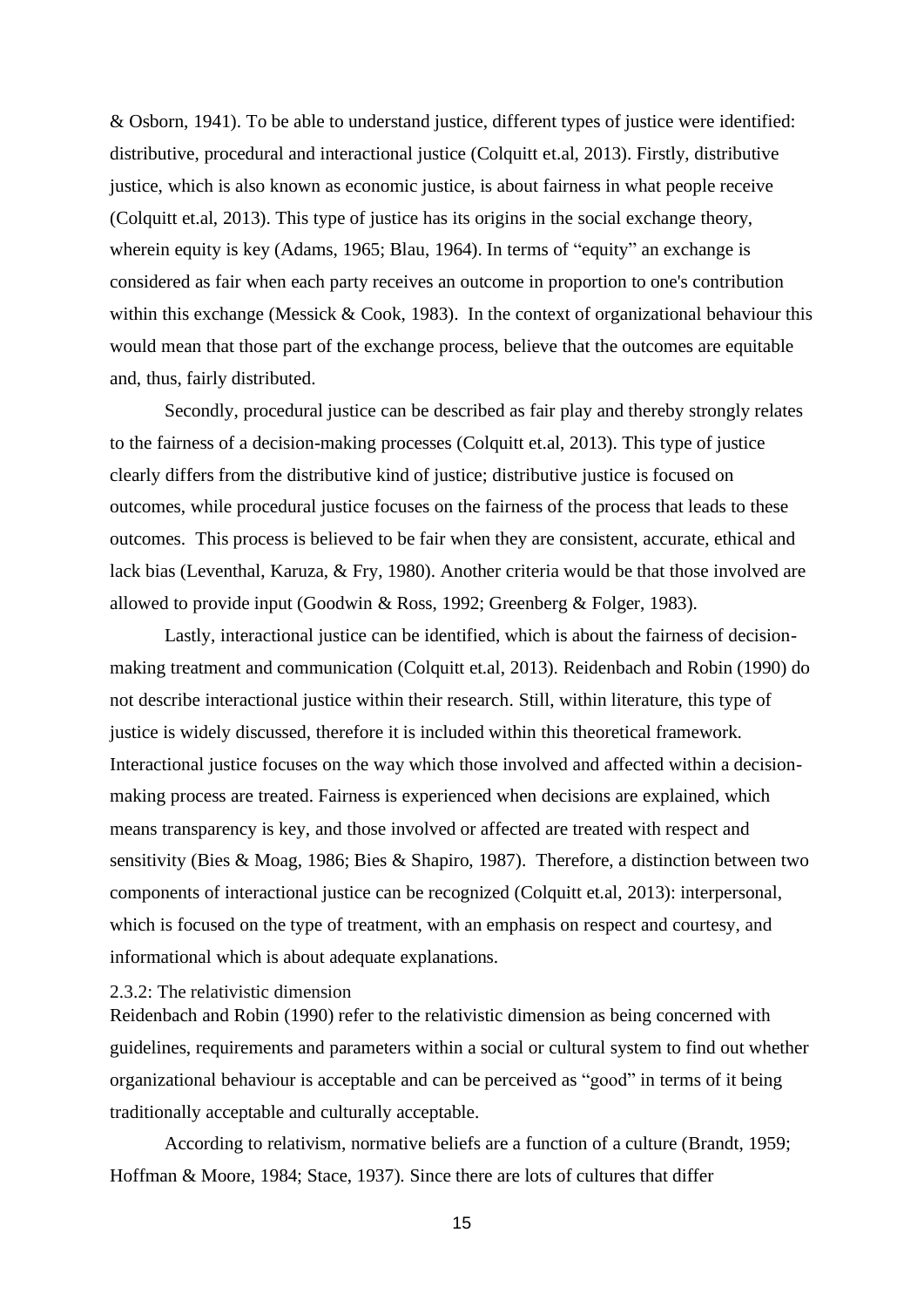tremendously, there are no universal rules within ethics that are applicable to everyone; behaviour and values therefore vary. Thus, what organizational behaviour might be acceptable within one country, might be scandalous within another.

Since the context of this research is Dutch supermarkets, the Dutch normative beliefs within its cultural system will be explored. First of all, one of the core values of the Dutch culture is freedom (Ministerie van Sociale Zaken en Werkgelegenheid, 2014), which is considered to be the power to act, speak, and think as one wants, while still obtaining the law. Being able to express yourself , while respecting each other's beliefs and opinions is extremely important within Dutch culture.

Another core value of the Dutch cultural system is equality; the state wherein each individual is able to be themselves, while remaining equal to others (Ministerie van Sociale Zaken en Werkgelegenheid, 2014). Equal treatment is key, which has resulted in, for example, a prohibition of discrimination. In conclusion, treating each other with integrity and respect is extremely important to the Dutch.

Lastly, solidarity is a characteristic for the cultural system of The Netherlands (Ministerie van Sociale Zaken en Werkgelegenheid, 2014). Solidarity is considered a feeling of "togetherness", to which each member of the system contributes. This consists of helping each other out when needed, while maintaining your own livelihood.

This entails that for organizations to be considered as "good", in terms of the relavistic dimension, these normative beliefs should be uphold when doing business and when initiating CSR initiatives.

#### <span id="page-15-0"></span>2.3.3: The contractual dimension

The last dimension is based on the concept of contractualism, wherein morality is based on agreement (Reidenbach & Robin, 1990). This dimension is considered to be purely deontological; obligations, contracts, duties and rules are all of importance.

Contractualism is summarized as follows (Scanlon, 1998, p.153): '*An act is wrong if its performance under the circumstances would be disallowed by any set of principles for the general regulation of behaviour that no one could reasonably reject as a basis for informed, unforced, general agreement.*' This idea is closely related to the concept of a "social contract", which resembles an exchange process between business and society. One party is obligated, by implicit or explicit promises or contracts, to provide a product or action, in return for something of value (Reidenbach & Robin, 1990). Contractualism attempts to derive the content of morality within this agreement and those involved; ethics in terms of fair play, truth telling, duty and rights are all of great importance in order to understand this so-called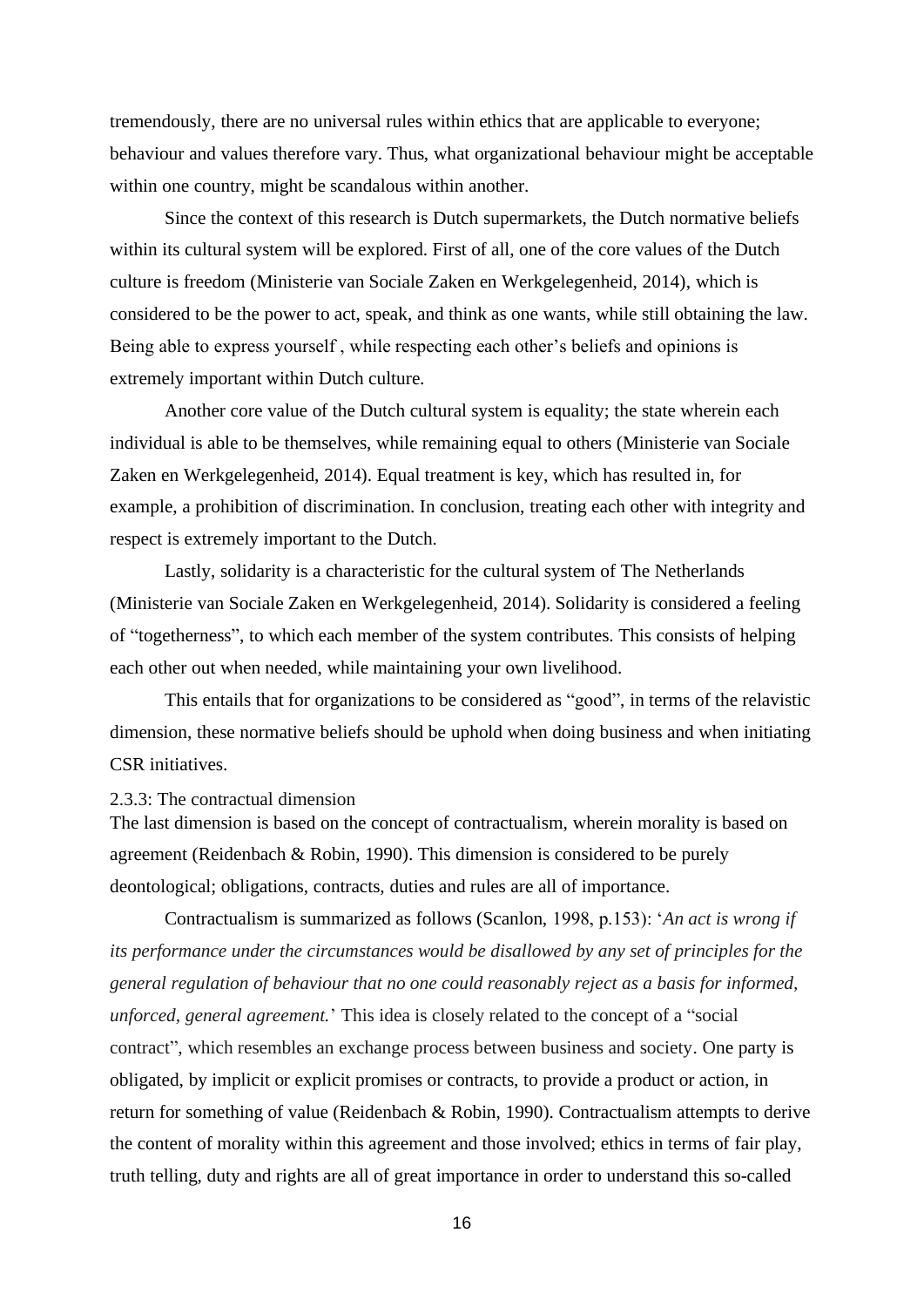content (Scanlon, 1998). Reidenbach and Robin (1990) believe that violation of these ethical components of the exchange process, hinders the exchange process and, thus, has negative affect on the "social contract".

In conclusion, contractualism is about 'what we owe to each other' within the exchange process to decide whether an action is right or wrong. (Scanlon, 1998). One can therefore determine this aspect of the ethical content of business activities by whether an organization does or does not violate the explicit or implicit contracts and promises, and hereby understand whether they are perceived as "good" in terms of their CSR activities.

### <span id="page-16-0"></span>2.4: Conceptual model

As mentioned in the introduction, this research aims to answer the following research question: *What are the ethical underpinnings of the perceptions on CSR?* By means of the theory discussed, this research question will be answered. In the conceptual model below the relevant concepts and their relationships are visualized.

As the conceptual model proposes, this research is focused on the perceptions of Corporate Social Responsibility and how these can differ according to three types of ethical underpinnings – what is perceived as "good" -: moral equity, relativism, and contractualism. As can be seen, the arrows go from each underpinning to a CSR perception, however, combinations could also be possible.



*Figure 1: conceptual model*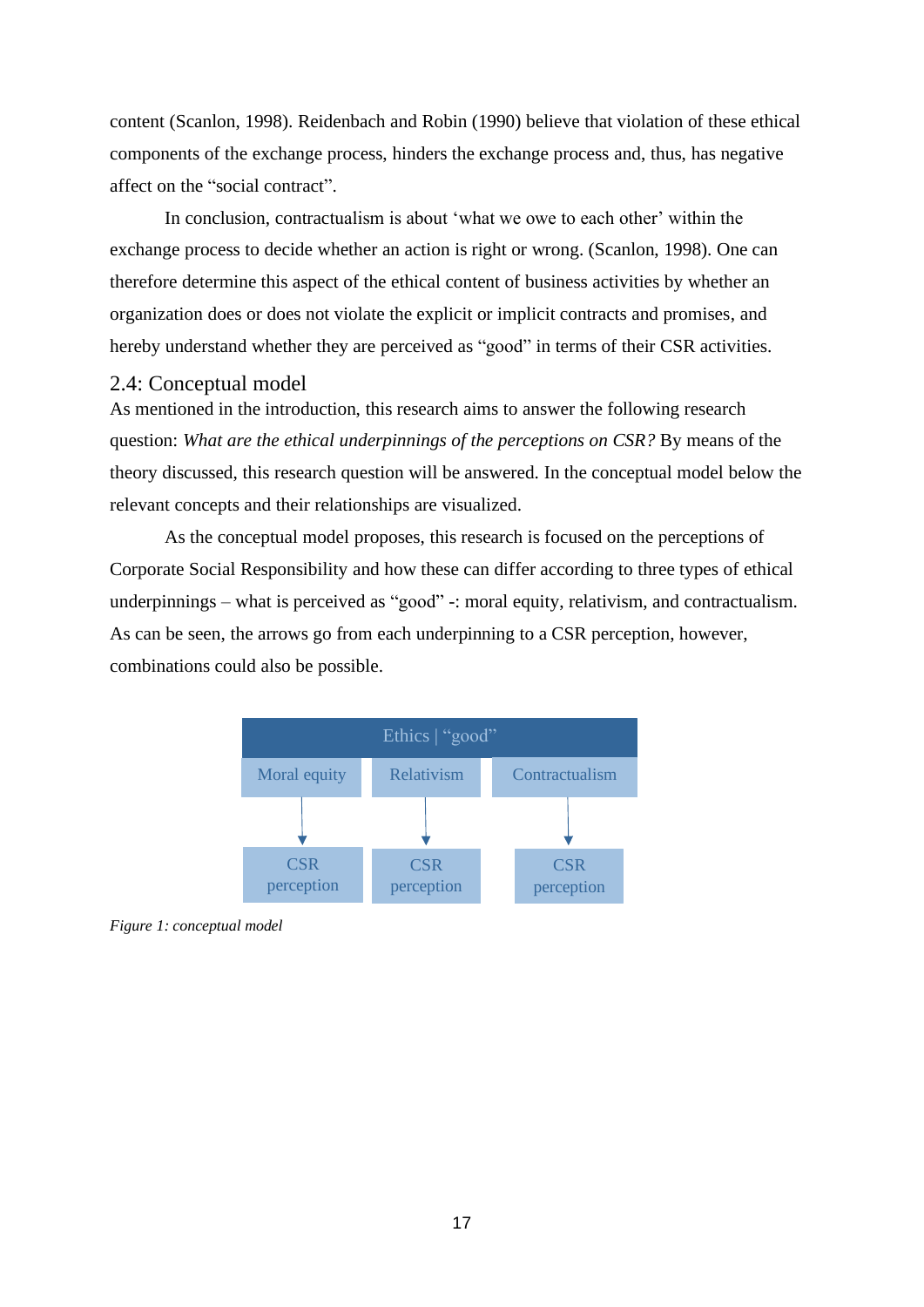# <span id="page-17-0"></span>Chapter 3: Methodology

The third chapter aims to explain the methodology of this research. The research method will be discussed and the data collection and data analysis procedure will be elaborated. Lastly, the limitations of the research project as well as the research ethics are discussed.

## <span id="page-17-1"></span>3.1: Research method

As mentioned in the introduction, the aim of this research was to answer the following research question: *What are the ethical underpinnings of the perceptions on CSR?* In order to answer this research question, a qualitative document analysis was performed.

Qualitative research aims to understand concepts, opinions, or experiences by collecting and analyzing non-numerical data, in order to gain in-depth knowledge about a problem or to generate new ideas (Symon and Cassel, 2012). It therefore enabled the researcher to be able to explore the meaning of the characteristics of the collected data in depth, which was needed in order to understand the underpinning of the perceptions, in contrast to quantitative research which provides numbers and statistics. Qualitative research can be conducted in various ways, for example, by conducting interviews with participants, having participant observations and focus groups or by using documents (Symon and Cassel, 2012). The latter is the qualitative research method used within this research project.

A document analysis allows for a researcher to interpret documents and to give meaning and voice to a topic (Symon and Cassel, 2012). Documents play a major role in organizational life; policies, procedures and annual reports aim to set the course for organizational success. Besides, there are many additional documents about organizations, including newspaper reports, items of misdemeanors and pressure groups that are available to the public. In all, this made documents an accessible and reliable source of data for this research.

Furthermore, a primarily inductive approach was used during this research, which allowed for data to be used as a starting point (Bleijnberg, 2015). The research method was *primarily* inductive, because input from the theoretical framework was used by means of sensitizing concepts (appendix 1). The term of "sensitizing concept" was introduced by Blumer (1954, p.7), whom described this instrument as follows: *'A definitive concept refers precisely to what is common to a class of objects, by the aid of a clear definition in terms of attributes or fixed bench marks. . . . A sensitizing concept lacks such specification of attributes or bench marks and consequently it does not enable the user to move directly to the instance and its relevant content. Instead, it gives the user a general sense of reference and guidance*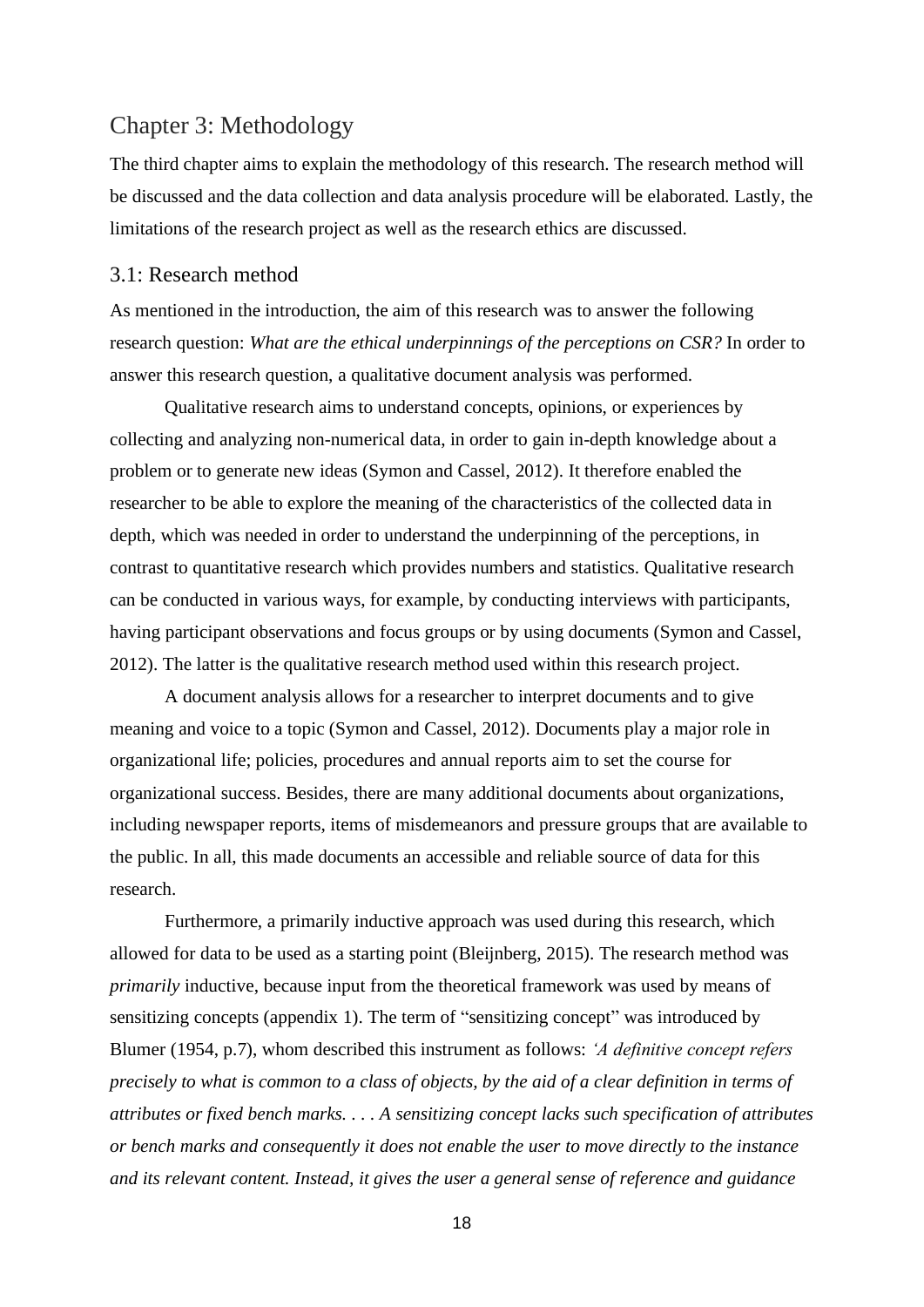*in approaching empirical instances. Whereas definitive concepts provide prescriptions of what to see, sensitizing concepts merely suggest directions along which to look.'* In short, while the data was used as the starting point, the sensitizing concepts provided the researcher with guidance and a sense of direction, in order to diagnose the ethical underpinning according to the chosen instrument by Reidenbach and Robin (1990).

In conclusion, a qualitative documentary analysis performed in a inductive manner allowed for the researcher to diagnose the ethical underpinning of CSR perceptions.

# <span id="page-18-0"></span>3.2: Data collection

The document analysis was performed using data concerning the CSR commitments of supermarkets in the Netherlands with regards to the meat supply chain. Both content published by supermarkets themselves and content published about supermarkets in The Netherlands by those outside of the organization were used.

Many documents that were not commercially sensitive, such as codes of ethics, CSR reports and annual reports, were generally made available to the public by Dutch supermarkets themselves through their corporate website. Such corporate websites were easily located by entering their name into the search engine on the internet. These documents have been used to understand the ethical underpinning of supermarkets.

In order to understand the difference in logic with regards to "good" CSR, documents about the CSR commitments of supermarkets by the critical public were also collected. These documents were retrieved from articles, wherein the critical public would share their opinion. It was of importance for these documents to be factual, therefore the authenticity was examined according to the formulated questions in appendix 1.

In the table below, an overview of the collected data is given.

| Supermarkets' perspective:<br>Publication title $+$ type and source | pages          | The critical publics' perspective:<br>publication title $+$ type and source | Pages          |
|---------------------------------------------------------------------|----------------|-----------------------------------------------------------------------------|----------------|
| Over Ekoplaza                                                       |                | Consument doet net zo hard mee aan kiloknallers                             | 2              |
| $Website-Ekoplaza(n.d.)$                                            |                | als de supermarkt                                                           |                |
|                                                                     |                | Article – NPO radio 1 (2021)                                                |                |
| Duurzaamheidsverslag                                                | 67             | Nauwelijks duurzame supermarkten:                                           |                |
| Report – Albert Heijn (2020a)                                       |                | 'alleen Ekoplaza en Albert Heijn scoren'                                    |                |
|                                                                     |                | Article – RTL nieuws (2021a)                                                |                |
| Beter voor Kip, Natuur & Boer                                       | $\mathfrak{D}$ | Kiloknallers afschaffen? 'Meeste consumenten zijn                           | $\mathfrak{D}$ |
| Article $-A$ lbert Heijn (n.d-a)                                    |                | voorstander'                                                                |                |
|                                                                     |                | Article - Radar (2020)                                                      |                |
| Van land tot klant                                                  | 10             | Plofkip is uit het schap, maar voor de                                      |                |
| Website – Albert Heijn $(n.d.-b)$                                   |                | 'kipconcepten' van supermarkten is er geen beter                            |                |
|                                                                     |                | leven                                                                       |                |
|                                                                     |                | $Article - Trouw (2020)$                                                    |                |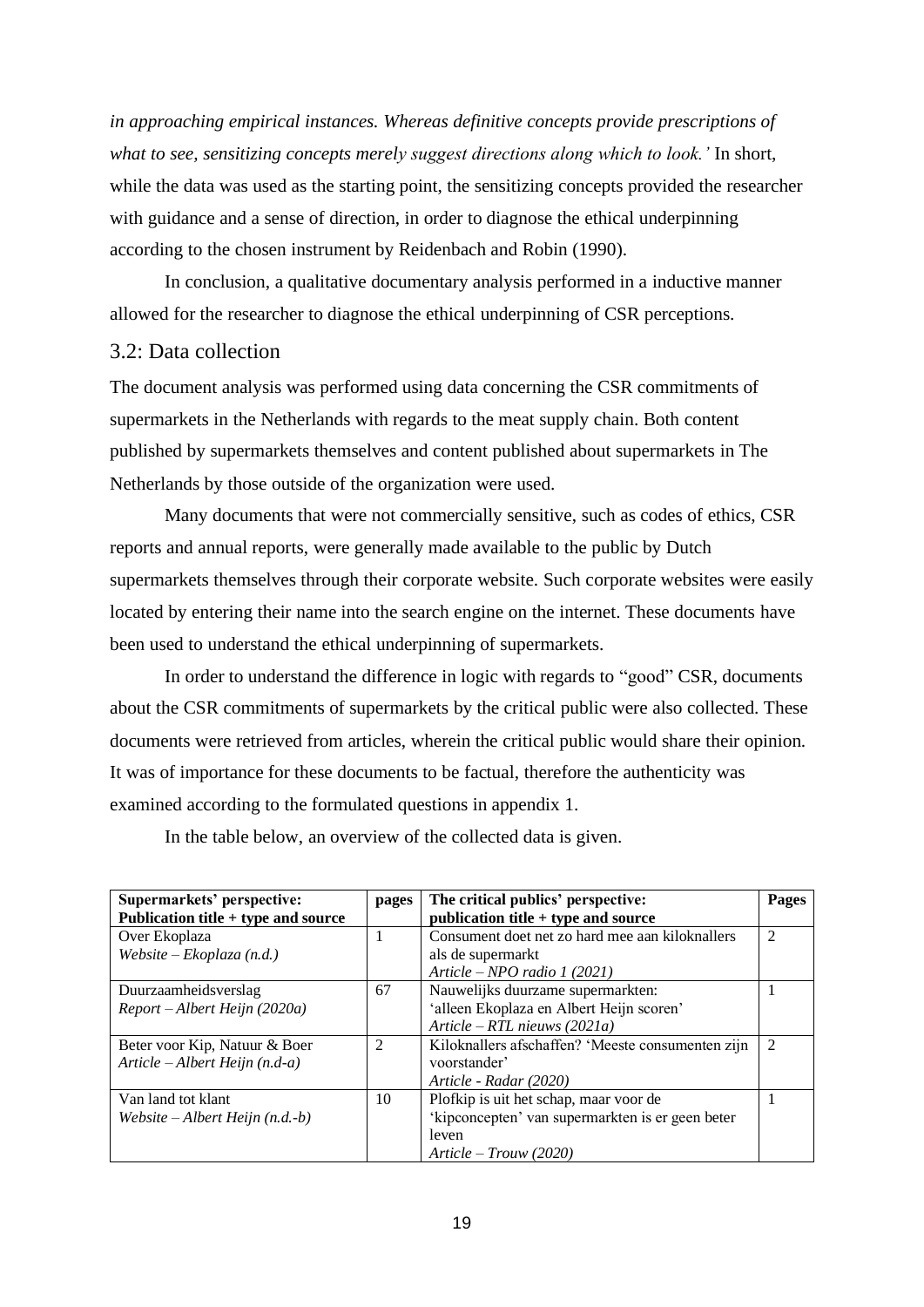| Annual report                          | 253            | Plus stapt als vierde grote supermarkt over op Beter | 3              |
|----------------------------------------|----------------|------------------------------------------------------|----------------|
| Report - Albert Heijn (2020b)          |                | Leven-kip                                            |                |
|                                        |                | Article - Vleesmagazine (2021)                       |                |
| Alles over Albert Heijn                | $\mathbf{1}$   | Superlijst groen 2021                                | 92             |
|                                        |                |                                                      |                |
| Website $-A$ lbert Heijn (n.d.-c)      |                | Research report - Question Mark (2021)               |                |
| Jaarverslag                            | 143            | Supermarkt PLUS komt varkenshouders financieel       | $\mathbf{1}$   |
| Report - Jumbo (2020)                  |                | tegemoet                                             |                |
|                                        |                | Article - Pig Business (2021)                        |                |
| Visie op MVO                           | $\overline{2}$ | Vega-aanbiedingen rukken op in de supermarkt         | $\mathbf{1}$   |
| Website $-$ Jumbo (n.d.-a)             |                | Article $-AD(2020b)$                                 |                |
| Onze missie, visie en strategie        | $\mathbf{1}$   | Vijf varkensconcepten genomineerd voor Deltaplan     | $\mathbf{1}$   |
| Website – Jumborapportage $(n.d.-b)$   |                | Veehouderij Awards                                   |                |
|                                        |                | Article - Pig Business (2021)                        |                |
| Een duurzame booschap                  | $\mathbf{1}$   | Wakker Dier: nog nooit zo veel vleesaanbiedingen     | $\overline{2}$ |
|                                        |                | met Pasen                                            |                |
| Website – Jumbo $(n.d.-c)$             |                |                                                      |                |
|                                        |                | Article $-RTL$ nieuws (2021b)                        |                |
| Jaarverslag                            | 103            | Wakker Dier: supermarkten blijven met vlees          | 1              |
| $Report - PLUS (2020)$                 |                | stunten                                              |                |
|                                        |                | Article $-AD(2021)$                                  |                |
| PLUS als organisatie                   | $\mathbf{1}$   | Wakker Dier: Jumbo adverteert meest met              | $\mathbf{1}$   |
| Website $-$ PLUS (n.d.-a)              |                | kiloknallers, zorgen om stunts met vlees             |                |
|                                        |                | Article - RTL nieuws (2021c)                         |                |
| Maatschappelijk verantwoord            | $\overline{2}$ | Waarom is vlees zo goedkoop en wie draait op         | 5              |
|                                        |                |                                                      |                |
| ondernemen                             |                | voor duur(zaam) speklapje?                           |                |
| Website $-$ PLUS (n.d.-b)              |                | Article $-AD(2020c)$                                 |                |
| Zo blijft Plus al jaren de duurzaamste | 3              | Ekoplaza scoort hoogste cijfers met plantaardig en   | 5              |
| supermarkt van ons land: 'niet elke    |                | biologisch assortiment in Superlijst Groen 2021      |                |
| dag een andere leverancier uitknijpen' |                | Article - Marketing Report (2021)                    |                |
| Article $-AD(2020a)$                   |                |                                                      |                |
| Duurzaamheid                           | $\mathbf{1}$   | Hoeveel invloed hebben supermarkten op               | $\mathbf{1}$   |
| Website – Lidl $(n.d.-a)$              |                | duurzame consumentenkeuzes?                          |                |
|                                        |                | EVMI (2021)                                          |                |
| Duurzaamheidsverslag                   | 48             | <b>Total number of pages</b>                         | 120            |
|                                        |                |                                                      |                |
| Report - Lidl (2019)                   |                |                                                      |                |
| Lidl Nederland                         | 1              | <b>Timeframe</b>                                     | 2020-          |
| Website $-Lidl$ (n.d.-b)               |                |                                                      | 2021           |
| <b>Sustainability Report</b>           | 82             |                                                      |                |
| Report - Aldi (2019)                   |                |                                                      |                |
| Jaarverslag                            | 84             |                                                      |                |
| $Report - Coop (2020)$                 |                |                                                      |                |
| Verslag MVO                            | 9              |                                                      |                |
| $Report - Coop (2019)$                 |                |                                                      |                |
| Sociaal jaarverslag                    | 25             |                                                      |                |
|                                        |                |                                                      |                |
| Report - Detailresult Groep (2020)     |                |                                                      |                |
| Over ons                               | $\mathbf{1}$   |                                                      |                |
| Website – Dekamarkt $(n.d.)$           |                |                                                      |                |
| Plus voor zesde jaar op rij 'Meest     | $\mathbf{1}$   |                                                      |                |
| Verantwoorde Supermarkt'               |                |                                                      |                |
| Website $-$ PLUS (2020b)               |                |                                                      |                |
| Ekoplaza: Duurzaam beleid collega-     | $\mathbf{1}$   |                                                      |                |
| supers is 'kunstje'                    |                |                                                      |                |
| Article - Distrifood (2021)            |                |                                                      |                |
|                                        | 842            |                                                      |                |
| <b>Total number of pages</b>           |                |                                                      |                |
| <b>Timeframe</b>                       | 2019           |                                                      |                |
|                                        |                |                                                      |                |
|                                        | 2021           |                                                      |                |

*Table 2: overview data*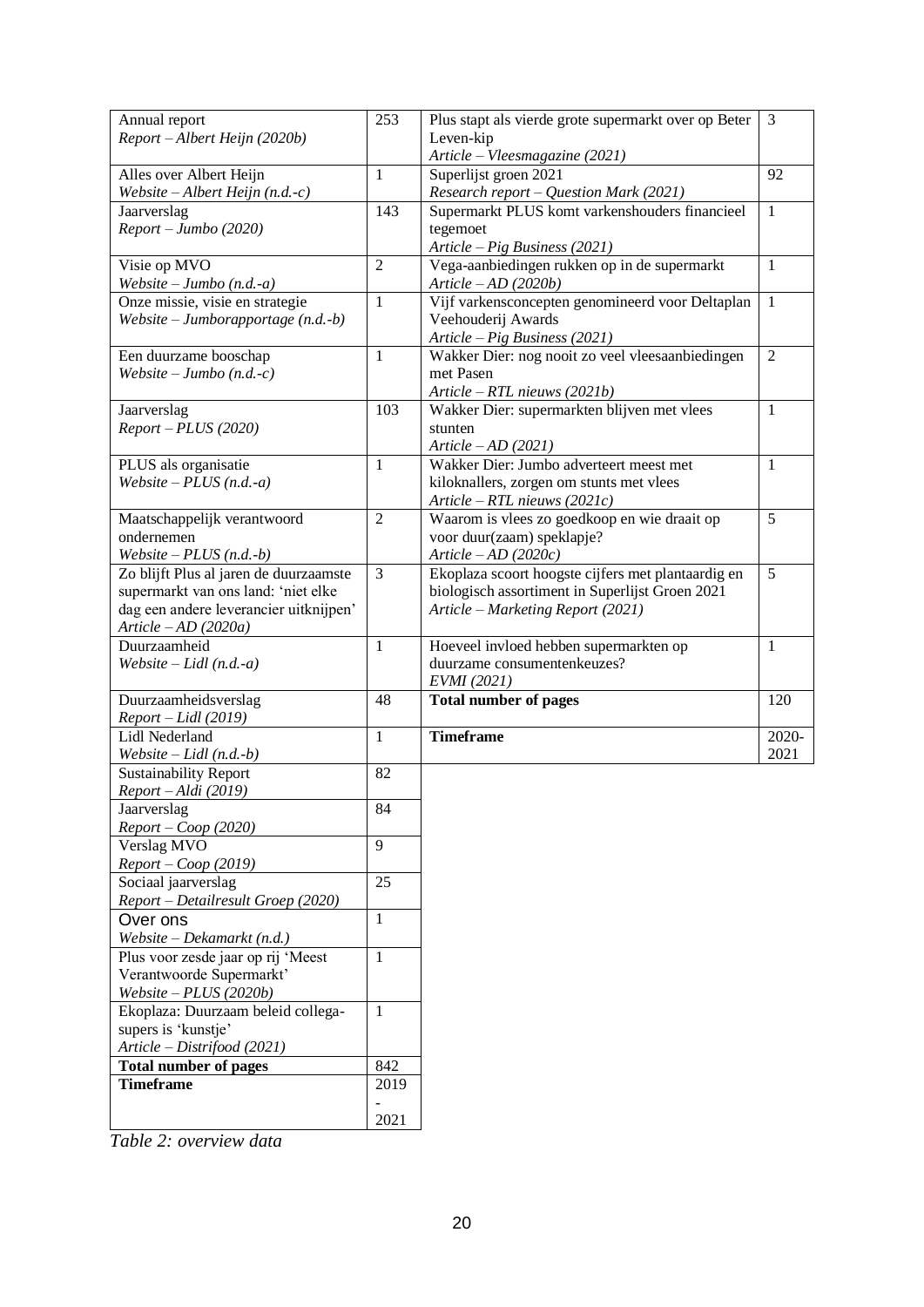## <span id="page-20-0"></span>3.3: Data analysis procedure

As described, sensitizing concepts were used to guide the researcher through the data analysis procedure (appendix 1). The first sensitizing concept was the "moral equity dimension", which describes morality in terms of fairness, justice and morals (Reidenbach & Robin, 1990). Fairness and justice exist out of three dimensions: distributive justice – whether outcomes are fairly distributed -, procedural justice – whether there is fair play within the decision making process – and interactional justice – which is about treatment and communication. This meant, for example, that the researcher looked for how the transparency of supermarkets was perceived by themselves and the critical public. In terms of morals, this meant looking for data that stated that one is not concerned with the outcomes, while being motivated and willing to do things for the right reason. The researcher did this by, for example, reviewing the organizational goals and mission by means of annual reports.

The second sensitizing concept was the "relativistic dimension", which Reidenbach and Robin (1990) describe as an action being moral when it is accepted in the social or cultural system; whether society finds an action acceptable. Within the context of supermarkets in The Netherlands, the researcher used the Dutch values of freedom, equality and solidarity, as stated by Ministerie van Sociale Zaken en Werkgelegenheid (2014), as guidance.

Lastly, the "contractual dimension" provided the researcher with a sense of direction during the data analysis. This dimension is all about obligations, promises, contracts, duties and rules. For the researcher this meant using these concepts for guidance; are explicit or implicit contracts and or promises perceived to be violated? How do supermarkets themselves use rules and regulations when doing business?

The data analysis procedure consisted of an inductive coding process, which consists of three steps: open, axial and selective coding ( (Symon & Cassell, 2012). Open coding consisted of breaking down the data into sections relevant for this research (Symon & Cassel, 2012). An example is derived from the report of RTL nieuws (2021a). The researcher found the following quote to be relevant for this research: *'More biological food, keeping an eye out for the origin of food, promoting less meat and less plastic. All promises made by supermarkets in order to be more sustainable. In practice, not much seems to happen'.*

Then, axial coding was the following step. This contained of grouping and describing the open codes (Symon & Cassel, 2012). The axial code given to the previously discussed open code of RTL nieuws (2021a) was: "breaking promises: violation of contractualism". As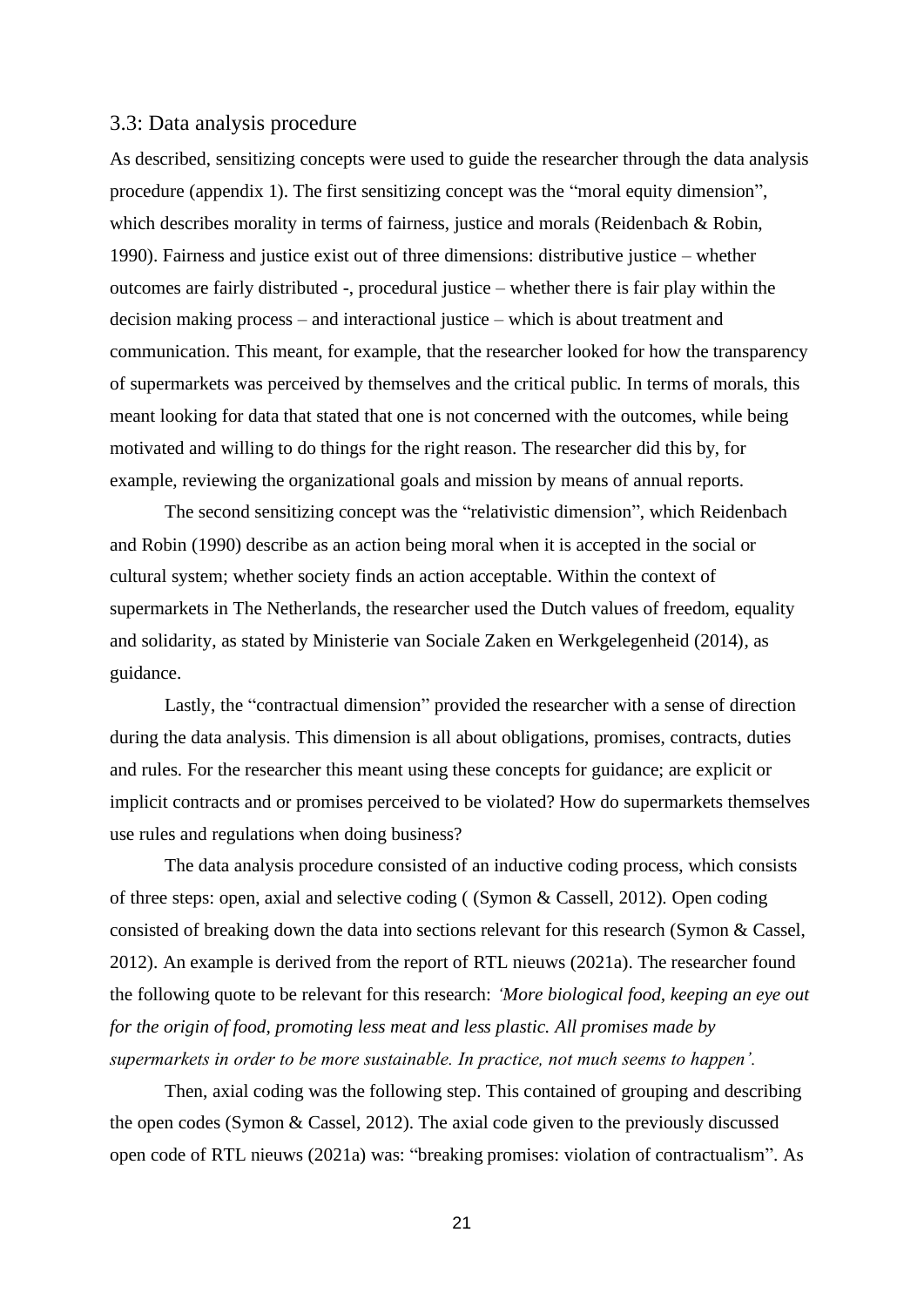can be seen, this is also where the previously described sensitizing concepts become highly relevant; the link with the relevant theory starts to show.

Lastly, the selective codes where given to the data. Selective coding contains of connecting all categories to one core code, which presents the researcher with the central findings of the researcher (Symon & Cassel, 2012). Within this research, there were three selective codes, namely: CSR perception, supermarkets' perception and the critical publics' perception. In terms of the previously used quote of RTL nieuws (2021a), the open and axial code said something of the perception of the critical public.

#### <span id="page-21-0"></span>3.4: Quality of research project

The quality of research can be examined according to the criteria formulated by Guba and Lincoln (1989): credibility, transferability, dependability and confirmability.

Firstly, Guba and Lincoln (1989) define credibility as the fit between reality and interpretation. To aim for a as high credibility as possible, the researcher has applied the method of peer debriefing, which took place during the master thesis circle meetings with other master thesis students and a supervisor. Discussing findings with others, contributed to the correct interpretation of the findings.

The second criteria is transferability, which is about providing enough detail about the research case (Guba and Lincoln, 1989). By means of providing a thick description of the research context in the introduction, the researcher has tried to achieve this standard and hereby contributes to the ability to transfer the findings to other contexts or settings.

Then, dependability is about the demonstration of the methodological changes and shifts that occurred during this research (Guba and Lincoln, 1989). The researcher has tried to achieve this qualitative standard by means of participating in the Master Thesis circle group meetings, and discussing any changes and shifts with the supervisor which helped the researcher evaluate his or her actions and decisions during this research.

Lastly, Guba and Lincoln (1989) propose the qualitative standard "confirmability", which refers to making clear where data came from and how the researcher transformed this data into research findings. To achieve a high standard of confirmability, the researcher provides a codebook (appendix 2) that contains an overview of how data is transformed. Hereby the researcher made sure that the findings are not biased, but truly based on the derived data.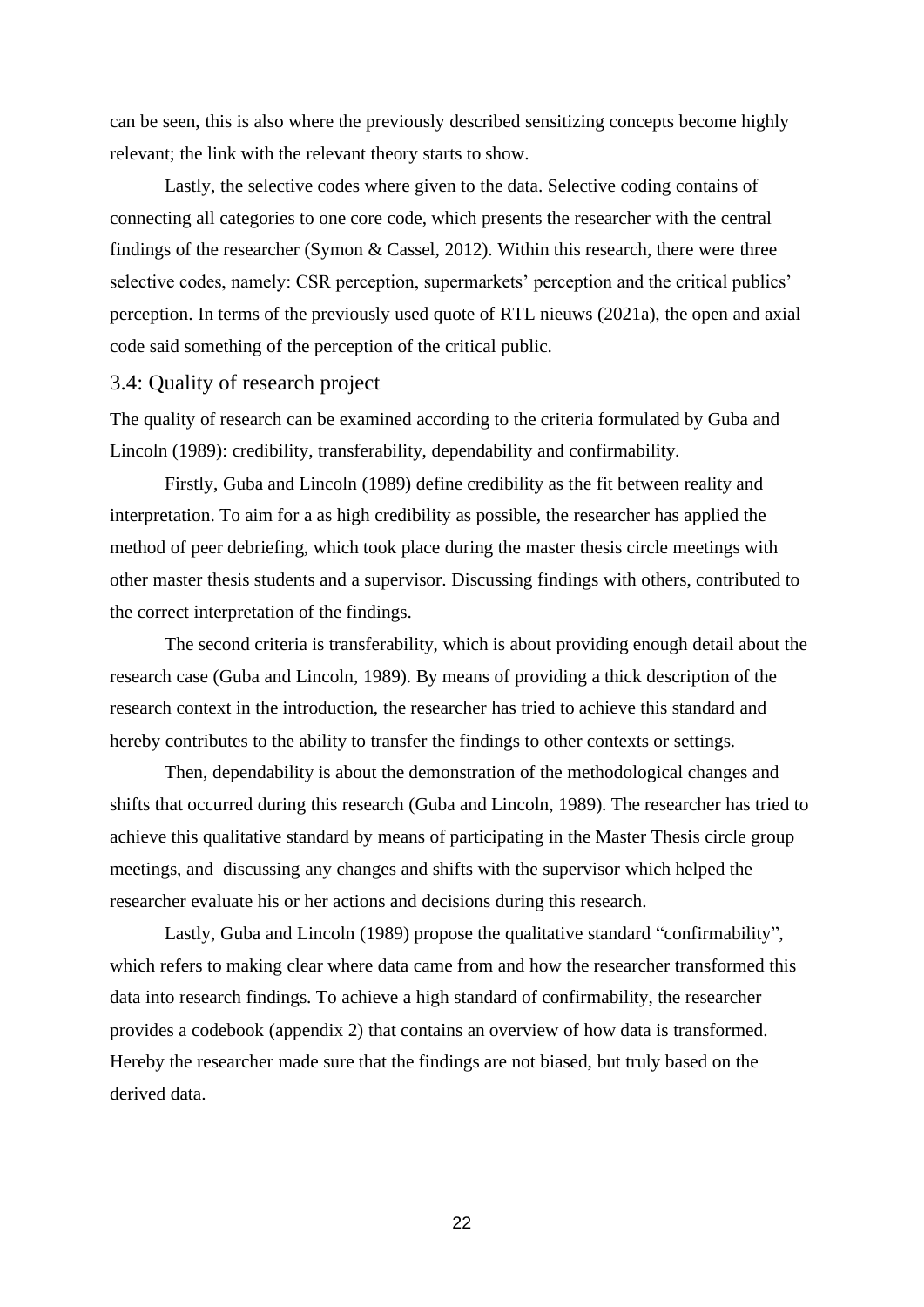# <span id="page-22-0"></span>3.5: Limitations of research project

There were several limitations to this research. First of all, the only data used were documents. In short, there was no triangulation. The validity of this research would have been higher if more methods of qualitative inquiry were used. This is due to the fact that if triangulation would have been applied, the data collected from the different methods could have been compared, which would have resulted in stronger conclusions. Besides, this also meant that the researcher was not able to check whether what supermarkets *say* they do, is what they *actually* do. By means of including the critical public, the researcher did gain some insight in the actual behaviour of supermarkets by means of the perception of the critical public, but this still remains a limitation.

Moreover, a document analysis has several limitations. Firstly, the researcher could not reassure the validity, reliability and origins of some documents. Therefore, it was of importance to look into the authenticity of the documents (appendix 1), but information about authenticity could have been lacking.

Secondly, the researchers' interpretation of the documents might have been incorrect, which negatively affects the previously discussed credibility, because the researcher might have interpreted the document differently than what the producer aimed for.

Lastly, commercially sensitive documents were not available to the public. This meant that documents that might be relevant were not available to the researcher.

# <span id="page-22-1"></span>3.6: Research ethics

During this research the five principles of the Netherlands Code of Conduct for Research Integrity haven been taken into account. By taking these into consideration, the ethical standards of conducting research were guaranteed.

The first principle used in this research is honesty. This entails that the researcher will adequately report the research process, take varying opinions and arguments in account, remain open to uncertainty, not make unfounded claims and not falsify its findings (Netherlands Code of Conduct for Research Integrity, 2018). Thus, the researcher showed integrity during this study.

Secondly, the principle "scrupulousness" was taken into account. Scrupulousness is defined as follows (Netherlands Code of Conduct for Research Integrity, 2018, p.13): '*Scrupulousness means, among other things, using methods that are scientific or scholarly and exercising the best possible care in designing, undertaking, reporting and disseminating*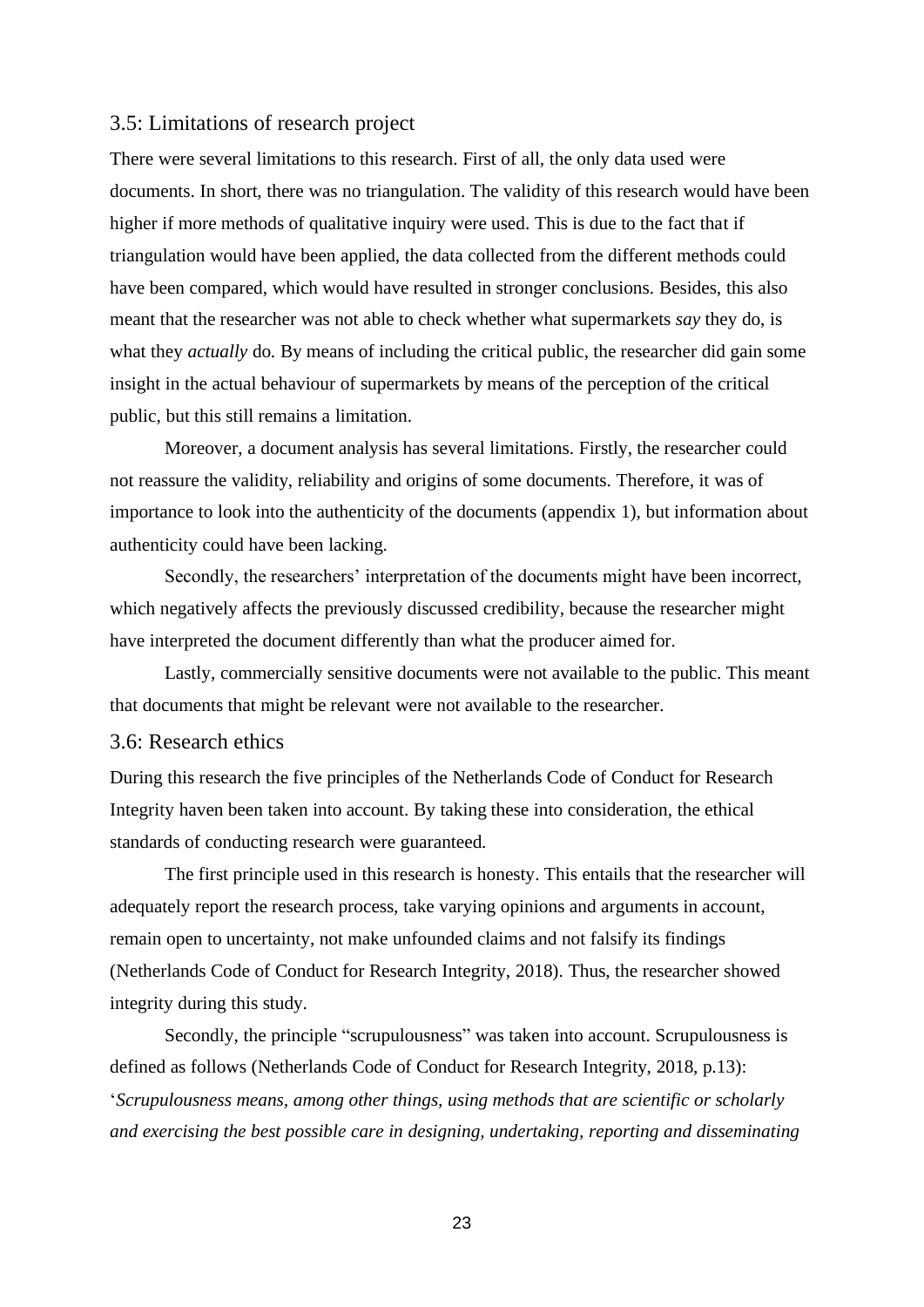*research.'* In short, the researcher aimed for a careful, thorough and attentive attitude during this research.

Then, transparency is important within the concept of research ethics (Netherlands Code of Conduct for Research Integrity, 2018). To uphold the ethical standards the researcher clearly stated what data this research was based on, how the data was obtained and how this led to certain results.

Independence is another principle. This is considered as not being guided by nonscientific or non-scholarly considerations (Netherlands Code of Conduct for Research Integrity, 2018). For the researcher, this meant having an impartial, objective attitude during this study.

Lastly, the Netherlands Code of Conduct for Research Integrity (2018) identifies "responsibility" as another principle important to the ethical standards of research. This meant that the researcher aimed for taking the legitimate interests of the research environment into account. This, in contrast to conducting research in isolation. Besides, the researcher tried to uphold to the criterion for conducting scientifically and/or societally relevant research, by choosing a topic that met this criterion.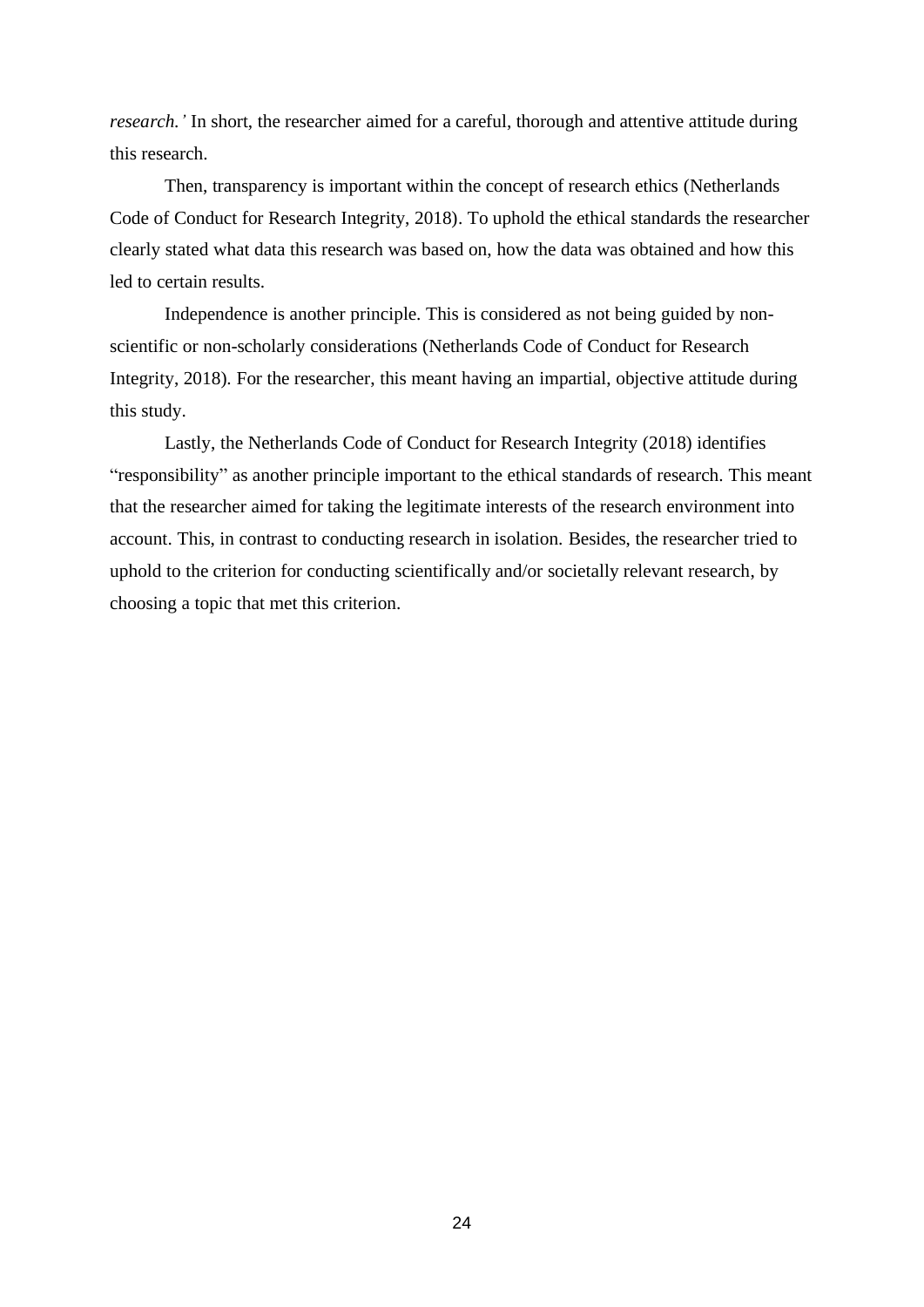# <span id="page-24-0"></span>Chapter 4: Analysis

As has been previously discussed, the concept of sustainability of the meat supply chain of Dutch supermarkets has resulted in discussion. The goal of this research was to gain insight in this discussion by researching the different understandings of CSR as to what is perceived as "good", according to the ethical underpinnings of Reidenbach and Robin (1990). The findings of this research aim to answer the following research question: *What are the ethical underpinnings of the perceptions on CSR?* By means of answering this research question, the researcher wants to explore the rather vague concept of CSR within this research context and thereby contribute to literature, apart from also diagnosing the ethical underpinnings of both parties in order to be able to better navigate the discussion and create more consensus.

The main finding of this research is that there is a clear difference in how supermarkets themselves and the critical public perceive "good" CSR (see figure 2). As can be seen, both parties find different dimensions of the ethical underpinning important (dark blue), while what they find to be less important also differs (light blue). This explains why in light of what is perceived to be "good" in relation to CSR there is as much discussion; the critical public perceives "good" CSR as moral equity – going beyond out of willingness, without being concerned with the outcomes -, while the supermarkets perceive "good" CSR as anticipating on the needs within society – relativism – and compliance with rules, agreements and contracts - contractualism.

In short, the ethical underpinning of what is perceived as "good" in relation to CSR differs like day and night. This will be discussed more elaborately in the following paragraphs of this chapter.



*Figure 2: overview underpinning of CSR perceptions*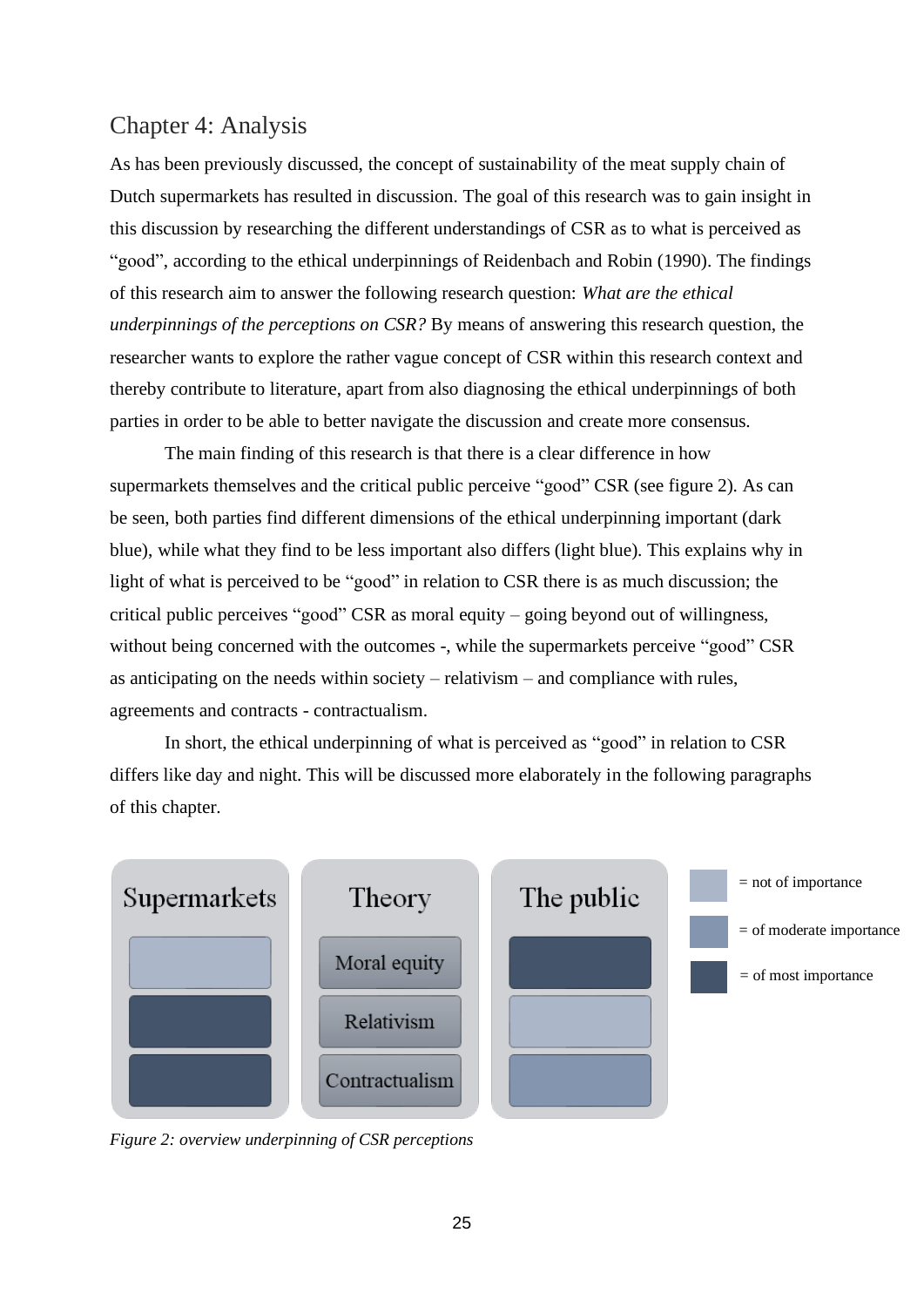# <span id="page-25-0"></span>4.1: CSR perceptions

As stated, supermarkets and the critical public have differing perceptions of what can be perceived as "good" CSR. A major distinction between two types of CSR perceptions can be made; some consider CSR as voluntarily going beyond in order to be ethical and to contribute to global sustainability, while others perceive CSR as anticipating and fulfilling stakeholders' needs and securing economic responsibility (see table 3).

|                         | The critical public            | Supermarkets                     |
|-------------------------|--------------------------------|----------------------------------|
| CSR as voluntarily      | Corporate Social               | Erik Does, CEO, Ekoplaza,        |
| going beyond in order   | Responsibility is more than    | agrees with the conclusions      |
| to be ethical and to    | making the consumer            | drawn by Question Mark and       |
| contribute to global    | responsible. Especially        | amplifies the responsibility his |
| sustainability          | because consumers expect       | supermarket feels and takes on a |
|                         | supermarkets to not offer      | daily bases for transforming the |
|                         | irresponsible products.        | industry.                        |
|                         | QuestionMark (2021)            | Marketing Report (2021)          |
| CSR as anticipating on  | He finds it strange that Lidl  | Albert Heijn seems scared to     |
| stakeholders' needs and | and Jumbo continue offering    | disappoint consumers with a      |
| securing economic       | cut-price meat. 'Both          | smaller budget. 'Because of our  |
| responsibility          | consumers and supermarkets     | low prices and promotions,       |
|                         | seem to not care.' And         | everyone is able to do their     |
|                         | according to Moers this has    | groceries according to their     |
|                         | to do with gaining             | needs. Therefore, we also want   |
|                         | competitive advantage. 'It has | to offer consumers that do want  |
|                         | to do with enormous            | to eat meat or fish the freedom  |
|                         | competition and the            | to choose what they want, and    |
|                         | consumer not caring about      | promotion.' States the           |
|                         | what happens to our planet.'   | supermarket in a written         |
|                         | $NPO$ radio 1 (2021)           | response.                        |
|                         |                                | AD(2020c)                        |

# *Table 3: exemplary evidence: CSR perceptions*

As has been discussed in the theoretical framework, there are different perceptions of CSR. This is due to a lack of consensus about what CSR actually entails; 'What are the precise responsibilities and obligations of organizations to society?' The answer to this question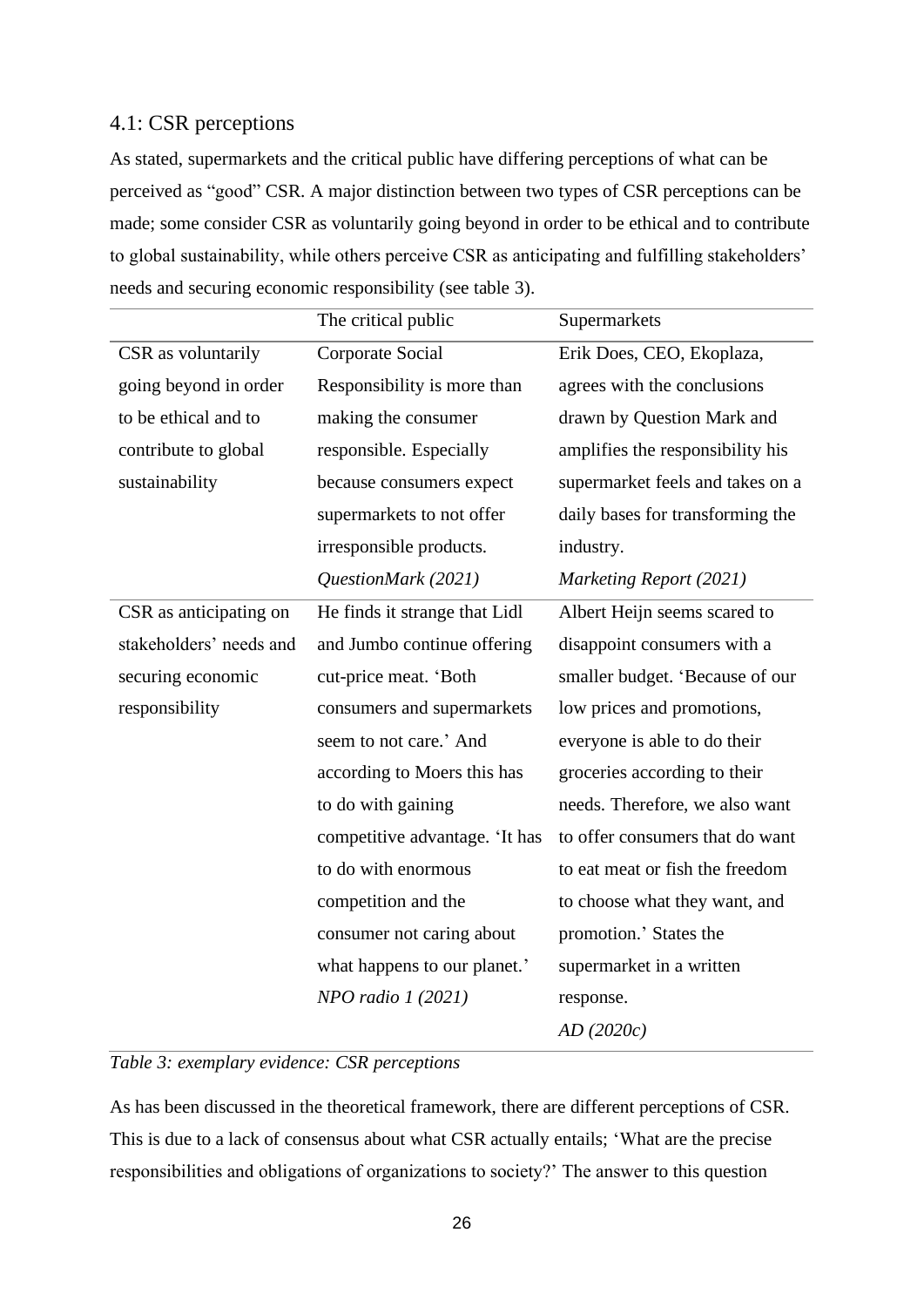remains unclear, since there is no established, agreed upon definition (Córdoba & Campbell, 2007; Fifka, 2009; Zenisek, 1979).

Interesting is that both CSR perceptions in table 3 recognize different aspects of CSR definitions. For example, the latter relates to the beliefs of Friedman (1970) and Levitt (1958) that business is about profits, and that society is the responsibility of the government. Meanwhile, the first perception relates to the opinions of Searcy and Sarkar (2016), Jones (1980), Heald (1957), Bowen (1952) and Walton (1967) that consider CSR as a responsibility of organization to society by means of voluntarily going beyond, being ethical and by recognizing its responsibility in relation to sustainability.

In all, within this research context of Dutch supermarkets and their CSR initiatives to making the meat supply chain more sustainable, this phenomenon of no agreed upon understanding of what CSR entails is also recognized. In short, "good" CSR is open to interpretation. In order to better understand these differing perceptions of supermarkets and the critical public, the next two paragraphs discuss their ethical underpinning.

# <span id="page-26-0"></span>4.2: Supermarkets' perception

In order to understand the differing perceptions according to the ethical underpinning of supermarkets and the critical public, a distinction between the perceptions of both parties is made. First to be discussed, is how supermarkets themselves perceive "good" CSR.

As will become evident and has been discussed previously, the main findings are as follows: most notably, supermarkets perceive "good" CSR as anticipating on needs within the cultural and social system, which is characterized as relativism. Meanwhile, they are also guided by rules and regulations, and by doing so, they perceive their CSR initiatives as "good"; this strongly relates to contractualism. Moral equity is not found to be least important within the ethical underpinning of supermarkets; the findings suggest that supermarkets are not necessarily concerned with going beyond, for example rules and regulations, in order to be ethical. In short, supermarkets are more concerned with external factors, such as rules and regulations and trends within society and consumers' needs, and by anticipating on these factors, they perceive themselves to do "good" by means of CSR. This paragraph will explain more explicitly how these findings came about by presenting the evidence.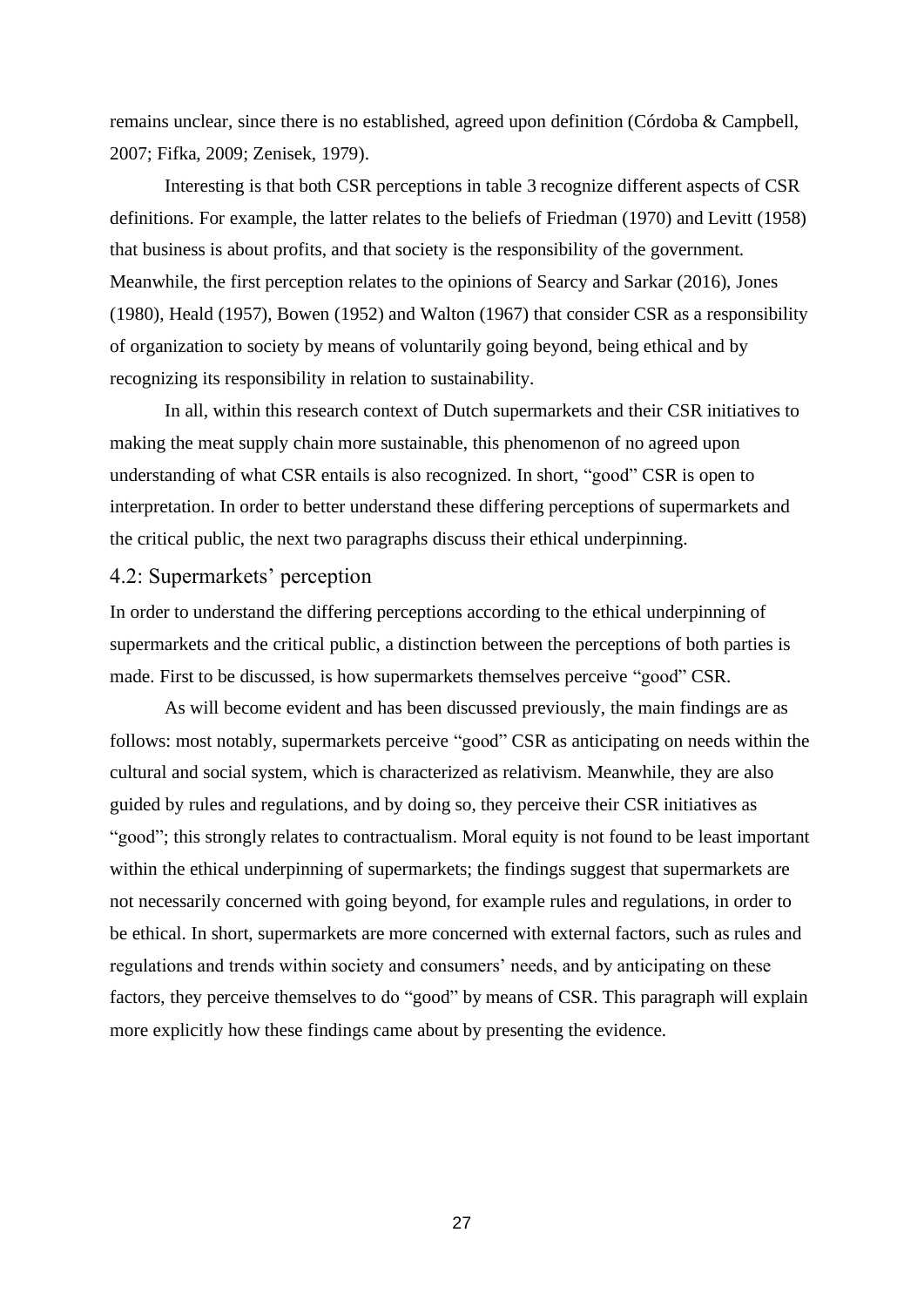#### <span id="page-27-0"></span>4.2.1: Moral equity

Moral equity is found not to be of much importance to the ethical underpinning of supermarkets; most supermarkets do not present themselves as intrinsically motivated to go beyond the previously discussed external factors in order to be ethical, to be the leaders that initiate change.

There are however expectations. Most notably, Ekoplaza is a prime example of a supermarket that presents themselves, in contrast to others, as most concerned with moral equity; they state that their whole business model is based on being ethical and contributing to sustainability. Erik Does, CEO of Ekoplaza, notes the responsibility the supermarket feels and takes to transform the industry and is keen to set the right example (Marketing Report, 2021). They state that their goal is to do better each day in order to contribute to a greener world (Ekoplaza, n.d.). They describe they do this by having a biological, sustainable and healthy product range, but also by means of various campaigns (Ekoplaza, n.d.). Erik Does (Marketing Report, 2021) gives an example of a campaign "Back to Better": *'With this campaign we want to show The Netherlands how we see our path to a sustainable future by means of products that have been produced with attention, respect and balance with regards to the human population, animals and the planet. This by means of a constructive vision on nature, climate and circularity.'* In short, they argue that they are willing to do things because, in their opinion, it is morally right and ethical, without being concerned with the outcomes; this is what they perceive as "good" CSR.

Besides, worth mentioning is that both PLUS and Albert Heijn present themselves as having started to include "moral equity" more within their CSR initiatives. Albert Heijn by offering transparency in their business performance in relation to their CSR activities and into why they are implementing these practices, which relates to interactional justice, a component of moral equity. In their sustainability report Albert Heijn (2020a, p.19) describes that their ambition is to have fully transparent supply chains of their "fresh products", including meat, by 2025: *'Where does the product come from? What is in it? And under which circumstances was it made?'* Thus they aim to ensure transparent and traceable product information. This is what they are working towards on a daily basis (Albert Heijn, 2020a). In 2019, for example, they introduced a new map of the world which provides everyone a sense of where products, including meat, are produced (Albert Heijn, 2020a). Albert Heijn (2020a) hereby aims for understanding among consumers towards the progress of a healthier and more sustainable offering.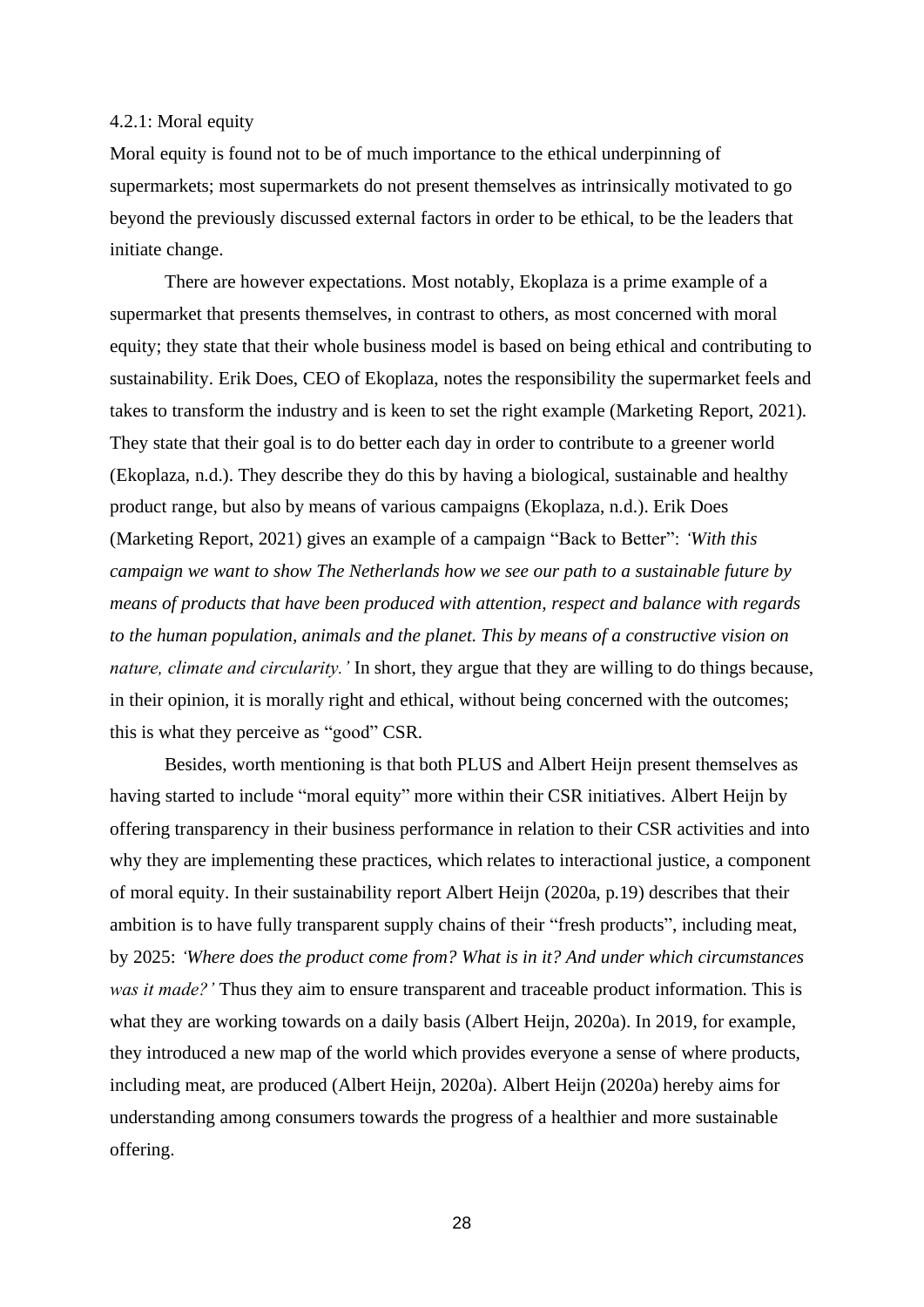PLUS on the other hand has been praised for actually undertaking initiatives, and often being first to do so. This has resulted in them being named the most responsible supermarket for the sixth time on a row by the GfK ConsumerScan Panel (PLUS, 2020b), PLUS reacts as follows in their annual report (2020a): *'PLUS is and will stay the Most Responsible Supermarket. This is visible internally and externally and is appreciated by the consumer, civil organizations and suppliers.'* They state that they do this by means of their "Eating Good" initiative which consists of long term goals for sustainability and health, wherein they work together with entrepreneurs (PLUS, n.d.-a). Eric Leesbeek, commercial CEO PLUS Retail and chairman of the Greenteam, gives an example (PLUS, 2020b): *'PLUS closely works with seventeen Dutch pig farmers in a short, transparent supply chain. This offers new opportunities for, among other things, animal welfare and the environment.'* Meanwhile, they describe the consumer as central; this will be discussed in the following paragraph.

In short, it seems as though both Albert Heijns' and PLUS' perception of "good" CSR is changing; it seems as though they are becoming more intrinsically motivated to be ethical and morally correct, instead of just focusing on external factors.

The table below provides even more insight into the findings of what role moral equity plays within the underpinning of supermarkets' perception of "good" CSR, according to a few exemplary codes arising from the document analysis.

|               | Moral equity as most           | Moral equity as    | Moral equity as not        |
|---------------|--------------------------------|--------------------|----------------------------|
|               | important                      | somewhat           | significant                |
|               |                                | important          |                            |
| Supermarkets' | We are a biological            | On a daily basis,  | Ekoplaza CEO, Does,        |
| perception    | supermarket that wants to      | we work on         | dislikes the CSR           |
|               | provide you with what you      | making the supply  | policies of his            |
|               | need due to your healthy,      | chains of meat,    | colleague                  |
|               | biological lifestyle. We       | eggs, vegetables,  | supermarkets. 'With a      |
|               | believe that our planet is the | fruit and dairy as | maximum of 10% of          |
|               | bases of everything. When      | transparent as     | sustainable products in    |
|               | we treat our planet in a good  | possible.          | their shops, it is         |
|               | manner, this provides us       | Albert Heijn       | basically for show, it is  |
|               | with healthy, and tasty        | (2020a)            | a trick. They present it   |
|               | products. Full of nutrients    |                    | as if all is sustainable.' |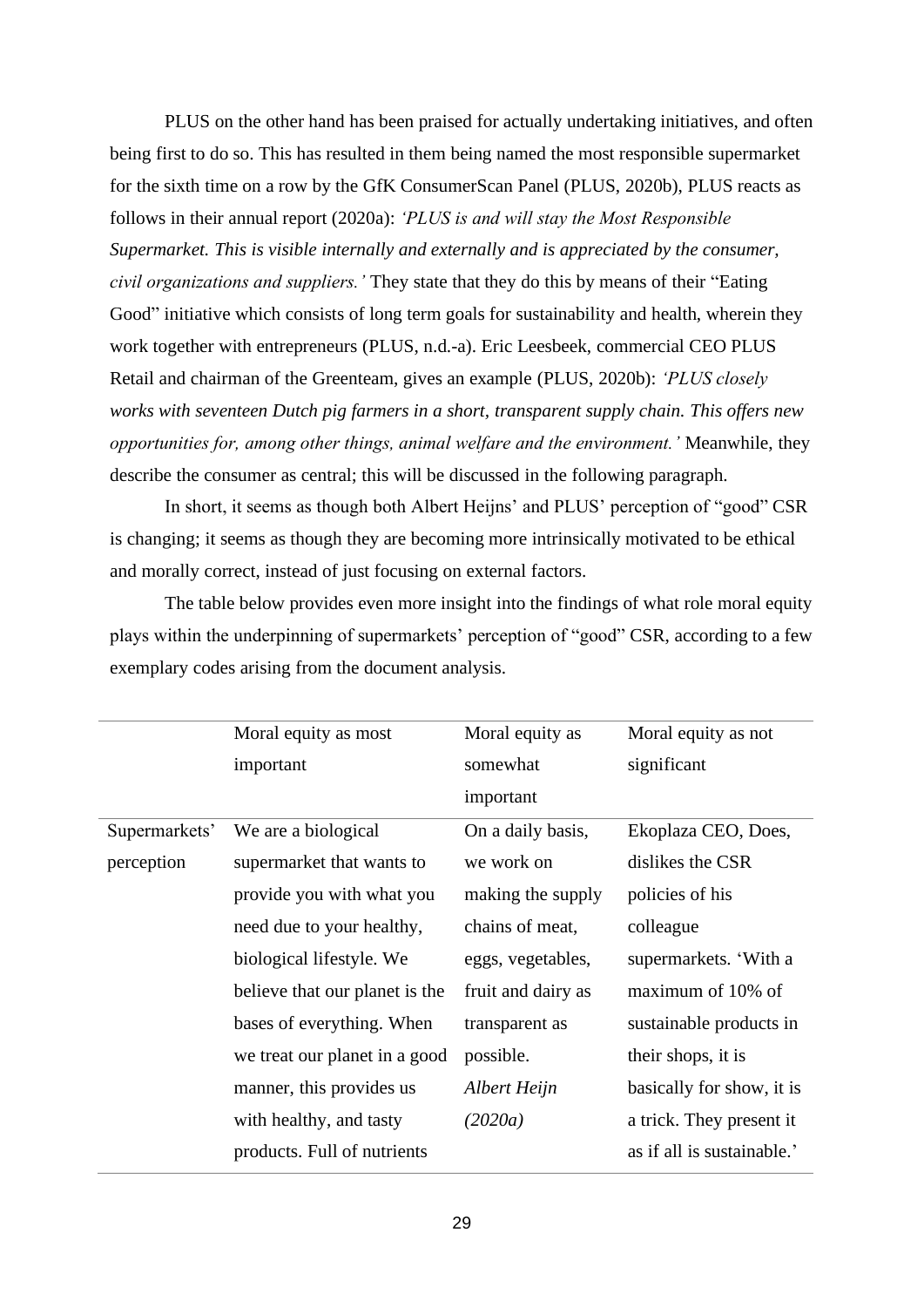*Distrifood (2021)*

and taste. You find these products in our shop, without flavorings etcetera. Food as it was meant to be. *Ekoplaza (n.d.)*

*Table 4: exemplary evidence: supermarket perception in relation to moral equity*

# <span id="page-29-0"></span>4.2.2: Relativism

As mentioned, what is found to be most important within the ethical underpinning of the supermarkets' perception of "good" CSR, is the consumer and anticipating on their needs, and the trends within the social and cultural system; the relativistic dimension.

As becomes evident from table below, that shows exemplary quotes about this phenomenon, supermarkets present themselves driven and motivated by their consumers; everything revolves around the consumers and satisfying their needs within the social and cultural system. This strongly relates to relativism.

|               | Relativism as most important       |                                      |  |
|---------------|------------------------------------|--------------------------------------|--|
| Supermarkets' | We are a trustworthy and           | Fast changes in the market and in    |  |
| perception    | inspiring partner for all our      | society encourages Jumbo to          |  |
|               | consumers. Every day. Therefore    | continuously invest in the formula.  |  |
|               | the life of our consumers is       | Herein, the consumer and its         |  |
|               | central in everything we do, and   | changing needs and wishes are        |  |
|               | we continuously change along       | central. We aim to fulfill these     |  |
|               | with them.                         | wishes by investing in our product   |  |
|               | Albert Heijn (2020a)               | range and consumer experience.       |  |
|               |                                    | Jumbo (2020)                         |  |
|               | Coop is a Dutch supermarket,       |                                      |  |
|               | with the goal of optimally serving | Our business model is focused on     |  |
|               | its stakeholders.                  | giving consumers products of the     |  |
|               | Coop(2019)                         | best quality for the cheapest price. |  |
|               |                                    | Lidl $(n.d.-b)$                      |  |
|               | To us, the consumer is always      |                                      |  |
|               | first.                             |                                      |  |
|               | Albert Heijn $(n.d.-c)$            |                                      |  |

*Table 5: exemplary evidence: supermarket perception in relation to relativism*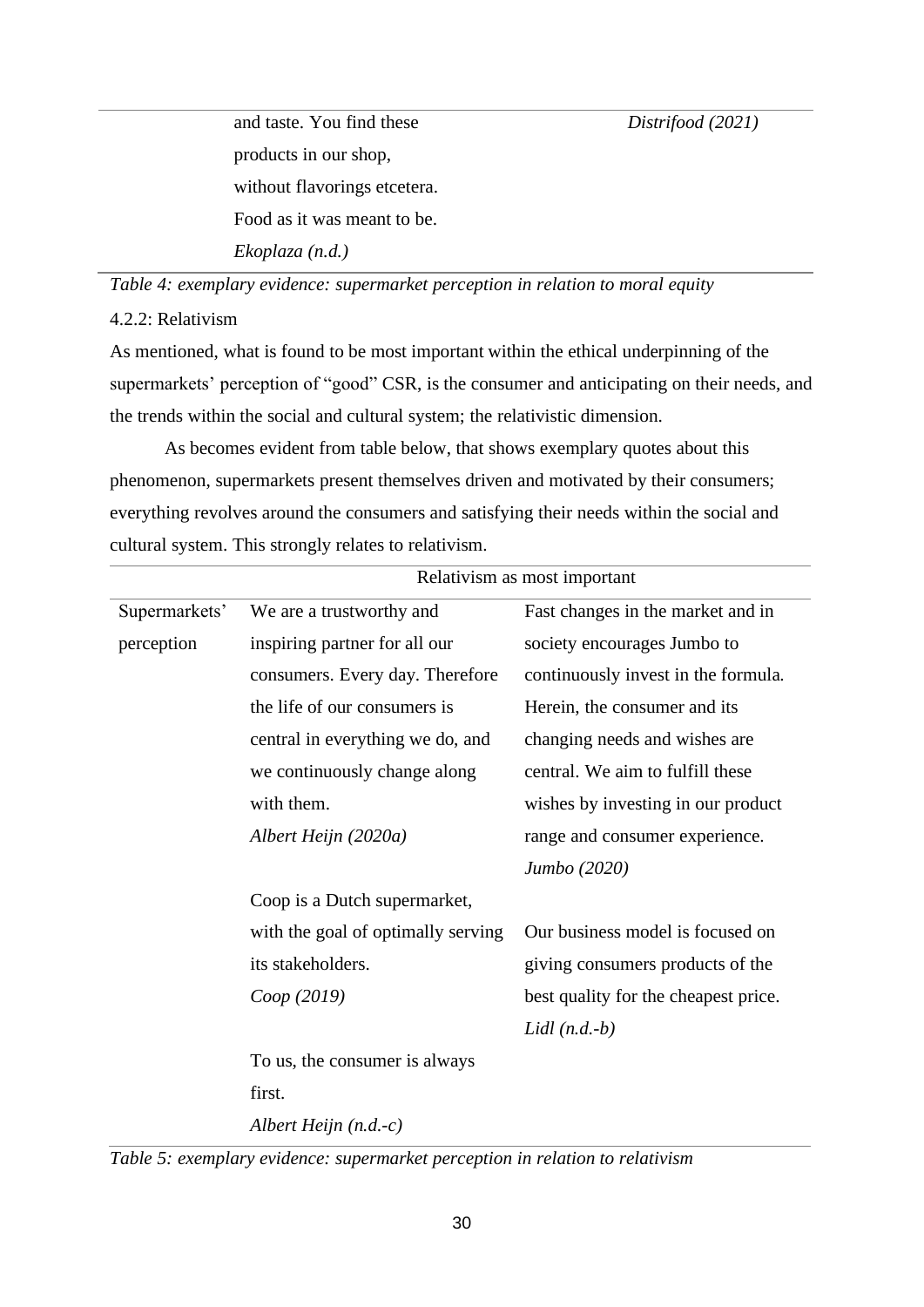Interesting is that PLUS (n.d.-a), the supermarket that presents themselves to show leadership when it comes to more sustainability and taking moral equity into account, also argues to find their consumers most important: *'Together with entrepreneurs PLUS works on long term sustainability and health goals, wherein the consumer is central.'* In short, even though they present themselves as sailing their own course by finding sustainability important and actively undertaking initiatives, they still present their consumers as most important, and argue that they are the decisive factor when doing business.

Perhaps even more interesting, is that relativism also plays a role within perception of the supermarket that states to be most concerned with moral equity: Ekoplaza. Ekoplaza (n.d.) states they intend to make it simple and affordable for consumers to make fair and responsible choices that fit their biological lifestyle: '*Together we work towards a greener world!'* Herein relativism can be recognized: satisfying the needs of consumers and attracting those that share Ekoplaza's vision to contribute to a more sustainable, and a greener world.

Both the case of PLUS and Ekoplaza confirms the great importance of relativism within the ethical underpinning of supermarkets' perceptions.

#### <span id="page-30-0"></span>4.2.3: Contractualism

As previously discussed, supermarkets also argue the importance of contractualism; rules, obligations, contracts and agreements.

As can be seen in the quotes in the table below, supermarkets present themselves as eager to comply with the law when it comes to CSR initiatives; by doing so, they perceive themselves to have "good" CSR activities. In terms of sustainability and CSR, one can thereby conclude that most supermarkets present themselves as doing as they are told, in line with for example the Paris Agreement and the Sustainable Development Goals (SDGs) of the United Nations, but do not mention going beyond as moral equity entails. Albert Heijn (2020a, p. 53) for example states the following: *'We contribute to the transition to a more plant-based diet. In line with the Paris Agreement we try to make a better diet available for consumers, by offering a great range of products with vegetable proteins.'* This clearly shows that Albert Heijn is extrinsically motivated, by this agreement, to initiate change.

|               | Contractualism as most important |                                     |  |
|---------------|----------------------------------|-------------------------------------|--|
| Supermarkets' | PLUS has to comply with the      | Compliance – the fulfilment of and  |  |
| perception    | law and rules. Not doing so      | adherence to legal requirements and |  |
|               | could lead to damage to our      | internal guidelines $-$ is the      |  |
|               | reputation and finances.         |                                     |  |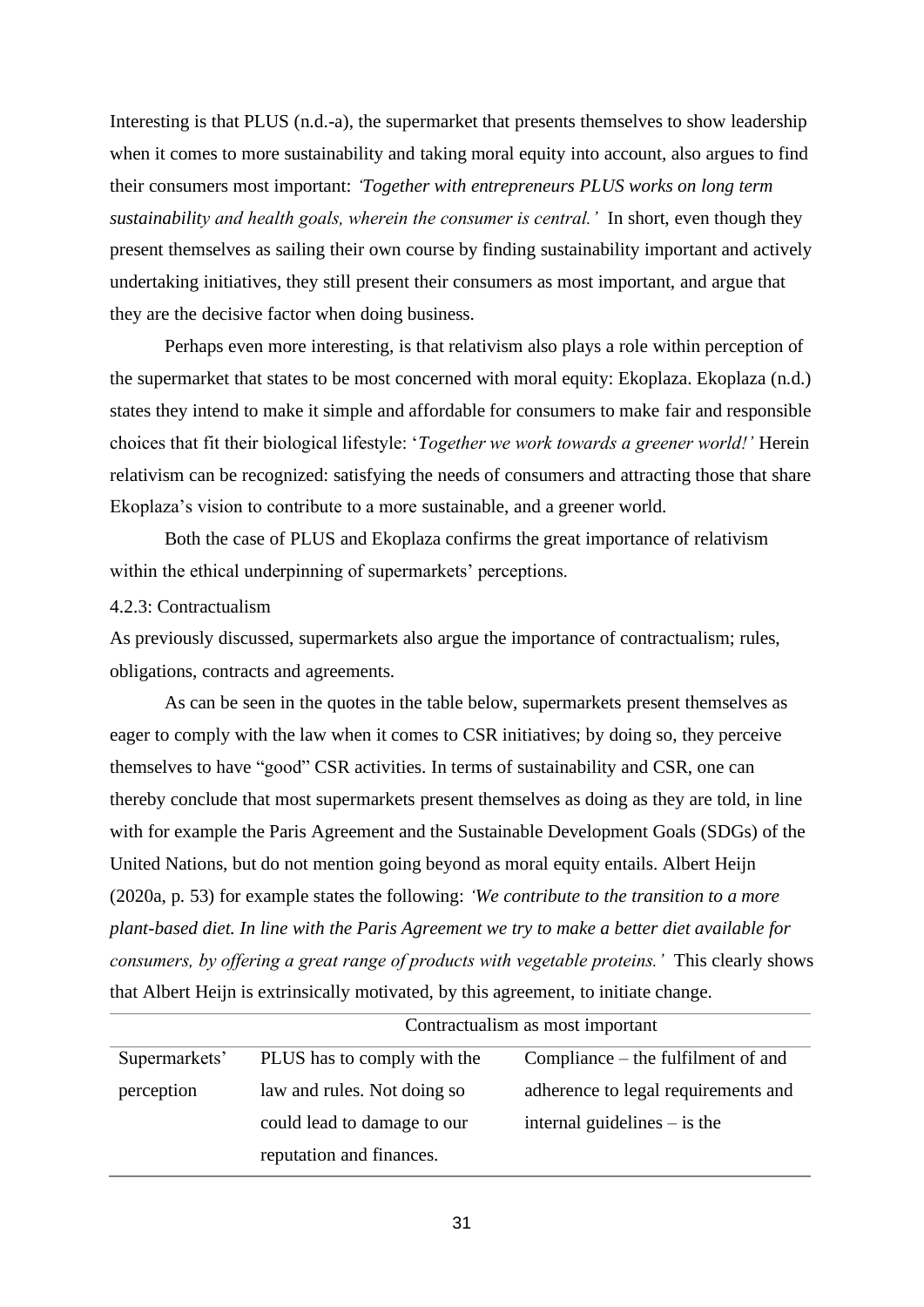| <i>PLUS</i> (2020)           | foundation of the actions of the |
|------------------------------|----------------------------------|
|                              | ALDI companies.                  |
| We follow the law: we comply | ALDI (2019)                      |
| with applicable laws and     |                                  |
| regulations everywhere we do |                                  |
| business and do not tolerate |                                  |
| violations of the law.       |                                  |
| (Albert Heijn, 2020b)        |                                  |
|                              |                                  |

*Table 6: exemplary evidence: supermarket perception in relation to contractualism*

Most explicitly, Aldi (2019, p.5) describes the importance of agreements in relation to their CSR initiatives: *'We support the Sustainable Development Goals (SDGs) of the United Nations and do our part to achieve them.'* They even go as far as describing compliance – which they consider as the fulfilment of and adherence to legal requirements and internal guidelines – to be the foundation of their way of doing business (Aldi, 2019). In their sustainability report, they wonder (Aldi, 2019, p. 5): *'How can we further increase our contribution to achievement of the SDGs? What expectations do our customers have of us – and what demands will they make tomorrow?'* These questions are what guide them in terms of their CSR initiatives, and by doing so, they perceive themselves to do "good".

The questions that Aldi asks themselves can be used to characterize and sum up the ethical underpinning of supermarkets' perception of "good" CSR; contractualism – compliance with rules, regulations, contracts, agreements is perceived as "good" – and relativism – anticipating on consumers' needs and demands, and trends within the societal and cultural system is perceived as "good" – are the decisive factors within their perception.

# <span id="page-31-0"></span>4.3: The critical publics' perception

Now, after having discussed the ethical underpinning of the perception of supermarkets themselves, up next the perception of the critical public will be discussed. What will become evident, and has been discussed earlier in this chapter, the critical publics' perception of "good" CSR clearly differs.

The evidence that will be discussed in the next paragraphs, has led to the following results: in contrast to the perception of supermarkets, the critical publics' ethical underpinning is determined by moral equity, which they solely perceive as "good", while contractualism also plays somewhat of a role and relativism is found to be insignificant.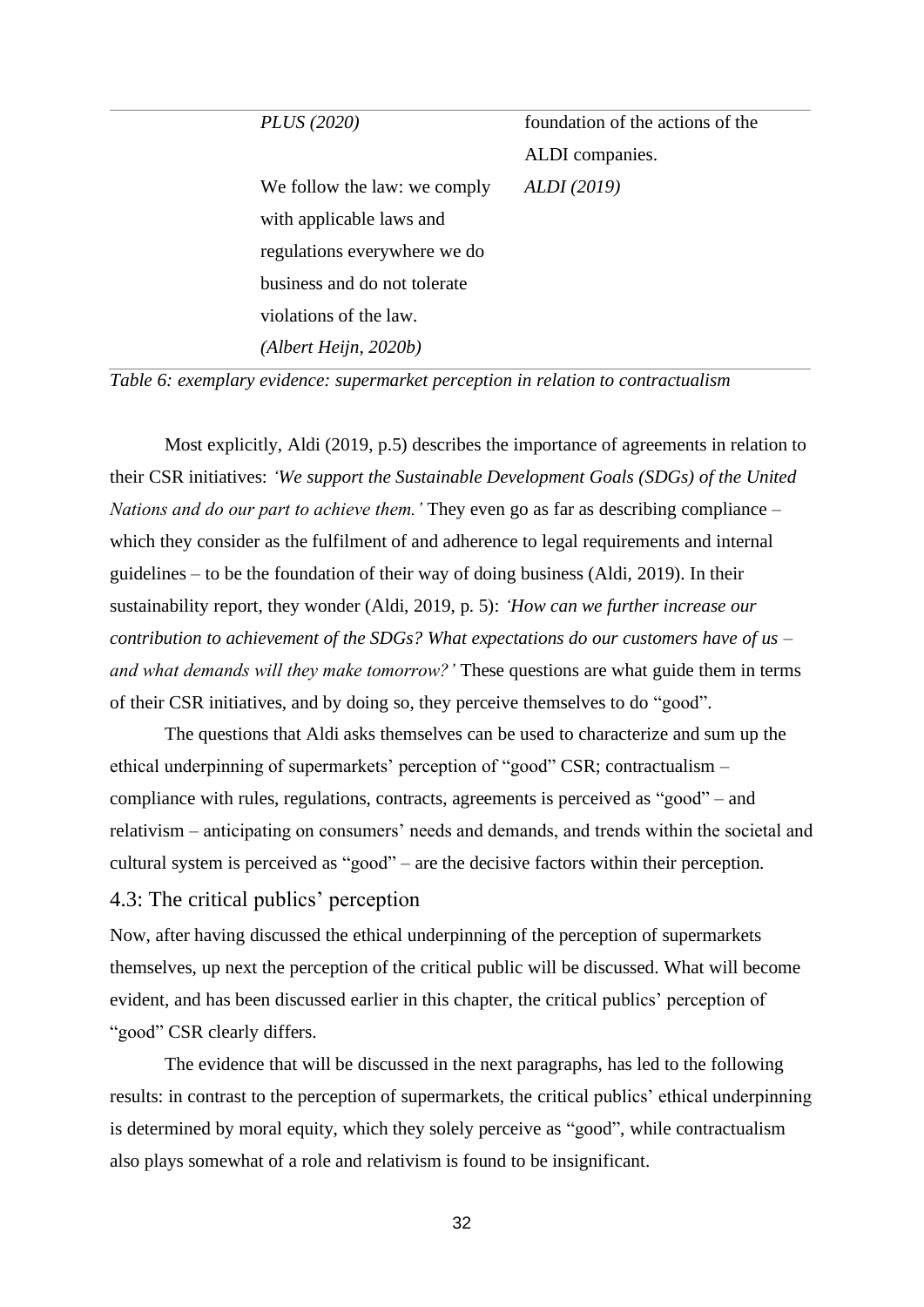#### <span id="page-32-0"></span>4.3.1: Moral equity

As discussed in the theoretical framework, the moral equity dimension is characterized as "good" by means of fairness, justice and morals. What became evident, is that most important to the critical public is this moral aspect of doing business, which according to them, is violated within the context of most supermarkets and therefore leads to a negative perception.

Anne Hilhorst from Wakker Dier for example states as follows (RTL nieuws, 2021b): *'During Easter supermarkets promote the most animal unfriendly meat. Sometimes even with a festive sauce. Well, nothing about this is festive.'* Moers (NPO radio 1, 2021) also criticizes supermarkets for not taking responsibility: *'Because meat without animal welfare label; what kind of life did these animals live? It is time to change our reasoning.'* To those critical in the public, it is clear as day that moral equity is violated, because in their opinion there is no fairness, justice and morals included within this way of doing business; supermarkets treat animals as means to benefit themselves.

Another key characteristic of moral equity is that one should not be concerned with the outcomes, one should purely focus on doing the right thing. Interesting is that within the ethical underpinning of the perception of the critical public this seems to be of much importance as well. Irene van den Berg, a journalist for the AD, for example states that Albert Heijn does not behave as a change agent, because they are afraid of disappointing those with a small budget, or those that do want to eat lots of meat and fish. Something she strongly dislikes and that shows that in her opinion supermarkets are concerned with the outcomes, a violation of moral equity (AD, 2020c). Moers (NPO radio 1, 2021) adds to this by describing that even though, in his opinion, things clearly need to change, supermarkets are focused on gaining competitive advantage. Again, the outcomes which violates moral equity. In the table below, one can find other quotes asking supermarkets to take their responsibility to do the 'right' thing, instead of worrying about the outcomes.

|              | Moral equity as most important         |                                  |  |
|--------------|----------------------------------------|----------------------------------|--|
| The critical | People want to eat less meat, but this | The incentive to a more plant-   |  |
| publics'     | is difficult when supermarkets         | based diet is missing.           |  |
| negative     | continue to promote meat. Says Rob     | Supermarkets do not undertake    |  |
| perception   | van Tilburg, from Natuur en Milieu –   | ambitious, measurable activities |  |
|              | translated as Nature and               | to change the idea that eating   |  |

In table 7 more exemplary quotes are given, to support this finding.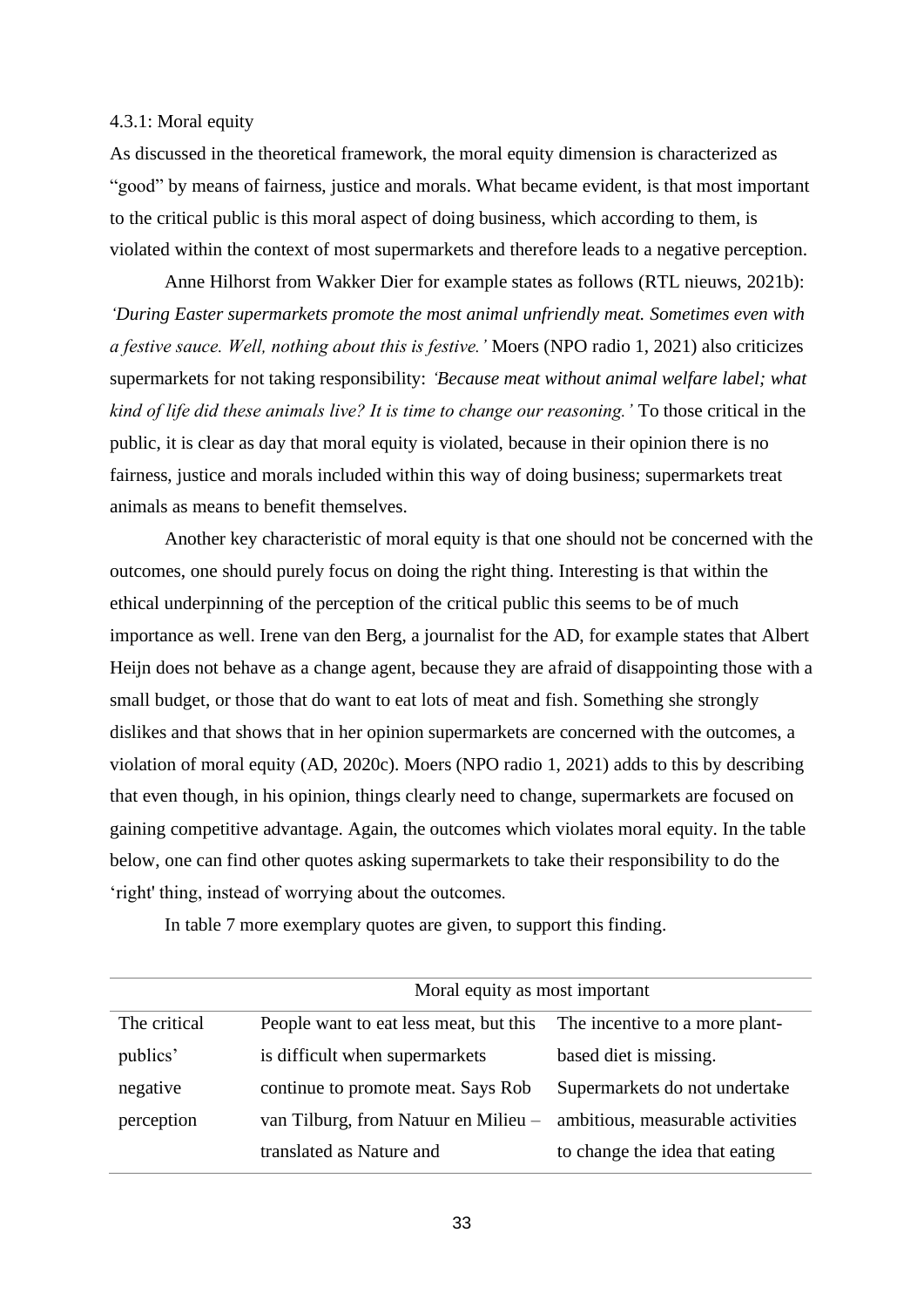| Environment -. His organization    | meat on a daily basis is the |
|------------------------------------|------------------------------|
| agrees with the researchers.       | standard.                    |
| According to him, supermarkets     | QuestionMark (2021)          |
| should start to take their         |                              |
| responsibility. 'We challenge      |                              |
| supermarkets to make a more plant- |                              |
| based diet the standard. Concrete  |                              |
| goals and stopping with promoting  |                              |
| meat, are the first steps.'        |                              |
| RTL nieuws (2021a)                 |                              |

*Table 7: exemplary evidence: the* critical *publics' negative perception in relation to moral equity*

However, supermarkets' CSR initiatives that are perceived as "good" or as "better" by the critical public, have this ethical concept of "moral equity" included when doing business.

Most notably, Ekoplaza is praised numerous times for recognizing and taking their responsibility to initiate change by offering an product range which is at least 90% biological, and therefore sustainable; they are perceived as leaders when it comes to doing the "right" thing. This becomes evident from the following quotes derived from the research of Question Mark (NPO radio 1, 2021): '*Most supermarkets do not yet take responsibility for sustainability. Instead, the consumer is made responsible. Ekoplaza is an expection due to their product range which is at least 90% biological.'* and '*Ekoplaza is a positive exception with their broad biological product range.'* 

Another supermarket who is perceived to "do better"; by the critical public, is Albert Heijn. Not necessarily, because they go beyond and thereby have an exponentially high score on moral equity, such as Ekoplaza, but because they are transparent about the manner in which they conduct business: '*Albert Heijn sets an example by being first to be transparent about their product range and sales.'* (QuestionMark, 2021; RTL nieuws, 2021a). Transparency is only part of the moral equity dimension, which is in sound with why Albert Heijn is perceived to "do better" instead of "good"; but thereby it does show how much of an

This also becomes evident when explaining why PLUS is also perceived to be one of the supermarkets to "do better". PLUS is perceived by Wakker Dier to not be as concerned

influence moral equity has on the underpinning of the perception of the critical public.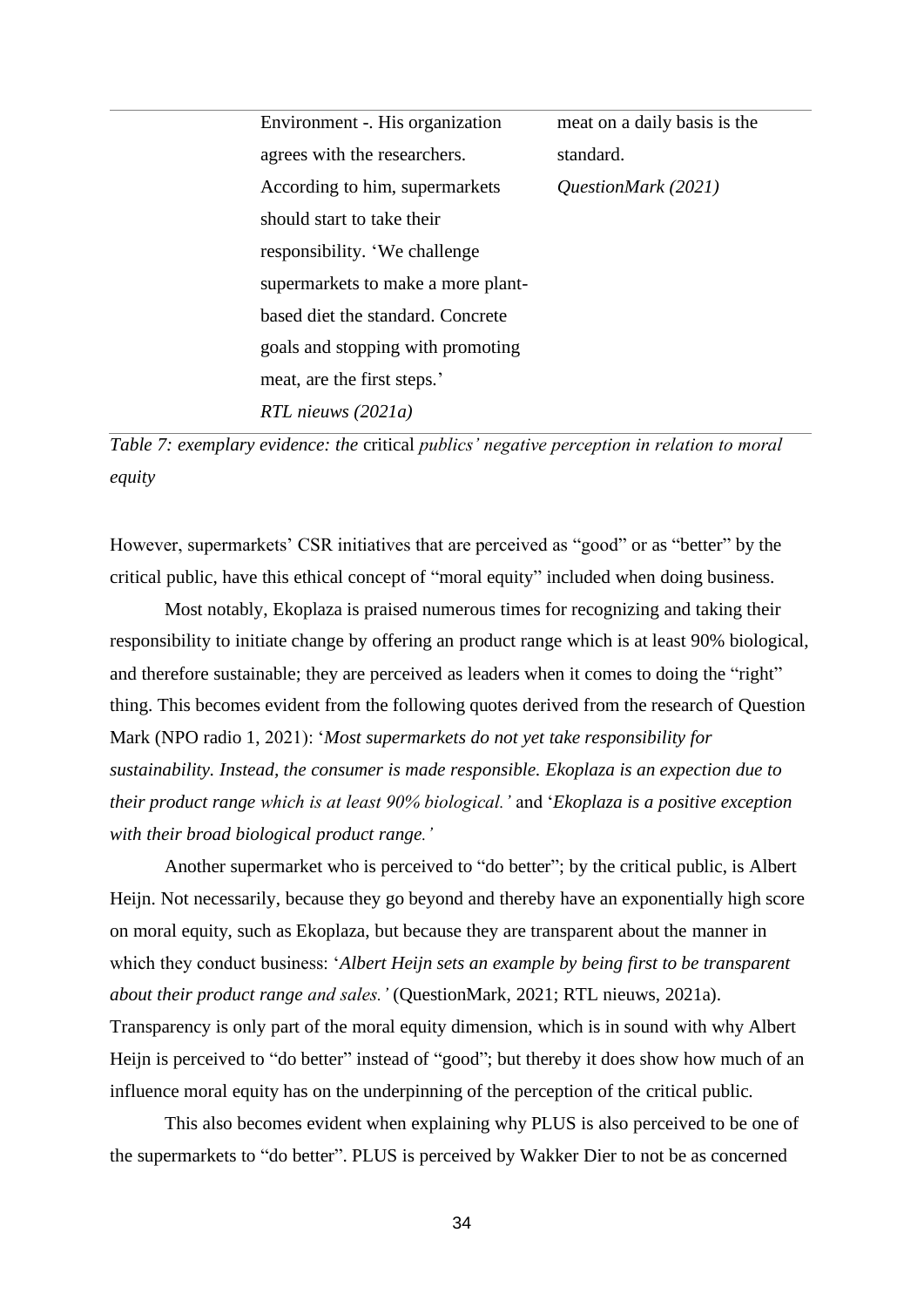with the outcomes, by promoting more expensive, better meat (AD, 2021): '*PLUS does better, they prove that it is possible. A supermarket does not need all those cut-cheap meat promotions, PLUS proves that you can take a step back'* and '*a supermarket that sets the right example is PLUS. They might be expensive, but they do not promote cut-cheap meat and find quality more important. As a supermarket, this is brave.'* Even the tiniest step that relates to the moral equity dimension, such as not promoting cut-cheap meat, can therefore be considered to be of major influence on the perception of the critical public.

In all, this shows that within the critical public perception of supermarkets' CSR initiatives, the moral equity is of most importance; this dimension is of most influence and can there be considered as the foremost component within the ethical underpinning of the perception of the critical public. This does however not mean that there were no interesting findings about the other dimensions; these will be discussed in the next two paragraphs.

#### <span id="page-34-0"></span>4.3.2: Relativism

As becomes evident from the quotes discussed within this paragraph, within the cultural and social system – which is what the relativistic dimension is about -, cut-cheap meat is not considered to be acceptable anymore by most, besides, more and more of the critical public is living a sustainable lifestyle*: 'Almost half of the Dutch agrees that eating meat on a daily basis is not acceptable anymore. More and more people consider themselves to be vegetarian'* (QuestionMark, 2021). Wakker Dier (AD, 2020b) agrees by stating that as if today, eating meat is not a given anymore, which creates room for a critical attitude towards meat and therefore more room for animal friendly choices.

While supermarkets fulfill these needs by offering a varying product range – there are *both* sustainable and unsustainable products available for the differing needs of consumer -, this is perceived as a negative thing by the critical public, in contrast to the supermarkets themselves whom perceive this as "good" CSR. The critical public perceives this behaviour as not taking responsibility, but instead making to consumer responsible (AD, 2020c; EVMI, 2021; NPO radio 1, 2021; RTL nieuws, 2021a).

This is interesting, because it shows that the critical public – due to them finding moral equity most important – expects supermarkets to do things for the right reasons, instead of just satisfying consumer demand and anticipating on trends within the social and cultural system – relativism -, which shows that relativism is not of importance to the ethical underpinning of the perception of "good" CSR of the critical public, perhaps one can even conclude that is perceived as a negative thing. Meanwhile, it shows how incredibly decisive of an influencer moral equity is.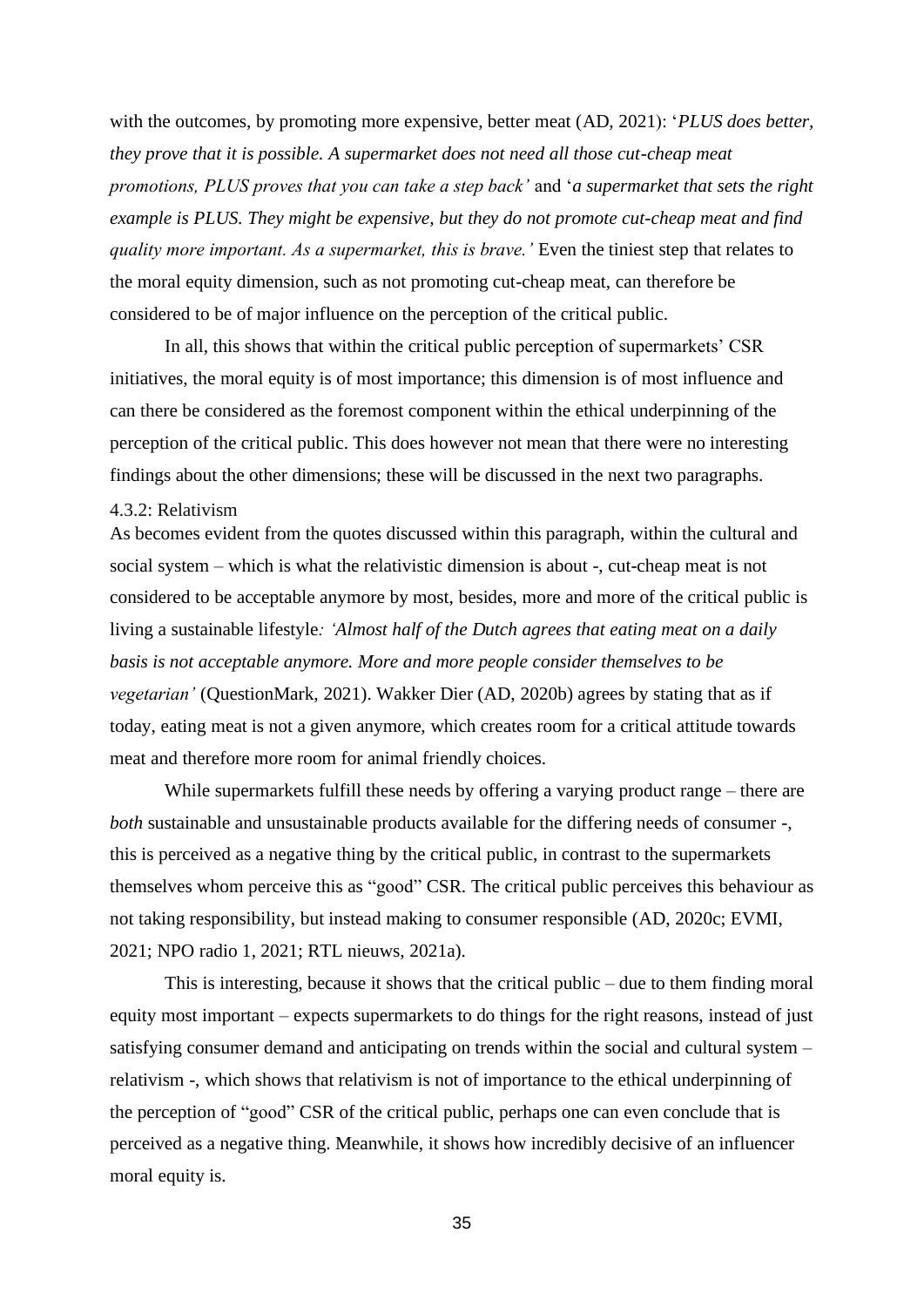### <span id="page-35-0"></span>4.3.3: Contractualism

Not as important as moral equity to the critical publics' perception of "good" CSR, but also taken into account, is contractualism; rules, regulations and contracts. The critical public finds it important that supermarkets keep their promises and do what they agreed to or are obliged to, most importantly the Paris Agreement (QuestionMark, 2021; RTL nieuws, 2021a). Therefore, the critical public concluding that they do not do as told, negatively affects their perception of supermarkets. RTL nieuws (2021a) states as following: *'More biological food, keeping an eye out for the origin of food, promoting less meat and less plastic. All promises made by supermarkets in order to be more sustainable. In practice, not much seems to happen.'* In the table 8 below a few other exemplary quotes are given.

|                   | Contractualism as somewhat important |                                        |
|-------------------|--------------------------------------|----------------------------------------|
| The critical      | Supermarkets do not yet              | Various supermarkets, such as Aldi     |
| publics' positive | contribute to lessening the          | and Albert Heijn, say they offer meat  |
| perception        | consumption of meat, an              | substitutes and meat from the same     |
|                   | important component of the           | department as meat. We however do      |
|                   | Paris Agreement.                     | not see meat substitutes lying         |
|                   | QuestionMark (2021)                  | directly next to meat. Therefore, this |
|                   |                                      | policy focuses on consumers that are   |
|                   |                                      | already looking for meat substitutes,  |
|                   |                                      | while not attracting consumers that    |
|                   |                                      | are not yet conscious.                 |
|                   |                                      | QuestionMark (2021)                    |



Still, moral equity is found to be much more important, perhaps one can therefore conclude that the critical public does not want supermarkets to change because they are obligated to, but because they are intrinsically motivated and willing to do so; the critical public wants supermarkets to take responsibility, as previously stated in the paragraph about relativism (AD, 2020c; EVMI, 2021; NPO radio 1, 2021; RTL nieuws, 2021a). Thus, contractualism is considered to be part of the ethical underpinning of the critical publics' perception – they do want supermarkets to follow the rules -, but not as the most decisive influencer.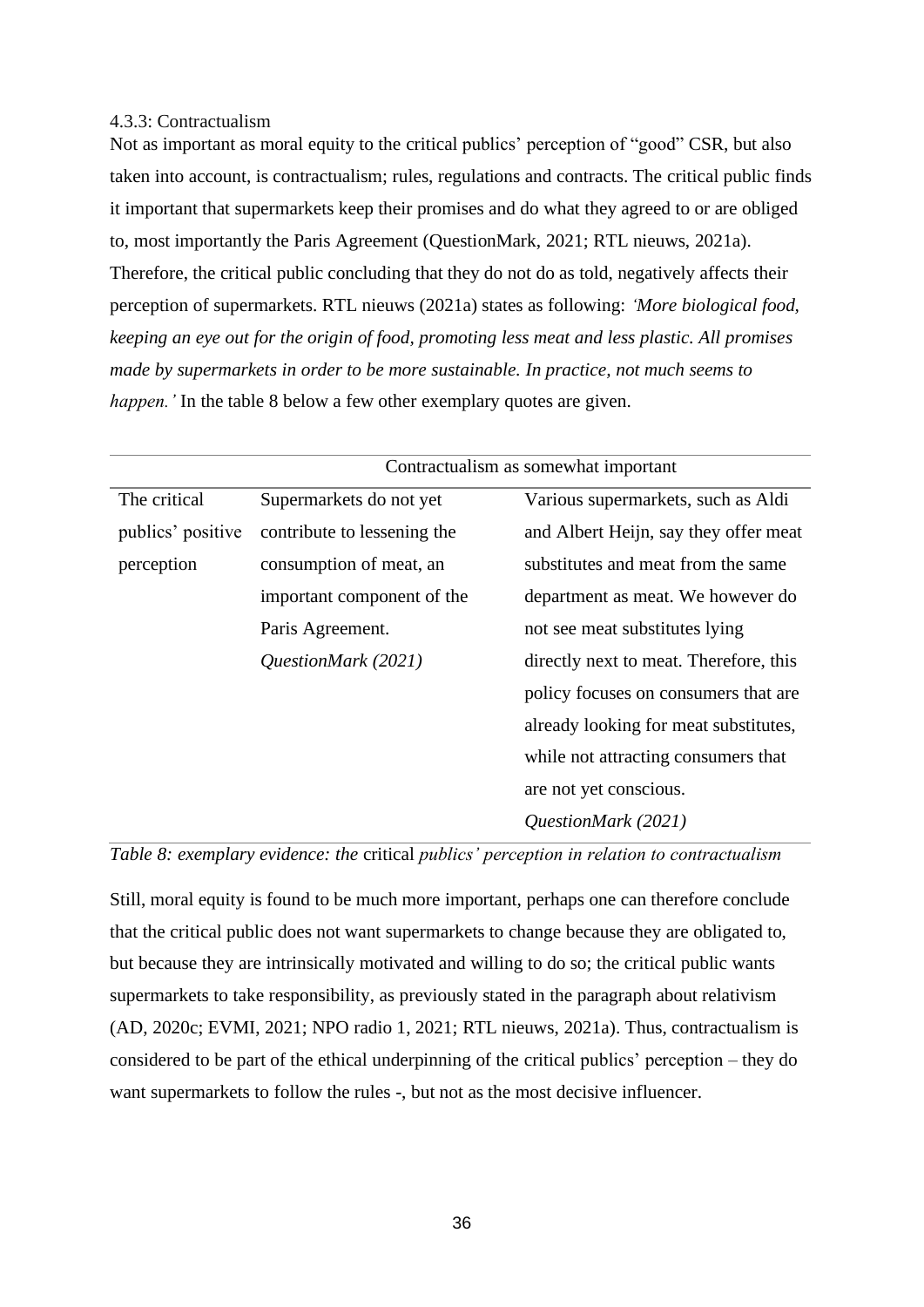# <span id="page-36-0"></span>Chapter 5: Conclusion and discussion

This research was aimed at gaining insight into why there was as much discussion about the concept of "good" CSR in light of supermarkets initiatives to making the meat supply chain more sustainable, by researching the ethical underpinning of CSR perceptions. Since the concept of "good" relates to ethics, the researcher decided to apply the Reidenbach and Robin (1990) measurement model with three dimensions – moral equity, contractualism and relativism – in order to diagnose which dimension or dimensions are most prominent within the perception of the critical public and the perception of supermarkets themselves. A document analysis was used to analyze both statements made by supermarkets and the public.

In order to achieve this research goal, the following research question had to be answered: *What are the ethical underpinnings of the perceptions on CSR?*

One of the first main findings of this research is that one can conclude that, also in the context of Dutch supermarkets, there are indeed differing understandings of what CSR entails. A major distinction between two types of CSR perceptions can be made, wherein some consider CSR as voluntarily going beyond in order to be ethical and to contribute to global sustainability, while others perceive CSR as anticipating and fulfilling stakeholders' needs and securing economic responsibility. This phenomenon of different understandings of this concept is also described within literature; there are many different understandings, perceptions and therefore definitions (Bowen, 1952; Friedman, 1970; Heald, 1957; Jones, 1980; Levitt, 1958; Searcy and Sarkar, 2016; Walton, 1967). According to researchers, this finding can be explained by due to lack of consensus about what CSR entails; it is unclear what the responsibilities and obligations of organizations are, due to having no agreed upon, and established definition (Córdoba & Campbell, 2007; Fifka, 2009; Zenisek, 1979). Therefore, one of the main conclusions of this research is that indeed there is a need for a definition and further agreed upon explanation of the concept of CSR.

Now, the other main findings of this research are about how the perceptions of the critical public and supermarkets differ. Based upon the analysis in chapter 4 there can be concluded that there are indeed different ethical underpinnings that explain the different perceptions on "good" CSR of both parties.

Supermarkets themselves are mainly concerned with presenting themselves as having "good" CSR by means of relativism – anticipating on trends within the social and cultural system, by satisfying consumers' needs and anticipating on trends within society – and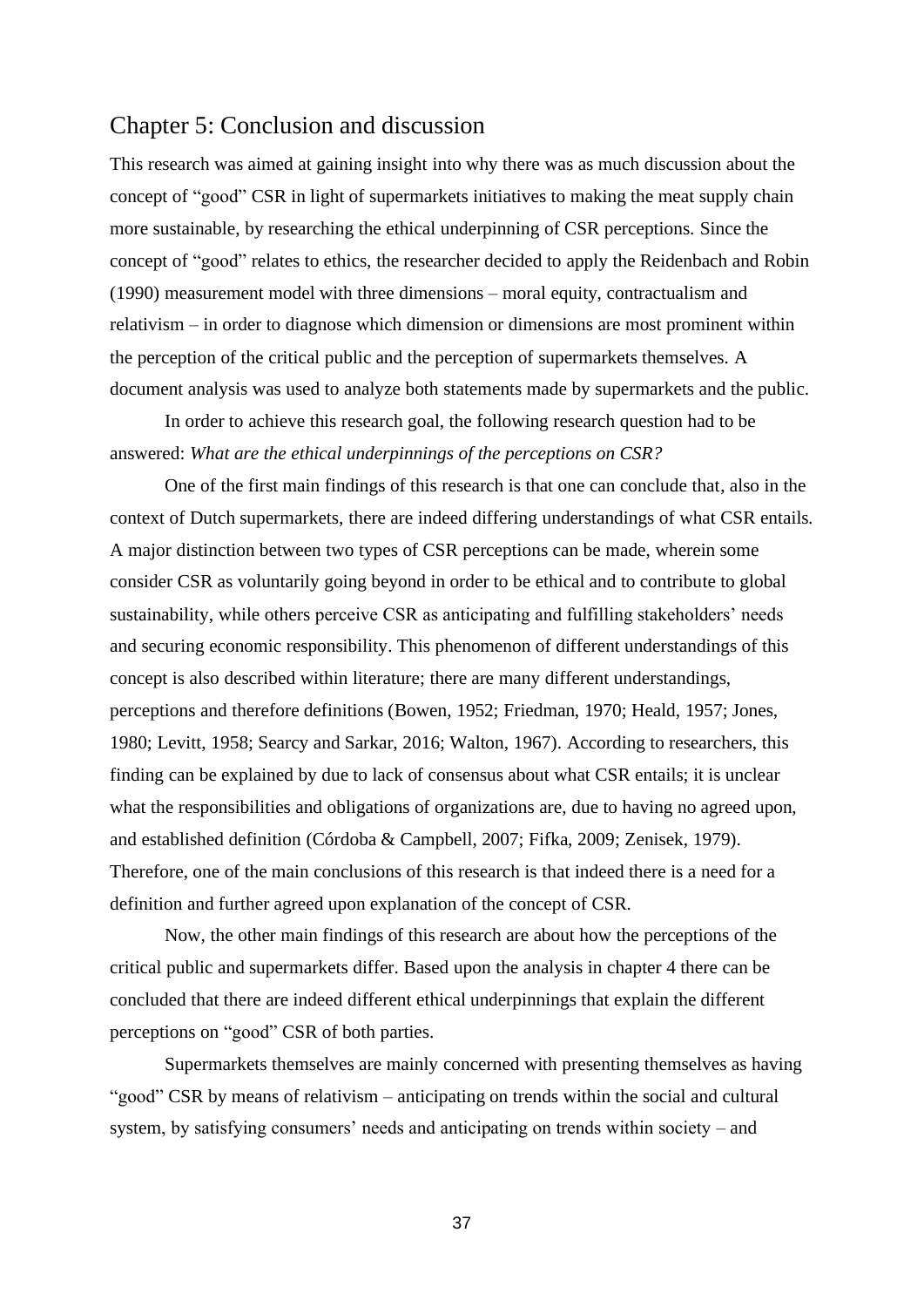contractualism – compliance with rules, obligations, contracts and agreements. By doing so, they perceive themselves to have "good" CSR.

Meanwhile, within the perception of "good" CSR of the public, moral equity is the decisive dimension. Thus, the critical public is concerned with morals, fairness and justice; doing things for the right reasons, not treating others as means and not being concerned with the outcomes. This explains why in their eyes the 'best' supermarket is Ekoplaza, the only supermarket that finds moral equity most important, and Albert Heijn and PLUS are perceived as 'better' due to the critical public arguing that they are starting to make more of an effort to base their CSR initiatives on moral equity as well.

One can thereby conclude that the underpinning of the perception of supermarkets and the critical public are total opposites, which explains why there is so much discussion about "good" CSR. Again, this relates to having no common understanding about this concept of CSR, and therefore amplifies the need for this agreed upon definition of what CSR entails and what can thereby be perceived as "good" CSR.

#### <span id="page-37-0"></span>5.1: Theoretical implications

First of all, this research confirms the need for a single established definition of CSR, something Zenisek (1979), Córdoba and Campbell (2007), Fifka (2009), Nielsen and Thomsen (2007) and Carrol (1999) have pled for over the years. Thus, this research confirms that as if today, there are still different views on what CSR entails. What this research brings to the table, is it showing a strong distinction within these views; some consider CSR to be about voluntarily going beyond in order to be ethical and to contribute to global sustainability, while others consider CSR to be about anticipating on stakeholders' needs and securing economic responsibility. Since there is no established definition, it cannot be said which of these views can be considered as correct, or whether either one of these views can even be considered as correct, which results in complexity, and in the case of this research a lot of discussion about "good" CSR.

Nielsen and Thomson (2007) also describe it being difficult for organizations to develop a strong CSR responsibility, due to the lack of consensus and therefore guidance. This research shows that most supermarkets present CSR to be part of their organization, this due to most supermarkets having a CSR policy. Supermarkets present and perceive themselves to have "good" CSR, because they base their perception of CSR – and therefore their policy – on contractualism and relativism. Meanwhile, those outside of the organization, the critics, consider "good" CSR as moral equity, the total opposite, which results in them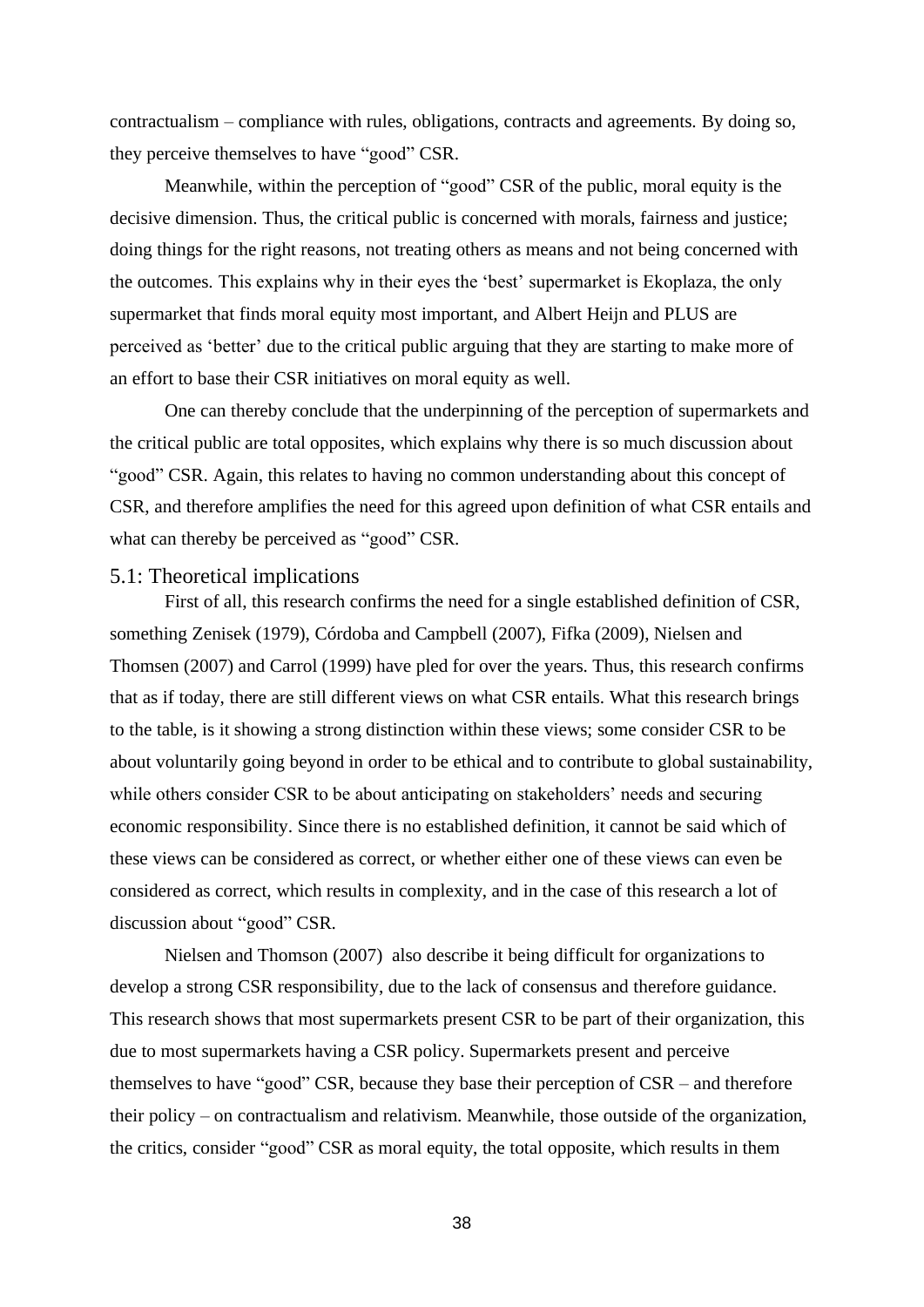criticizing supermarkets. This finding confirms how complex navigating the concept of CSR is for organizations, and again confirms the need for more common understanding about CSR.

Moreover, more common ground on the concept of CSR is needed in order to prevent greenwashing from happening. During this research, the researcher was not able to compare what supermarkets say to what they actually do, due to this research consisting of a document analysis only. Meanwhile, there were signs that what supermarkets say they do, differs from what they actually do, as described by the critical public; most explicitly, QuestionMark (2021) mentions, for example, that while supermarkets say they offer both meat and meat substitutes alongside each other, this cannot be seen in practice, since both products are in different departments. Another example by QuestionMark (2021) is that while supermarkets agreed to the Paris Agreement, they do not yet contribute to lessening the consumption of meat. Besides, Ekoplaza (2021) criticized other supermarkets for suggesting they are completely sustainable while actually only 10% of their product range is sustainable; a prime example of greenwashing. Greenwashing is defined as follows (Delmas & Burbano, 2011, p.1): *'Misleading consumers about their environmental performance or the environmental benefits of a product or service.'* Thus, again, this confirms the need for common understanding about CSR; not just a definition, but also criteria that can be regulated in order to hold organizations responsible, so that greenwashing can be prevented from happening.

As mentioned, what is perceived as "good" differs among individuals and groups. This shows that the concept of ethics is way more complex than what Schermerhorn (1996), Bayrak (2001) and Aydin (2002) propose. According to them, ethics is defined as the principles guiding behaviours of individuals and groups that determine what is "good" or "bad", or "correct" or "wrong" with regards to human behaviour. This research show that it is not as simple; individuals, groups and organizations are found to perceive this concepts very differently. What one might perceive and believe to be correct and good, might be wrong and bad from someone else's perspective; Varkens in Nood – translated as Pigs in Need -, for example, found the pig supply chain of Dirk van den Broek to be wrong, while Dirk van den Broek and the judge found it to be correct (BNNVARA, 2017; Telegraaf, 2016). This makes ethics a rather difficult and complex phenomenon.

This finding is, however, in line with the fact that there are different theories underlying the concept of business ethics that view the morality of actions in different ways; contractualism, which is purely based on deontology, for example perceives "good" or "bad", or "correct" or "wrong" very differently than moral equity, which is based on Kants' beliefs (Reidenbach and Robin, 1990). Moral equity, for example, would consider the behaviour of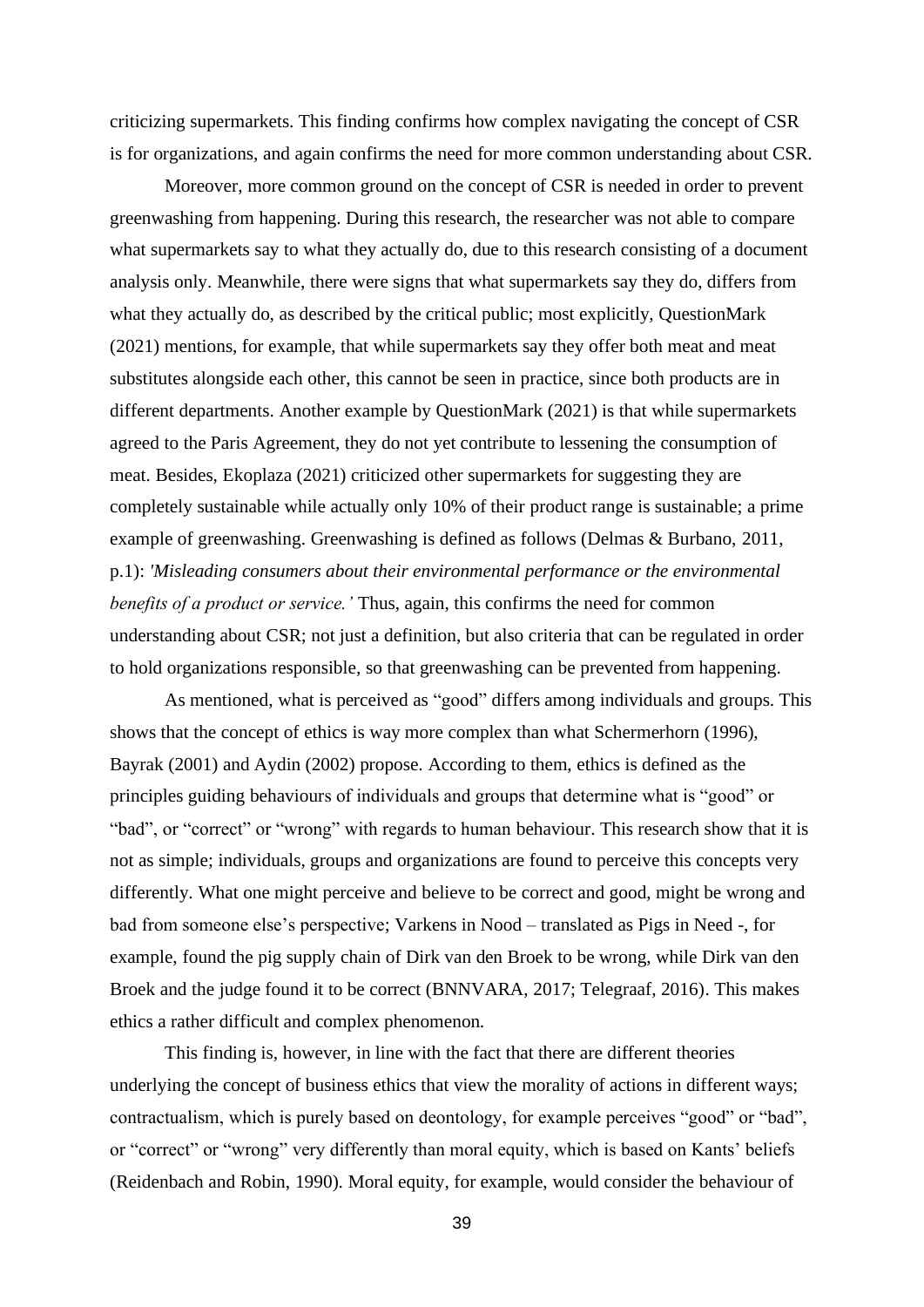Dirk van den Broek wrong; it is not fair and just how the pigs are treated. Meanwhile, deontology would consider it to be correct; Dirk van den Broek follows the law, and thereby fulfills its duty. The results of this research confirm how perceptions can differ, according to different theories.

### <span id="page-39-0"></span>5.2: Practical implications

This research came about due to the amount of discussion about what is "good" CSR. Now, with the results, both organizations and those in society are able to navigate this discussion more effectively; there is insight in where both parties are coming from, due to having diagnosed their ethical underpinning.

More specifically, for supermarkets this entails recognizing that for them to be perceived as having "good" CSR by the critical public they have to go beyond by taking their responsibility to initiate change, to uphold fairness, justice and morals. And according to the definition of CSR of Sarkar and Searcy (2016, p. 1433), this is what CSR entails, without neglecting the need for contractualism and relativism: *'CSR implies that firms must foremost assume their core economic responsibility and voluntarily go beyond legal minimums so that they are ethical in all of their activities and that they take into account the impact of their actions on stakeholders in society, while simultaneously contributing to global sustainability.'* Thus, in terms of practical implications for the supermarkets themselves, they would have to reconsider their CSR policy and motivation.

Albert Heijn, for example, was praised for its transparency; this is something all other supermarkets can easily do as a starting point and, for example, Ekoplaza has already stated to want to start doing so as well. Motivating and challenging each other to do better; it has been proven to work. This is also how, recently, all supermarkets have decided to ban the 'plofkip' – translated as broiler chicken -; Albert Heijn was first to do so in march 2021, and after that, all supermarkets followed, Boni being last to join this august (NOS, 2021). Clearly, supermarkets function in this competitive environment, wherein they seem a little afraid to change, but once one supermarket goes overboard, others follow. Supermarkets should ask themselves whom they want to be: the leader, such as Albert Heijn in case of the broiler chicken, or a follower, such as Boni.

Moreover, this also shows that supermarkets are not unwilling to change, so perhaps instead of there being followers and leaders, supermarkets should connect with each other, deciding together how to, for example, work towards the goals of the Paris Agreement. To the researcher, it seems as though the competitiveness restrains *real* CSR, so by making the environment less competitive, there could be more room for doing better.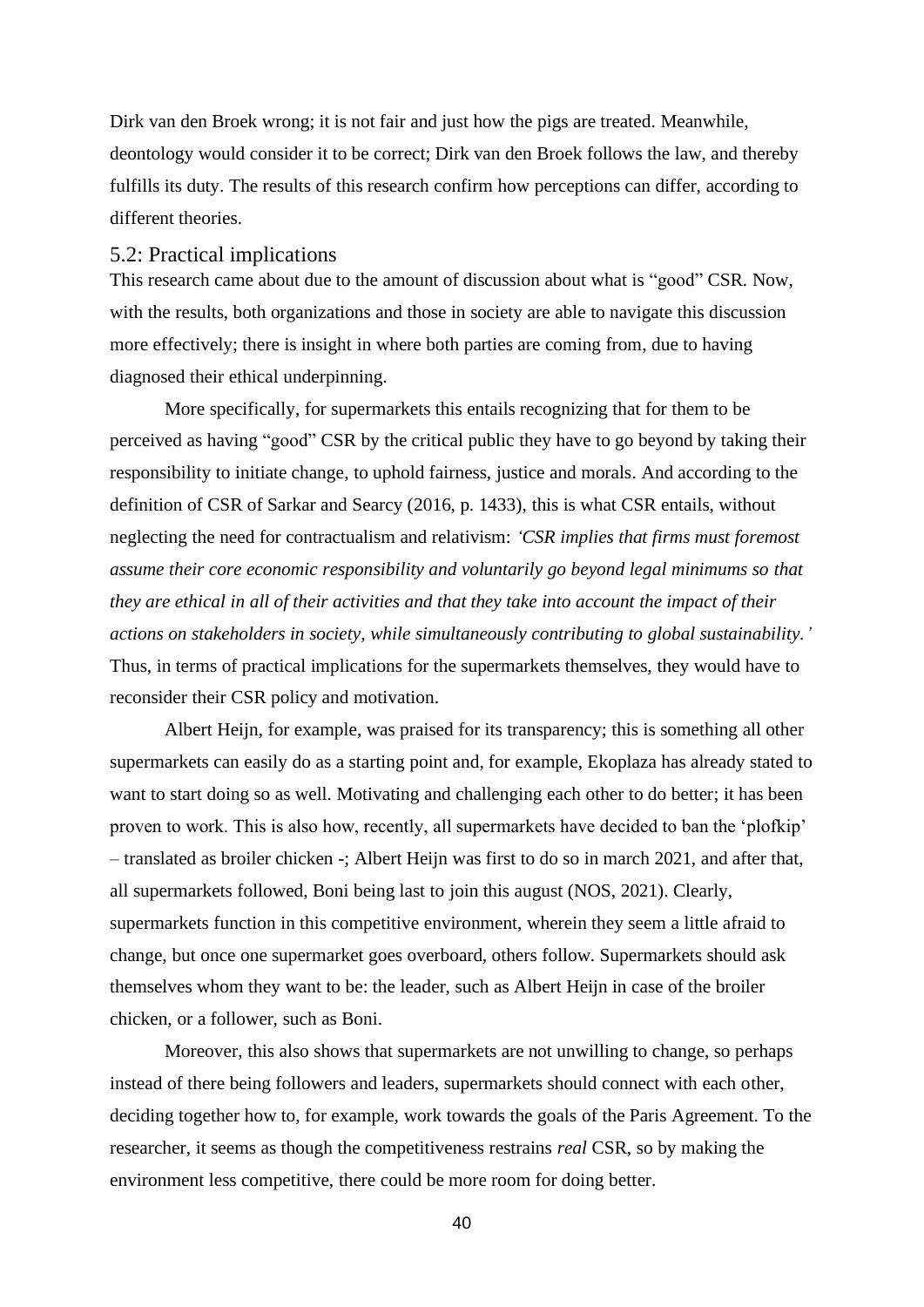Meanwhile, by means of the results of this research, the public can more effectively pressure supermarkets to change for the better and to take their responsibility. This due to now having the insight that most supermarkets neglect moral equity. Wakker Dier, for example, could include this finding in their campaigns, challenging supermarkets by asking questions such as: *Are you really trying to contribute to a better world when you are just following the rules? Are you really "good" when only 10% of your product range is sustainable?* By doing so publicly, for example by using commercials like Wakker Dier often does, supermarkets will be thrown to the wolves, forcing them to react in order for them to prevent damage to their reputation.

Besides, it provides the public more knowledge about supermarkets, which can stimulate them to make better choices when deciding where to do their grocery shopping. Clearly supermarkets are greatly influenced by their consumers, following trends and anticipating on their needs; if more and more consumers decide they find moral equity important, and decide on a more sustainable lifestyle, supermarkets will want to anticipate in order for them to keep their consumers; there would be enormous societal pressure. Hence, the power of consumers can not be underestimated.

#### <span id="page-40-0"></span>5.3: Overall conclusion

One of the main themes of this research was CSR. But the remarkable thing is that it seems as though supermarkets are forgetting their 'responsibility'. They are widely criticized for making the consumer responsible, and even proudly state that everything within their business revolves around the consumers. This makes one wonder: is this what the social responsibility of corporations is about?

Supermarkets have enormous power, not only with regards to their market share, but also in terms of the effect their activities have on our planet. It is time for them to actually take their responsibility in order for the world to become greener. Because that is what we need. The clock is ticking.

Supermarkets have to strive to be perceived and to perceive themselves as having "good" CSR by *everyone* involved or affected by their activities. Otherwise, the consequences will be catastrophic.

## <span id="page-40-1"></span>5.4: Limitations and further research

The first limitation of this research is that solely a document analysis was used, therefore there was no triangulation with other techniques. This resulted in not being able to compare the data from the document analysis to data collected by another technique, which would have led to stronger conclusions. Besides, this also entails that the researcher was not able to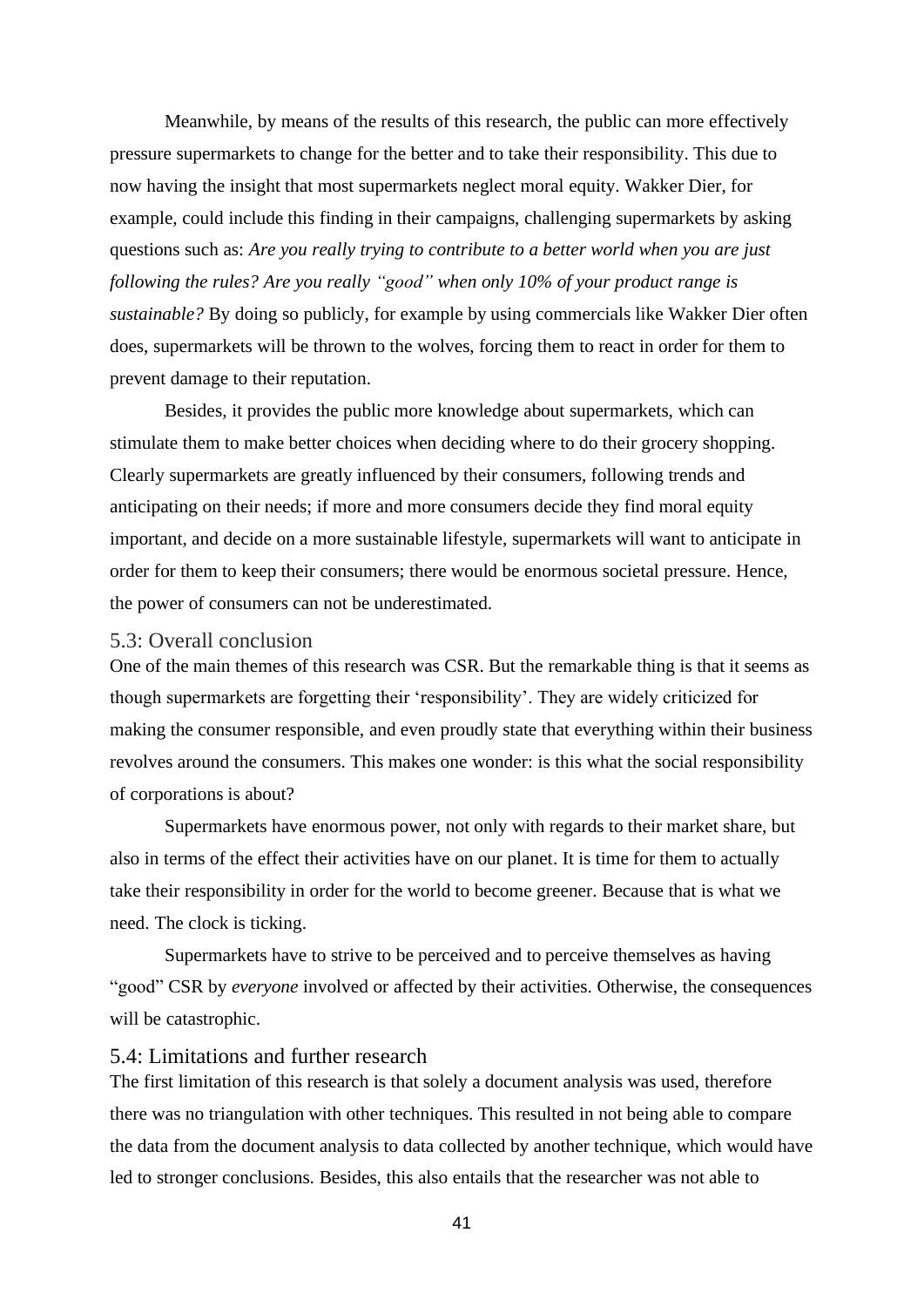control whether the statements derived from documents correspondent with the actual behaviour of supermarkets. The researcher aimed to mitigate this by including the critical public in this research, but this sample – which for example includes animal welfare activists – do not have all insider knowledge either. Therefore, this remains a limitation, which means there is still some interesting room for future research on this phenomenon. This can be done by means of observations and interviews that can give more meaning to statements made in the documents and conclusions made based on these documents, and will provide a researcher with a better opportunity to gain insight in the actual behaviour, and therefore more insight in possible greenwashing.

The second limitation of this research is that this research was focused on explaining how the perceptions differ according to just one ethical framework. This makes one wonder whether the results could have been different in case the researcher had chosen another framework, for example the original MES. Besides, since this research is focused on "how", future research could be focused on "why" and perhaps later on even on how consensus within the discussion can be enforced.

Another limitation of the study is the timing. This research was conducted in times of a crisis: COVID-19 (RIVM, n.d.). This makes one wonder whether the results could have been different, had there been no COVID-19: Is the public too critical towards supermarkets in times of a crisis? Would supermarkets have been able to do more, to do better had this not happened? Besides, in terms of becoming more sustainable, we are in a "transition phase"; the Paris Agreement, for example, consists of future goals (UNFCCC, n.d.). Had this research been conducted in a few years, the perceptions therefore could be different. Thus, it could be interesting to conduct this research again in the future.

Then, another limitation would be the sample of the public, which is biased and therefore was named "the critical public" instead. When analyzing the perception of the public, only those vocal about their concerns were able to be analyzed; they are the ones writing articles. Those that are perhaps satisfied with the current situation could not be taken in account, by means of a document analysis, because they are not vocal in the media. Further research could contribute to this by means of, as previously mentioned, data analysis triangulation; when doing interviews, for example, one could pay attention to having diverse samples by including those of the public that are less aware and conscious. Research would, for example, consist of actually going to a supermarket and interviewing consumers on the spot, or giving them a questionnaire in order to determine the underpinning of their perception. Then a more diverse sample can be assured.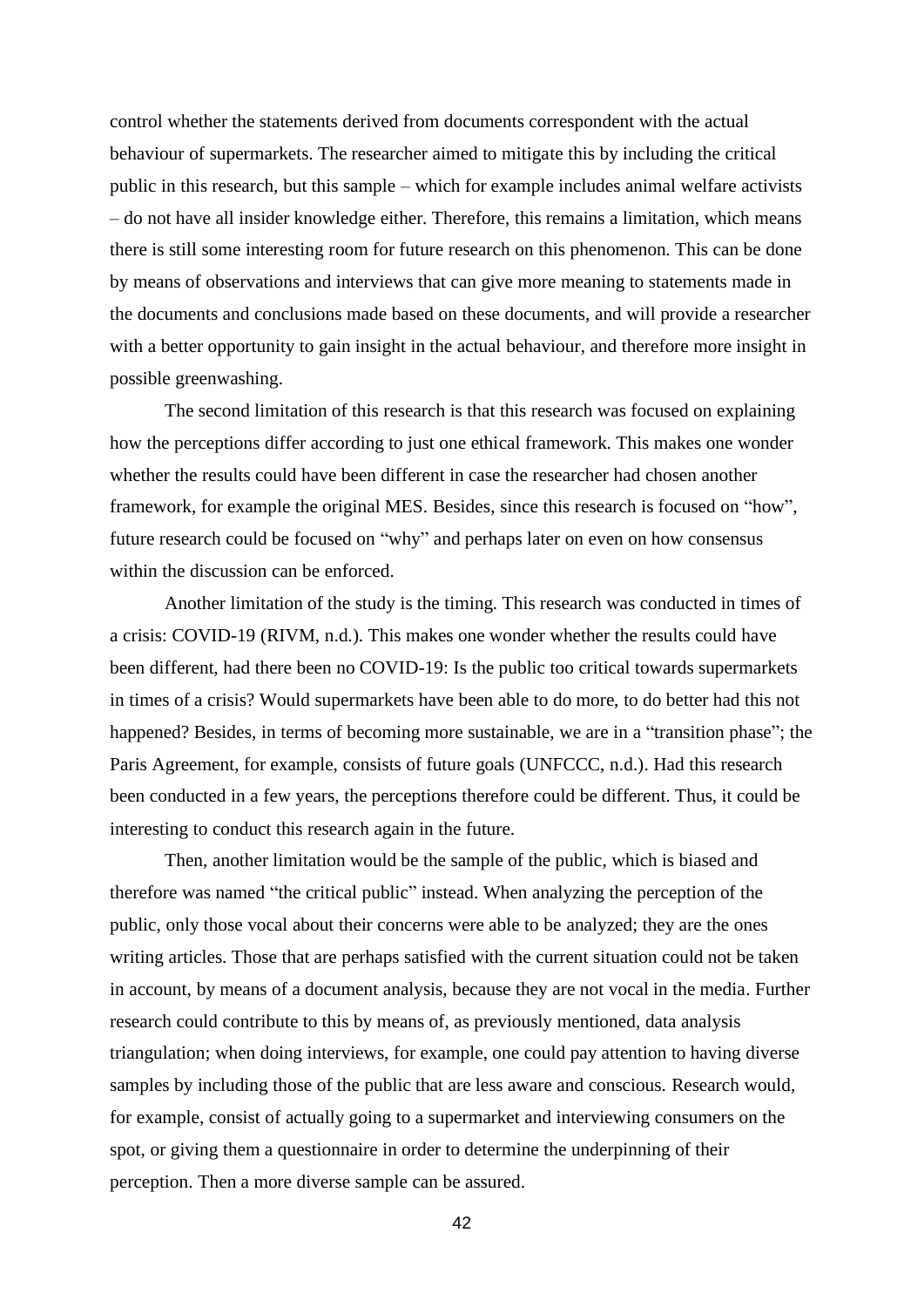# <span id="page-42-0"></span>5.5: Personal reflection

When doing research, the researcher plays a central role. Therefore it is important to reflect on the role of the researcher. As previously described in chapter 3, the researcher aimed to uphold the five principles of the Netherlands Code of Conduct for Research Integrity (2018): honesty; scrupulousness; transparency; independence and responsibility. For the researcher this was not challenging; over the last six years of studying at both an University of Applied Sciences and Radboud University, the researcher has gotten familiar with these key ingredients of performing research, and what this entails with regards to the attitude of the researcher in relation to performing research. Besides, apart from being familiar with what the integrity of any researcher entails, the researcher also recognizes the importance of these standards; as an researcher, but also as a person, the researcher finds it of great importance to be honest, transparent, trustworthy, open, impartial attitude, simply because the researcher finds this to be the correct type of behaviour not only when doing research, but also in life.

While having the correct attitude as a researcher was easy, writing a master thesis was found to be quite challenging. As previously mentioned the researcher previously studied at an University of Applied Sciences, and therefore struggled with how academic the master thesis trajectory was at times, due to the researcher being more practice oriented. For the researcher the Master Thesis circle groups were therefore of great use; during these meetings the researcher was challenged to have a more academic, critical thought process, and thereby became more and more comfortable doing so. With help of the researchers' fellow students, and of course her supervisor Claudia, the researcher has grown enormously over the course of a number of months. It was a great learning experience.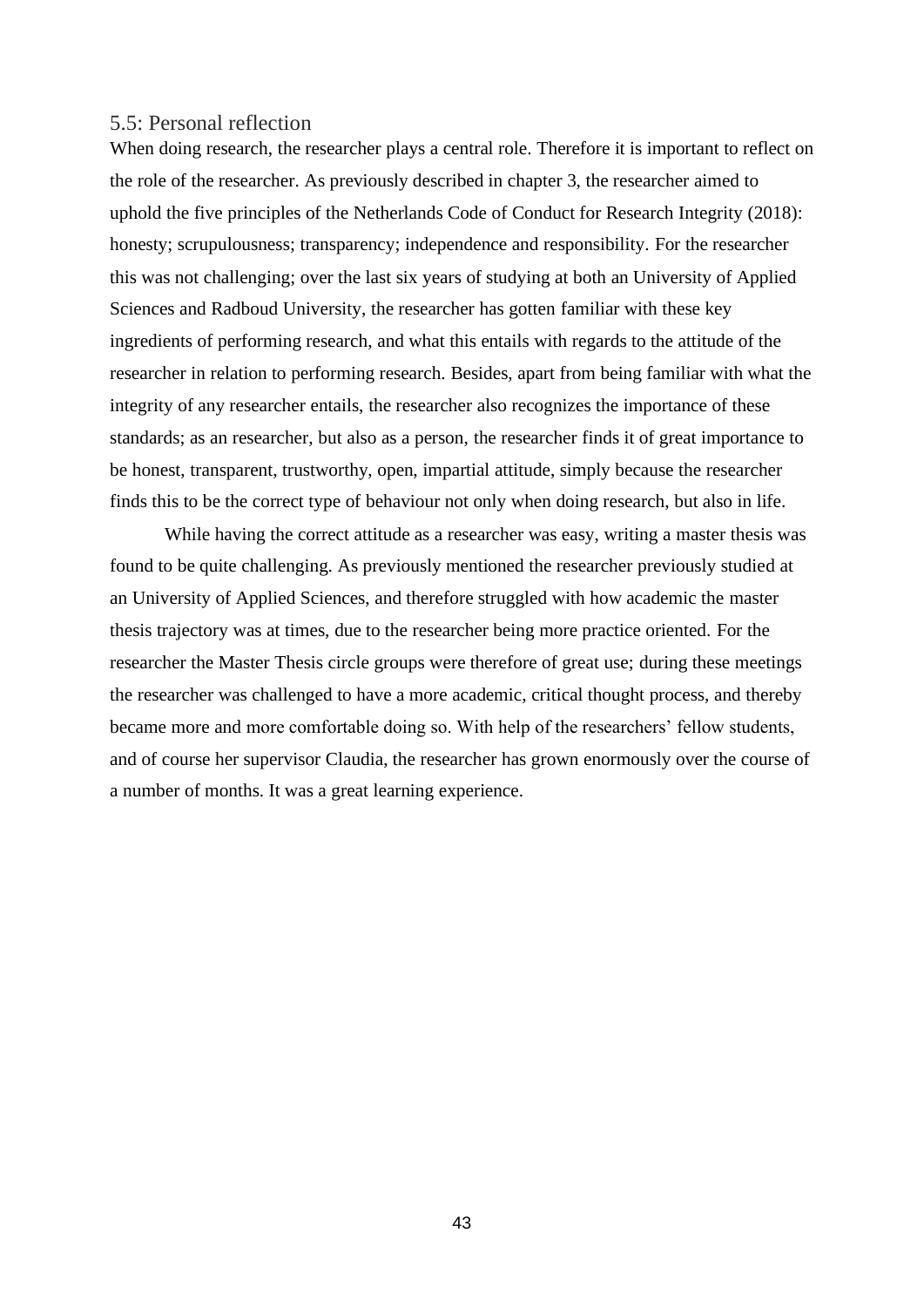# <span id="page-43-0"></span>**Literature**

Adams, J.S. (1965). "Inequity in Social Change." Pp. 267-299 in L. Berkowitz (ed.), Advances in Experimental Social Psychology, Vol. 2. New York: Academic Press.

Animal Rights. N.d. Impact van de veehouderij op milieu en volksgezondheid. <https://www.animalrights.nl/plant-power/de-impact-van-vlees-en-zuivel>

Aydın, İnayet Pehlivan (2002): Yönetsel, Mesleki ve Örgütsel Etik, Ankara: Pegem Yayıncılık, 3.Baskı.

Bayrak, Sabahat (2001): İş Ahlakı ve Sosyal Sorumluluk, İstanbul: Beta Basım Yayım Dağıtım A.Ş., 1.Baskı.

Bhattacharya, C. B., Korschun, D., & Sen, S. (2009). Strengthening stakeholder–company relationships through mutually beneficial corporate social responsibility initiatives. *Journal of Business ethics*, *85*(2), 257-272.

Bies, R.J. and J.S. Moag. (1986). "Interactional Communication Criteria of Fairness." Pp. 289- 3 19 in R.J. Lewicki, B.H. Sheppard, and M.H. Bazerman (eds.), Research in Organizational Behaviour. Greenwich, CT: JAI Press.

Bies, R.J. and D.L. Shapiro. (1987). "Interactional Fairness Judgements: The Influence of Causal Accounts," Social Justice Research, 1: 199-2 18

Blau, P.M. (1964). Exchange and Power in Social Life. New York: Wiley.

Bleijenbergh, I. (2015). *Kwalitatief onderzoek in organisaties* (2de editie). Boom Lemma.

Blumer, H. (1954). What is wrong with social theory? American Sociological Review, 18, 3- 10.

BNNVARA. (2017, July 5). *Varkens in Nood verliest rechtszaak tegen Dirk*. [https://www.bnnvara.nl/vroegevogels/artikelen/varkens-in-nood-verliest-rechtszaak](https://www.bnnvara.nl/vroegevogels/artikelen/varkens-in-nood-verliest-rechtszaak-tegen-dirk)[tegen-dirk](https://www.bnnvara.nl/vroegevogels/artikelen/varkens-in-nood-verliest-rechtszaak-tegen-dirk)

Bowen, HR 1953, Social responsibilities of the businessman, New York: Harper & Row.

Brandt, Richard: 1959, Ethical Theory (Prentice-Hall, Inc., Englewood Cliffs, New Jersey)

Burch, D., and G. Lawrence (eds.). 2007. Supermarkets and agri-food supply chains: transformations in the production and consumption of foods. Cheltenham, UK: Edward Elgar.

Carroll, A. B.: (1991) 'The Pyramid of Corporate Social Responsibility: Toward the Moral Management of Organizational Stakeholders', Business Horizons 34(4), 23–32.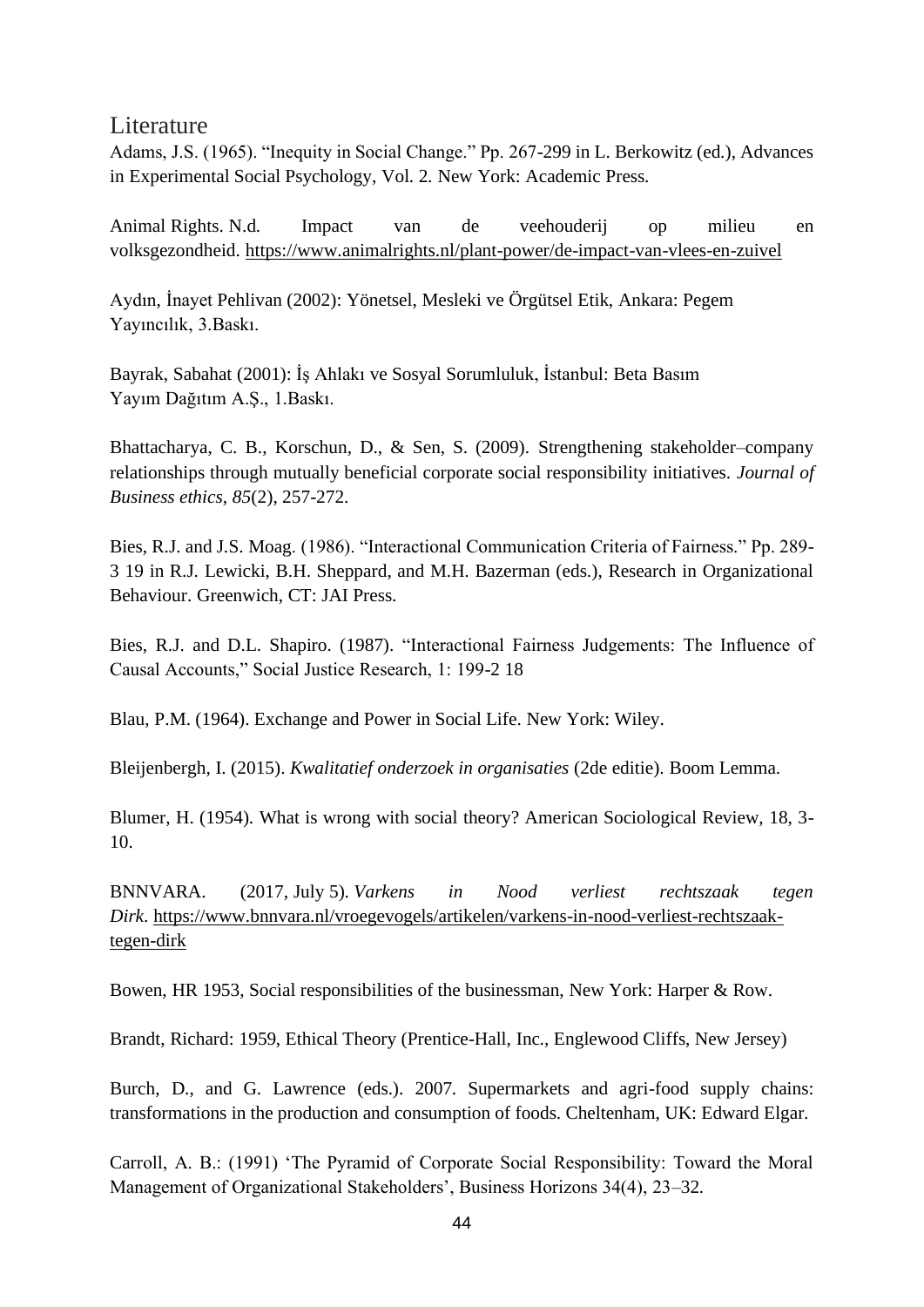Carroll, A.B. (1999) Corporate social responsibility: evolution of a definitional construct. Business and Society. 3, pp. 268-295

Chroust, A. H., & Osborn, D. L. (1941). Aristotle's conception of justice. *Notre Dame Law.*, *17*, 129.

Colquitt, J. A., Scott, B. A., Rodell, J. B., Long, D. M., Zapata, C. P., Conlon, D. E., & Wesson, M. J. (2013). Justice at the millennium, a decade later: A meta-analytic test of social exchange and affect-based perceptions. *Journal of Applied Psychology, 98*(2), 199–236.

Córdoba, J. R., & Campbell, T. (2007). Implementing CSR initiatives-the contribution of systemic thinking. *Pensamiento & gestión*, (23), 112-130.

Coyle, D. H., Wu, J. H., Di Tanna, G. L., Shahid, M., Taylor, F., Neal, B., & Trevena, H. (2020). The effects of a supermarket-based intervention on the nutritional quality of private-label foods: A prospective study. *Nutrients*, *12*(6), 1692.

Delmas, M. A., & Burbano, V. C. (2011). The drivers of greenwashing. *California management review*, *54*(1), 64-87.

Dooren, K. (2017, May 1). *'Albert Heijn verkoopt geen kiloknallers'*. Boerderij. <https://www.boerderij.nl/albert-heijn-verkoopt-geen-kiloknallers>

Fifka, M. S. (2009). Towards a more business-oriented definition of corporate social responsibility: discussing the core controversies of a well-established concept. *Journal of Service Science and Management*, *2*(04), 312.

Font-i-Furnols, M., & Guerrero, L. (2014). Consumer preference, behaviour and perception about meat and meat products: An overview. *Meat science*, *98*(3), 361-371.

Forsyth, D. R. 1980. A taxonomy of ethical ideologies. Journal of Personality and Social Psychology, 39: 175-184.

Freeman, R. E., & Gilbert, D. R. (1988). *Corporate strategy and the search for ethics* (Vol. 1). Englewood Cliffs, NJ: Prentice Hall.

Friedman M. (2007) The Social Responsibility of Business Is to Increase Its Profits. In: Zimmerli W.C., Holzinger M., Richter K. (eds) Corporate Ethics and Corporate Governance. Springer, Berlin, Heidelberg. https://doi.org/10.1007/978-3-540-70818-6\_14

Garriga E, Melé D. Corporate social responsibility theories: mapping the territory. J Bus Ethics. 2004;53(1):51–71.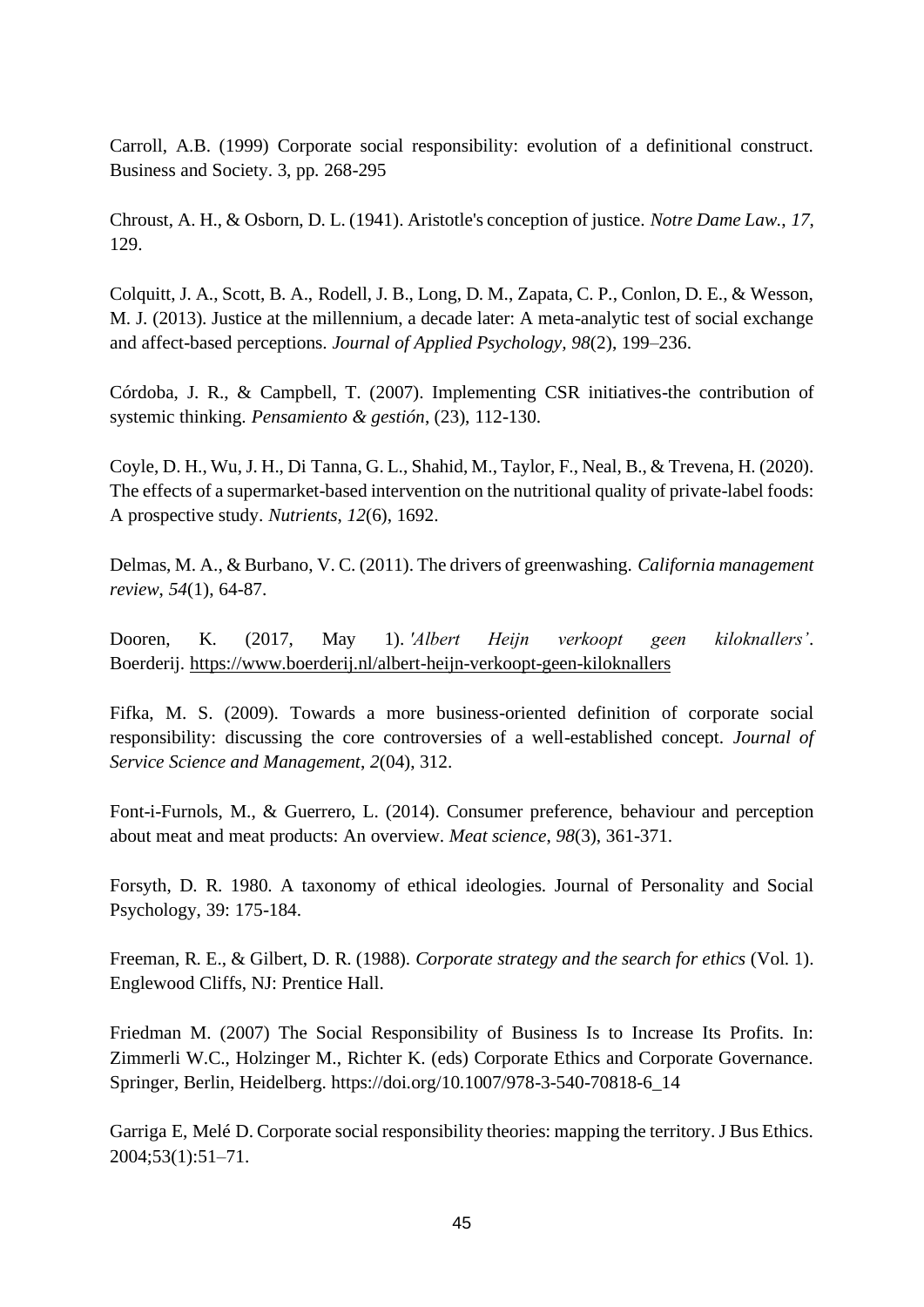Goodwin, C. and I. Ross. (1992). "Consumer Responses to Service Failures: Influence of Procedural and Interactional Fairness Perceptions," Journal ofBusiness Research, 25: 149-163.

Greenberg, J. and R. Folger. (1983). "Procedural Justice, Participation and the Fair Process Effect in Groups and Organizations." Pp. 235-256 in P.B. Paulus (ed.), Basic Group Processes. New York: Springer-Verlag.

Grunert, K. G. (2006). Future trends and consumer lifestyles with regard to meat consumption. *Meat science*, *74*(1), 149-160.

Guba, E. G., & Lincoln, Y. S. (1989). Fourth generation evaluation. Sage.

Hawkes C. Dietary implications of supermarket development: a global perspective. Dev Policy Rev. 2008;26(6):657–92.

Heald, M., 1957. Management's responsibility to society: the growth of an idea. Bus. Hist. Rev. 31 (4), 375e384.

Hilhorst, A. (2021, March 4). *Albert Heijn geeft alle kippen een ster*. Wakker Dier. <https://www.wakkerdier.nl/persberichten/albert-heijn-geeft-alle-kippen-een-ster/>

Hoek, A. C., Luning, P. A., Weijzen, P., Engels, W., Kok, F. J., & De Graaf, C. (2011). Replacement of meat by meat substitutes. A survey on person-and product-related factors in consumer acceptance. *Appetite*, *56*(3), 662-673.

Hoffman, W. Michael and Jennifer Mills Moore: 1984, Business Ethics: Readings and Cases in Corporate Morality (McGraw-Hill Book Company, New York).

Jones, TM 1980 (Spring), "Corporate social responsibility revisited", redefined. California Management Review, vol. 22, no. 3, pp. 59-67.

Kant, Immanuel: 1964, Foundations of the Metaphysics of Morals, Translation by H. J. Paton (Harper and Row Publishers, New York).

Landbouw Economisch Instituut (LEI). 2004. Visie op de varkenskolom. <https://edepot.wur.nl/19372>

Leventhal, J., J. Karuza, and W.R. Fry. (1980). "Beyond Fairness: A Theory of Allocation Preferences." Pp. 167-218 in G. Mikula (ed.), Justice and Social interaction. New York: Springer- Verlag.

Levitt, T. (1958). The dangers of social responsibility (pp. 41–50). Harvard business review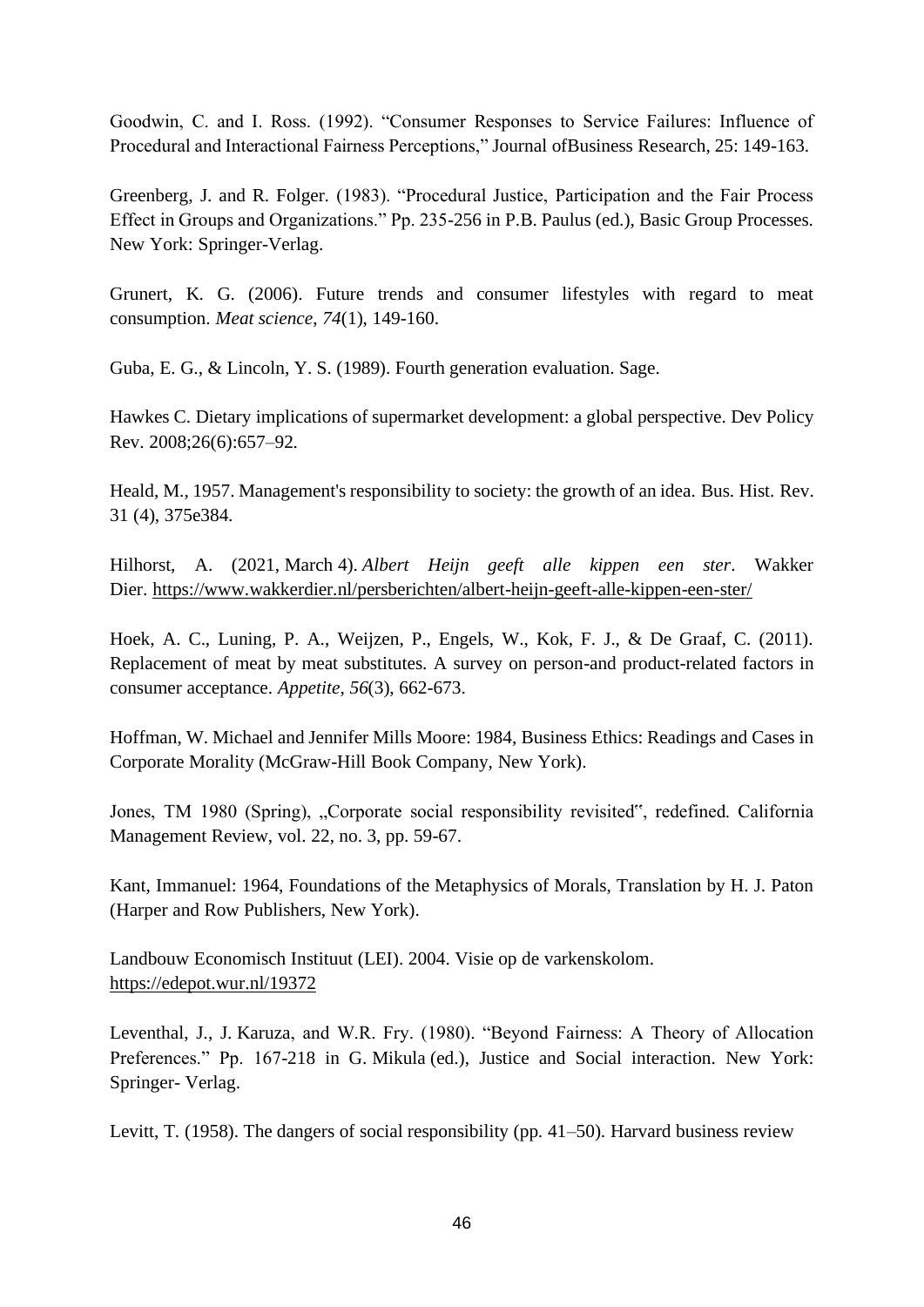Lewis, P. V. (1985). Defining 'business ethics': Like nailing jello to a wall. *Journal of Business ethics*, *4*(5), 377-383.

Mayr, E. (1992). The idea of teleology. *Journal of the History of Ideas*, *53*(1), 117-135.

Messick, D.M. and KS. Cook. (1983). "Psychological and Sociological Perceptions on Distributive Justice: Convergent, Divergent and Parallel Lines." Pp. l-13 in David M. Messick and Karen S. Cook (eds.), Equity Theory: Psychological and Sociological Perceptions. New York: Praeger.

Ministerie van Sociale Zaken en Werkgelegenheid (2014). Kernwaarden van de Nederlandse samenleving.

[https://www.prodemos.nl/wp-content/uploads/2016/04/KERNWAARDEN-NEDERLANDS-](https://www.prodemos.nl/wp-content/uploads/2016/04/KERNWAARDEN-NEDERLANDS-S73-622356.pdf)[S73-622356.pdf](https://www.prodemos.nl/wp-content/uploads/2016/04/KERNWAARDEN-NEDERLANDS-S73-622356.pdf)

Mostovicz, E. I., Kakabadse, A., & Kakabadse, N. K. (2011). The four pillars of corporate responsibility: ethics, leadership, personal responsibility and trust. Corporate Governance: International Journal of Business in Society, 11(4), 489-500.

Nederlands Code of Conduct for Research Integrity. 2018. [https://www.vsnu.nl/files/documents/Netherlands%20Code%20of%20Conduct%20for%20Re](https://www.vsnu.nl/files/documents/Netherlands%20Code%20of%20Conduct%20for%20Research%20Integrity%202018.pdf) [search%20Integrity%202018.pdf](https://www.vsnu.nl/files/documents/Netherlands%20Code%20of%20Conduct%20for%20Research%20Integrity%202018.pdf)

Nielsen, A. E., & Thomsen, C. (2007). Reporting CSR–what and how to say it?. *Corporate Communications: An International Journal*.

Pulker CE, et al. What are the position and power of supermarkets in the Australian food system, and the implications for public health? A systematic scoping review. Obes Rev. 2018a.;19(2):198–218.

Pulker CE, et al. Global supermarkets' corporate social responsibility commitments to public health: a content analysis.

2018b. [https://globalizationandhealth.biomedcentral.com/track/pdf/10.1186/s12992-018-](https://globalizationandhealth.biomedcentral.com/track/pdf/10.1186/s12992-018-0440-z.pdf) [0440-z.pdf](https://globalizationandhealth.biomedcentral.com/track/pdf/10.1186/s12992-018-0440-z.pdf)

Pulker, C. E., Trapp, G. S., Scott, J. A., & Pollard, C. M. (2019). The nature and quality of Australian supermarkets' policies that can impact public health nutrition, and evidence of their practical application: A cross-sectional study. *Nutrients*, *11*(4), 853.

Rawls, J. (1999). A theory of justice. Cambridge: Belknap Press

Reidenbach, R. E. and Robin, D. P.: (1990) 'Toward the Development of a Multidimensional Scale for Improving Evaluations of Business Ethics', Journal of Business Ethics 9, pp. 639-653.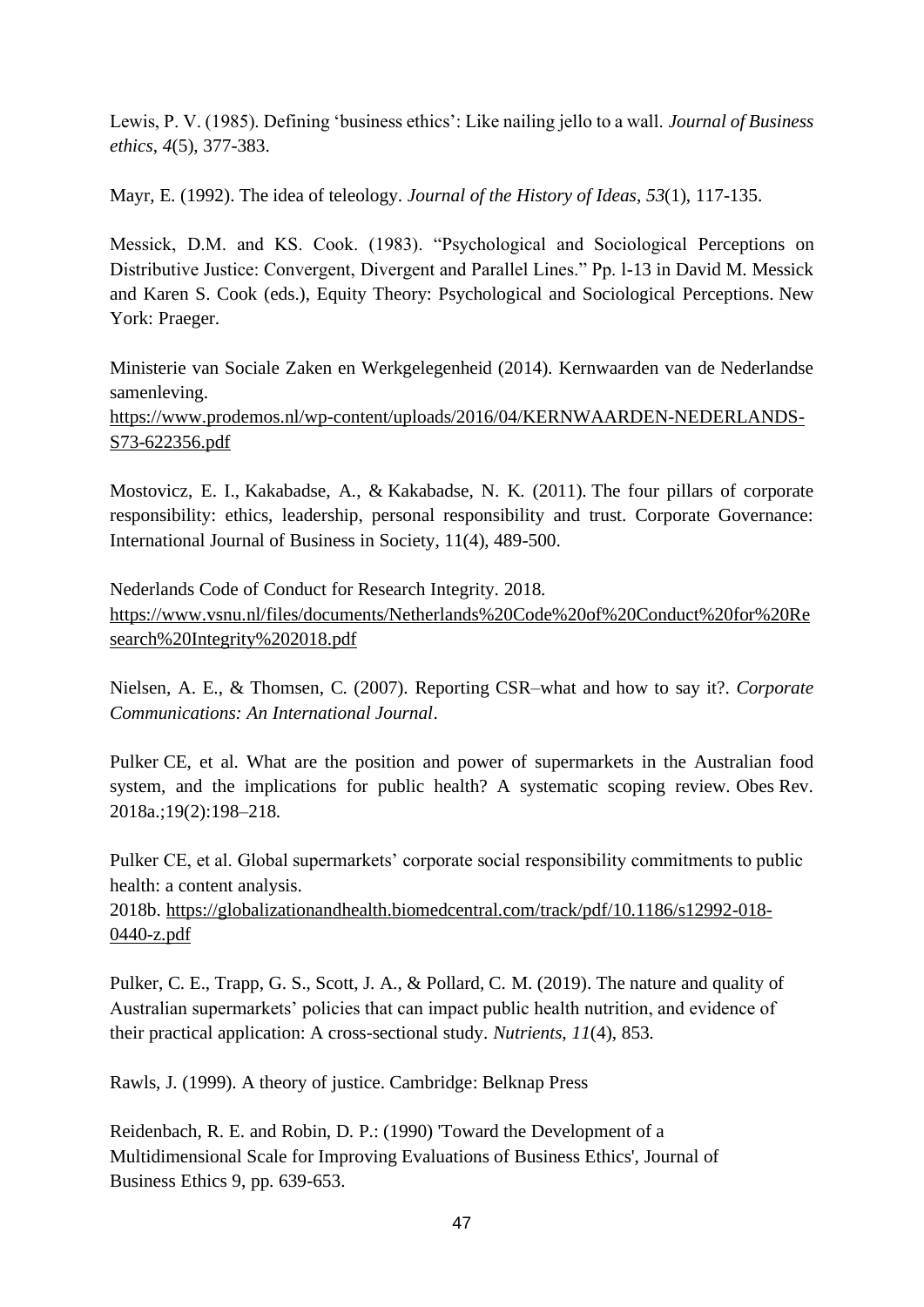Reidenbach, R. E., & Robin, D. P. (1988). Some initial steps toward improving the measurement of ethical evaluations of marketing activities. Journal of business ethics, 7(11), 871-879.

RIVM (n.d.). *Actuele informatie over COVID-19.* Retrieved from <https://www.rivm.nl/coronavirus-covid-19/actueel>

Sarkar, S., & Searcy, C. (2016). Zeitgeist or chameleon? A quantitative analysis of CSR definitions. *Journal of Cleaner Production*, *135*, 1423-1435.

Scanlon, T. M. (1998). What We Owe to Each Other. Cambridge, Massachusetts

Schermerhorn, John R. (1996): Management, USA: John Wiley & Sons Inc., 4'th Ed.

Schultz, S., Cameron, A. J., Grigsby-Duffy, L., Robinson, E., Marshall, J., Orellana, L., & Sacks, G. (2020). Availability and placement of healthy and discretionary food in Australian supermarkets by chain and level of socio-economic disadvantage. *Public Health Nutrition*, *24*(2), 203-214.

Sheehy, B. (2015). Defining CSR: Problems and solutions. *Journal of business ethics*, *131*(3), 625-648.

Sherwin, D.S. (1983), "The ethical roots of the business system", Harvard Business Review, Vol. 61, November-December, pp. 183-92

Stace, W. T.: 1937, The Concept of Morals (The MacMillan Company, New York).

Stadig, L. (2020, September 10). *Plofkip is uit het schap, maar voor de 'kipconcepten' van supermarkten is er geen beter leven*. Trouw. https://www.trouw.nl/opinie/plofkip-is-uit-hetschap-maar-voor-de-kipconcepten-van-supermarkten-is-er-geen-beterleven~b7b4847b/?referrer=https%3A%2F%2Fwww.google.com%2F

Symon, G., & Cassell, C. (2012). Qualitative organizational research: core methods and current challenges. London: Sage.

Tsalikis J, Fritzsche D (1989) Business Ethics: A Literature Review with a Focus on Marketing Ethics, Journal ~f Business Ethics 8: 695-743, 1989.

UNFCCC (n.d.). *The Paris Agreement.* Retrieved from https://unfccc.int/process-andmeetings/the-paris-agreement/the-paris-agreement